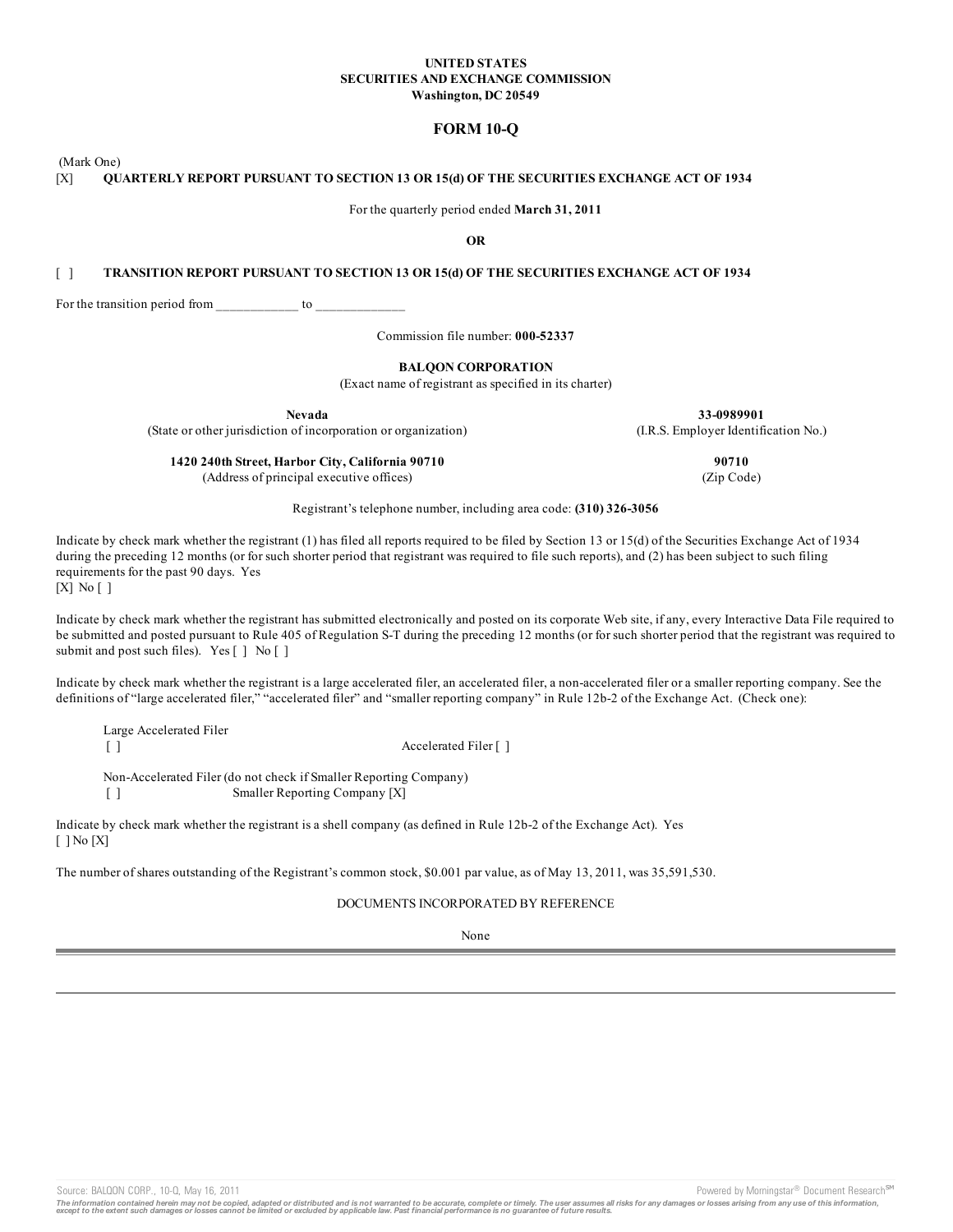## **CAUTIONARY STATEMENT**

All statements included or incorporated by reference in this Quarterly Report on Form 10-Q, other than statements or characterizations of historical fact, are forward-looking statements. Examples of forward-looking statements include, but are not limited to, statements concerning projected net sales, costs and expenses and gross margins; our accounting estimates, assumptions and judgments; the demand for our products; the competitive nature of and anticipated growth in our industries; and our prospective needs for additional capital. These forward-looking statements are based on our current expectations, estimates, approximations and projections about our industries and business, management's beliefs, and certain assumptions made by us, all of which are subject to change. Forward-looking statements can often be identified by words such as "anticipates," "expects," "intends," "plans," "predicts," "believes," "seeks," "estimates," "may," "will," "should," "would," "could," "potential," "continue," "ongoing," similar expressions, and variations or negatives of these words. These statements are not guarantees of future performance and are subject to risks, uncertainties and assumptions that are difficult to predict. Therefore, our actual results could differ materially and adversely from those expressed in any forward-looking statements as a result of various factors, some of which are listed under "Risk Factors" in Part II, Item 1A of this Report. These forward-looking statements speak only as of the date of this Report. We undertake no obligation to revise or update publicly any forward-looking statement for any reason, except as otherwise required by law.

Source: BALQON CORP., 10-Q, May 16, 2011<br>The information contained herein may not be copied, adapted or distributed and is not warranted to be accurate, complete or timely. The user assumes all risks for any damages or los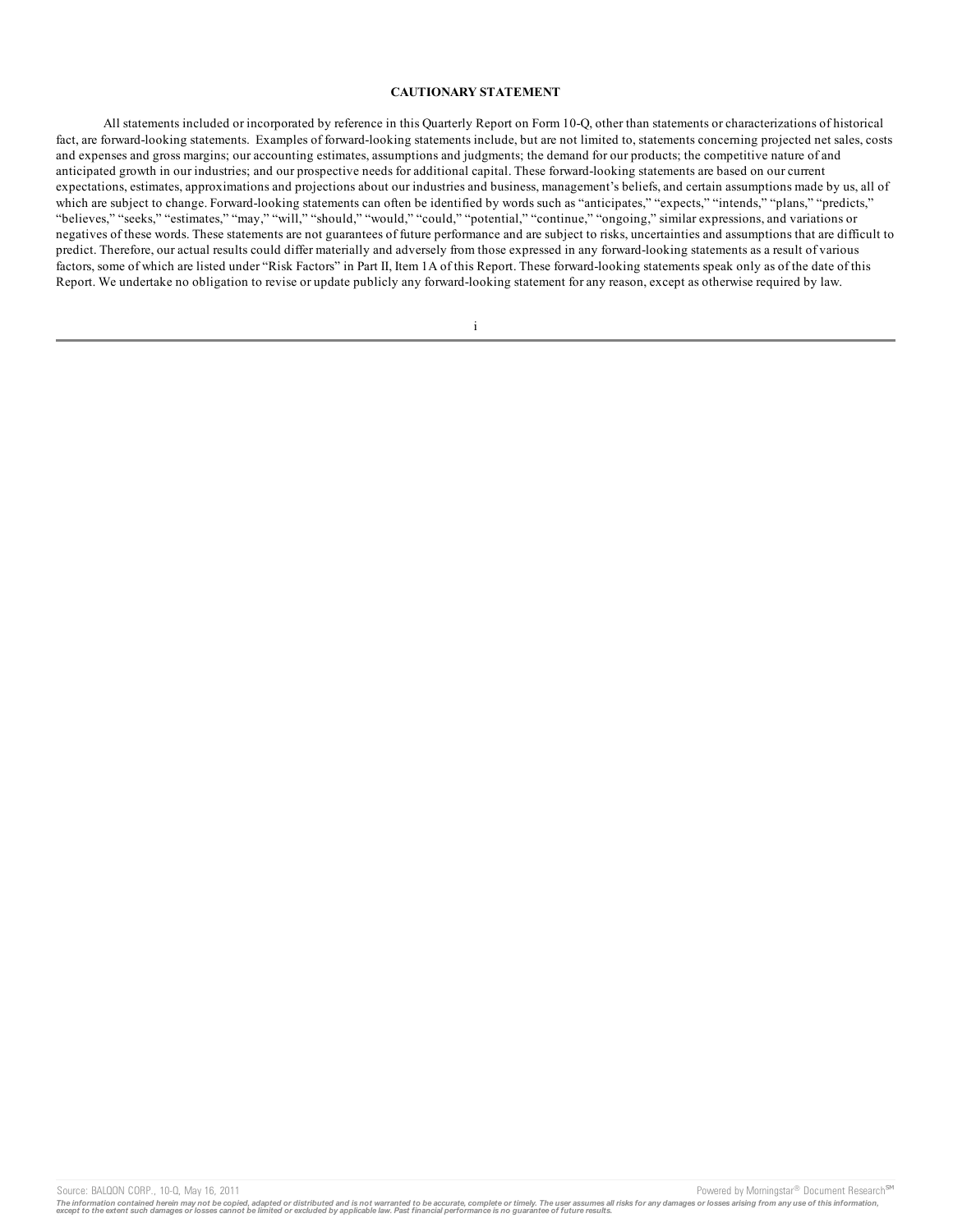# **QUARTERLY REPORT ON FORM 10-Q**

# **TABLE OF CONTENTS**

Page

## **PART I FINANCIAL INFORMATION**

| ITEM 1. | Condensed Financial Statements                                                       |    |
|---------|--------------------------------------------------------------------------------------|----|
| ITEM 2. | Management's discussion and Analysis of Financial Condition and Results of Operation | 18 |
| ITEM 3. | Ouantitative and Oualitative Disclosures about Market Risk                           | 28 |
| ITEM 4. | Controls and Procedures                                                              | 28 |
|         | <b>PART II</b>                                                                       |    |

# **OTHER INFORMATION**

| ITEM 1.  | Legal Proceedings                                           | 30 |
|----------|-------------------------------------------------------------|----|
| ITEM 1A. | <b>Risk Factors</b>                                         | 30 |
| ITEM 2.  | Unregistered Sales of Equity Securities and Use of Proceeds | 30 |
| ITEM 3.  | Defaults Upon Senior Securities                             | 30 |
| ITEM 4.  | (Removed and Reserved)                                      | 30 |
| ITEM 5.  | Other Information                                           | 30 |
| ITEM 6.  | Exhibits                                                    | 30 |
|          |                                                             |    |

# ii

Source: BALQON CORP., 10-Q, May 16, 2011 **Powered by Morningstar®** Document Research SM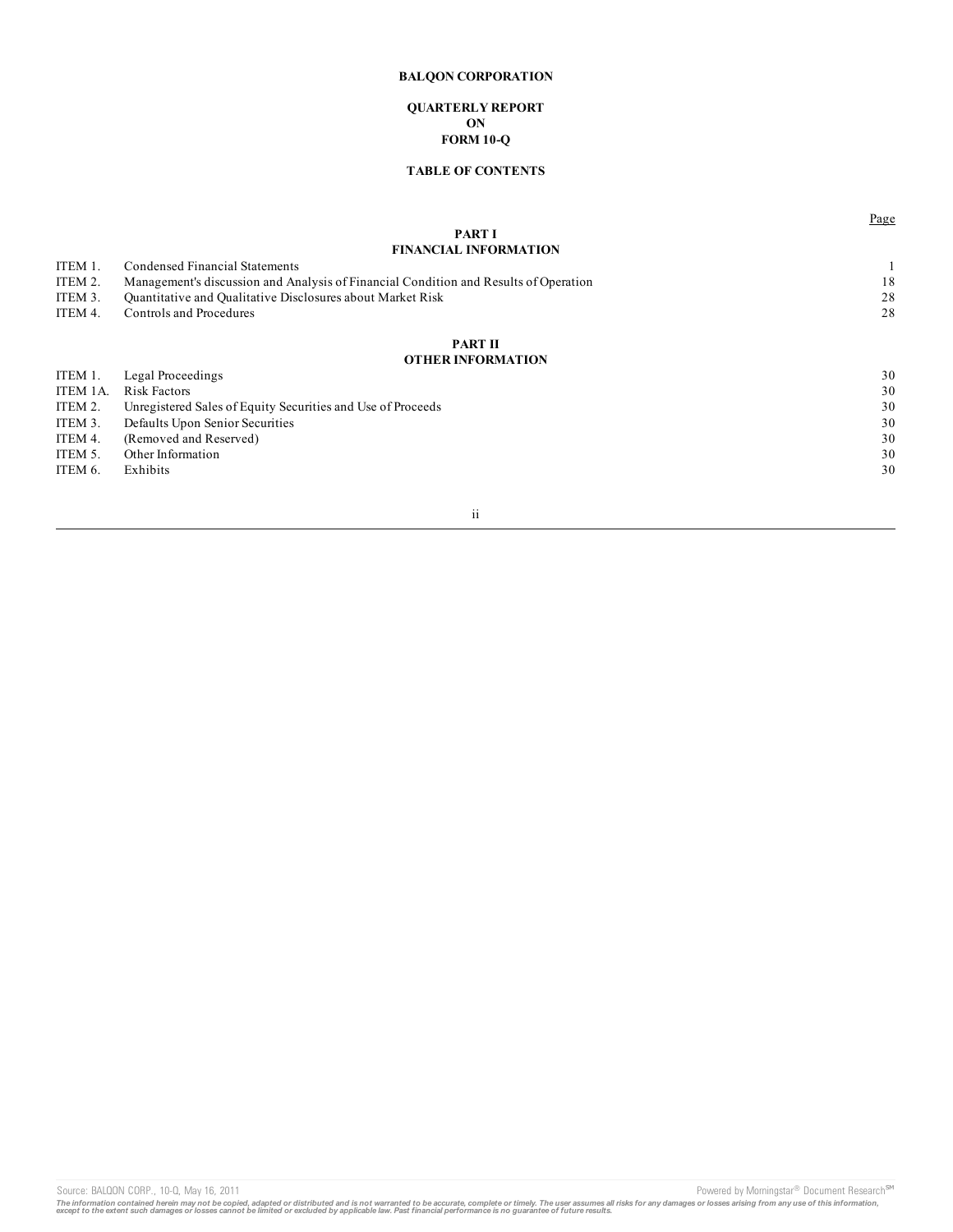# **PART I - FINANCIAL INFORMATION**

# **ITEM 1. Condensed Financial Statements**

# **BALQON CORPORATION CONDENSED BALANCE SHEETS**

|                                                                             |              | March 31,<br>2011<br>(Unaudited) |               | December 31,<br>2010 |
|-----------------------------------------------------------------------------|--------------|----------------------------------|---------------|----------------------|
| <b>ASSETS</b>                                                               |              |                                  |               |                      |
| Current assets                                                              |              |                                  |               |                      |
| Cash and cash equivalents                                                   | \$           | 1,974,379                        | <sup>\$</sup> | 4,407,273            |
| Accounts receivable                                                         |              | 83,094                           |               | 1,908                |
| Costs and estimated earnings in excess of billings on uncompleted contracts |              | 34,224                           |               | 34,224               |
| Inventories                                                                 |              | 1,662,649                        |               | 1,008,270            |
| Prepaid expenses                                                            |              | 405,568                          |               | 70,738               |
| Total current assets                                                        |              | 4,159,914                        |               | 5,522,413            |
| Property and equipment, net                                                 |              | 97,730                           |               | 82,473               |
| Other assets:                                                               |              |                                  |               |                      |
| Deposits                                                                    |              | 14,400                           |               | 14,400               |
| Distribution agreement with related entity, net                             |              | 1,266,936                        |               | 1,403,375            |
| Trade secrets, net                                                          |              | 31,165                           |               | 46,744               |
| Goodwill                                                                    |              | 166,500                          |               | 166,500              |
| Total assets                                                                | \$           | 5,736,645                        |               | 7,235,905            |
| <b>LIABILITIES AND SHAREHOLDERS' EQUITY</b>                                 |              |                                  |               |                      |
| Current liabilities                                                         |              |                                  |               |                      |
| Accounts payable and accrued expenses                                       | $\mathbb{S}$ | 1,273,428                        | $\mathbf{s}$  | 1,446,674            |
| Customer deposit                                                            |              | 1,159,601                        |               | 1,159,601            |
| Advances from shareholder                                                   |              | 5,018                            |               | 5,018                |
| Derivative liability                                                        |              | 1,519,079                        |               | 955,974              |
| Current portion of convertible notes payable                                |              | 916,500                          |               |                      |
| Total current liabilities                                                   |              | 4,873,626                        |               | 3,567,267            |
| Convertible notes payable, net of discount and current portion              |              | 455,421                          |               | 1,157,431            |
| Commitments and Contingencies                                               |              |                                  |               |                      |
|                                                                             |              |                                  |               |                      |
| <b>Shareholders' Equity</b>                                                 |              |                                  |               |                      |
| Common stock, \$0.001 par value, 100,000,000 shares authorized,             |              |                                  |               |                      |
| 35,591,530 and 34,942,514 shares issued and outstanding on                  |              |                                  |               |                      |
| March 31, 2011 and December 31, 2010, respectively                          |              | 35,590                           |               | 34,942               |
| Additional paid in capital                                                  |              | 18,244,426                       |               | 17,815,158           |
| Accumulated deficit                                                         |              | (17,872,418)                     |               | (15, 338, 893)       |
| Total shareholders' equity                                                  |              | 407,598                          |               | 2,511,207            |
| Total liabilities and shareholders' equity                                  | \$           | 5,736,645                        |               | 7,235,905            |

The accompanying notes are an integral part of these condensed financial statements.

1

Source: BALQON CORP., 10-Q, May 16, 2011<br>The information contained herein may not be copied, adapted or distributed and is not warranted to be accurate, complete or timely. The user assumes all risks for any damages or los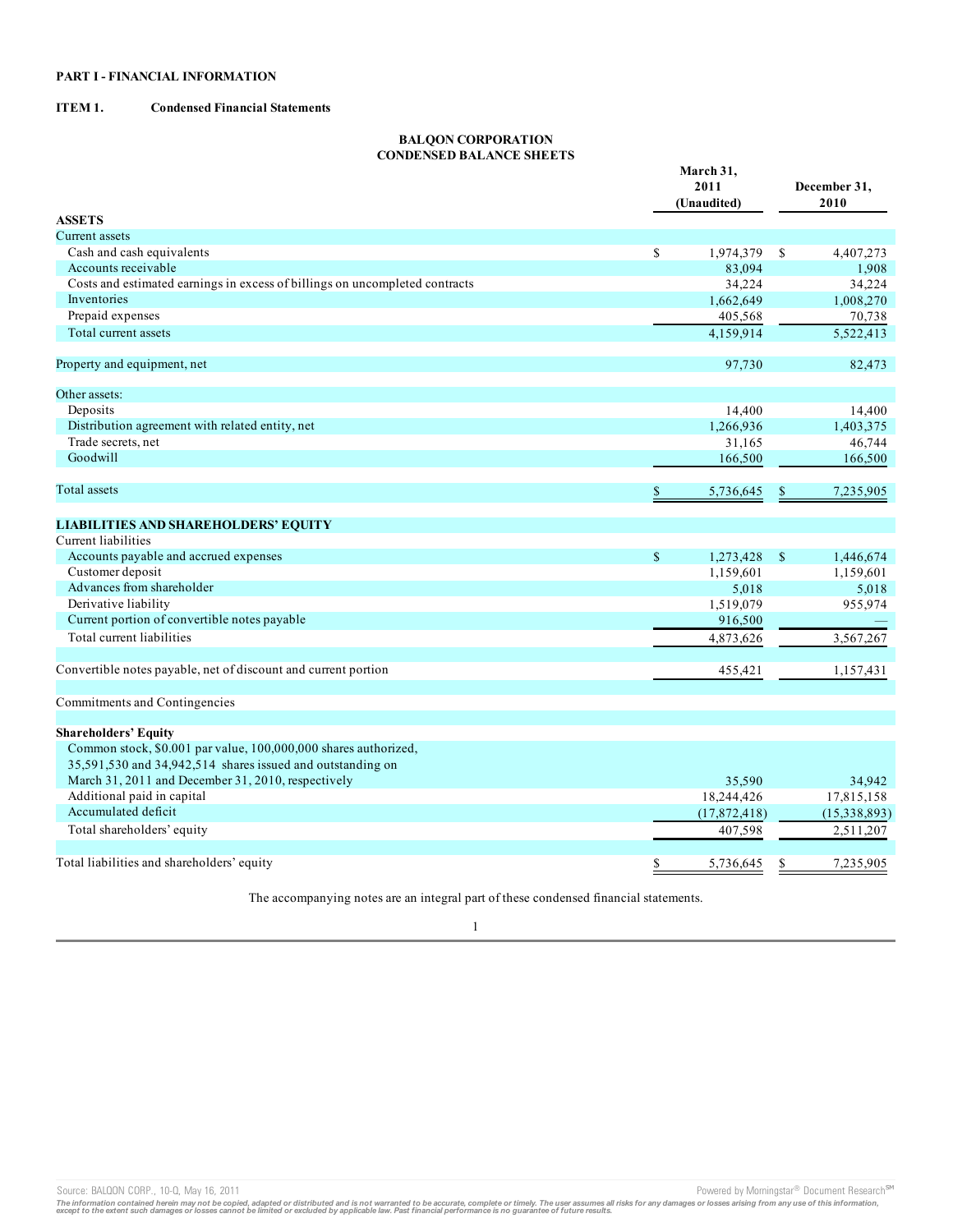# **BALQON CORPORATION CONDENSED STATEMENTS OF OPERATIONS FOR THE THREE MONTHS ENDED MARCH 31, 2011 AND 2010 (Unaudited)**

|                                                        | <b>Three Months Ended</b><br>March 31, |                  |
|--------------------------------------------------------|----------------------------------------|------------------|
|                                                        | 2011                                   | 2010             |
| <b>REVENUES</b>                                        | 115,786                                | 38,067           |
| <b>COSTS OF REVENUES</b>                               | 48,874                                 | 37,592           |
| <b>GROSS PROFIT</b>                                    | 66,912                                 | 475              |
| <b>OPERATING EXPENSES</b>                              |                                        |                  |
| General and administrative                             | 1,118,567                              | 745,380          |
| Research and development                               | 150,111                                | 65,543           |
| Depreciation and amortization                          | 166,268                                | 33,139           |
| Total operating expenses                               | 1,434,946                              | 844,062          |
| <b>LOSS FROM OPERATIONS</b>                            | (1,368,034)                            | (843,587)        |
| Change in fair value of derivative liabilities         | (563, 105)                             |                  |
| Interest expense                                       | (602, 386)                             | (156,759)        |
| <b>NET LOSS</b>                                        | (2,533,525)<br>\$                      | (1,000,346)<br>S |
| Net loss per share – basic and diluted                 | \$<br>$(0.07)$ \$                      | (0.04)           |
| Weighted average shares outstanding, basic and diluted | 35, 357, 614                           | 25,647,237       |

The accompanying notes are an integral part of these condensed financial statements.

2

Source: BALQON CORP., 10-Q, May 16, 2011 2011 2011 2012 12:30 2012 12:30 Powered by Morningstar® Document Research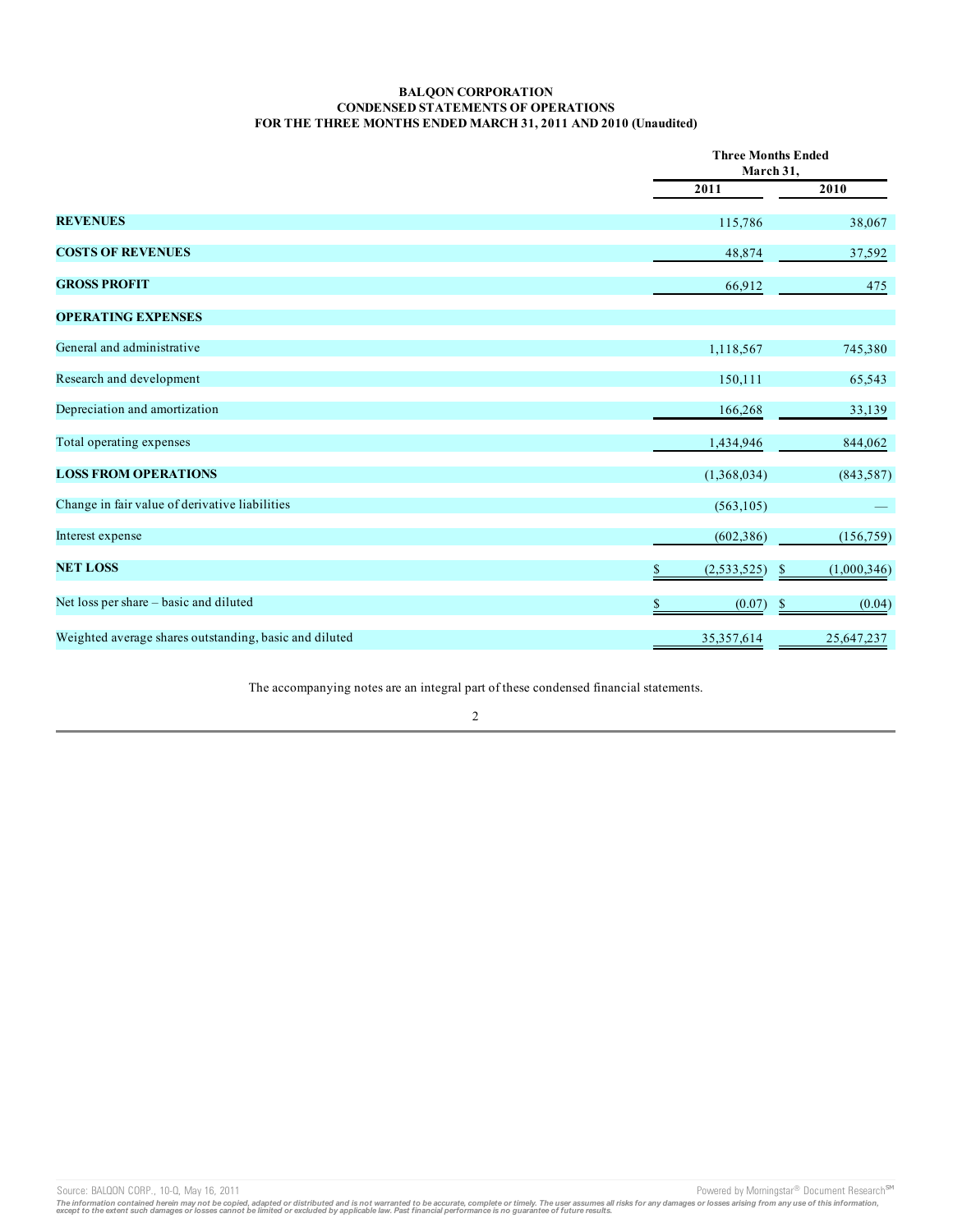## **BALQON CORPORATION CONDENSED STATEMENT OF SHAREHOLDERS' EQUITY FOR THE THREE MONTHS ENDED MARCH 31, 2011 (Unaudited)**

|                                                         | <b>Common Stock,</b><br>\$0.001 Par Value |   |        |   |                                         |                        |    |             |
|---------------------------------------------------------|-------------------------------------------|---|--------|---|-----------------------------------------|------------------------|----|-------------|
|                                                         | <b>Number</b>                             |   | Amount |   | <b>Additional</b><br>Paid in<br>Capital | Accumulated<br>Deficit |    | Total       |
| Balances, December 31, 2010                             | 34,942,514                                | S | 34,942 | ж | 17,815,158                              | (15,338,893)<br>S      | S. | 2,511,207   |
| Common shares issued upon conversion of notes payable   | 390.684                                   |   | 390    |   | 296,860                                 |                        |    | 297,250     |
| Common shares issued for cash upon exercise of warrants | 258,332                                   |   | 258    |   | 132,408                                 |                        |    | 132,666     |
| Net loss                                                |                                           |   |        |   |                                         | (2,533,525)            |    | (2,533,525) |
| Balances, March 31, 2011                                | 35,591,530                                |   | 35,590 |   | 18,244,426                              | (17, 872, 418)         |    | 407,598     |

The accompanying notes are an integral part of these condensed financial statements.

# 3

Source: BALQON CORP., 10-Q, May 16, 2011 **Powered by Morningstar®** Document Research SM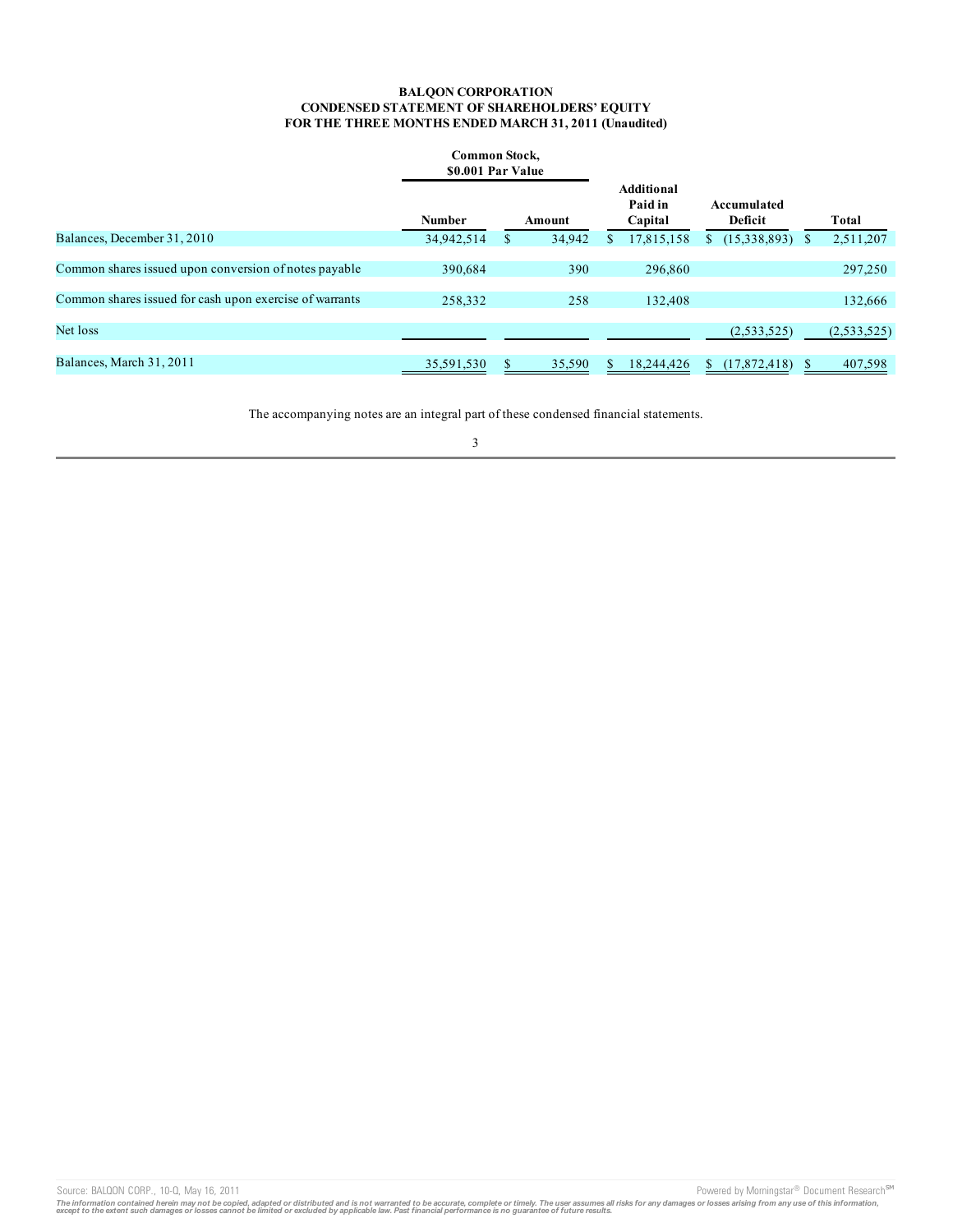# **BALQON CORPORATION CONDENSED STATEMENTS OF CASH FLOWS FOR THE THREE MONTHS ENDED MARCH 31, 2011 AND 2010 (Unaudited)**

|                                                                                                  | <b>Three Months Ended</b><br>March 31, |                  |              |             |
|--------------------------------------------------------------------------------------------------|----------------------------------------|------------------|--------------|-------------|
|                                                                                                  |                                        | 2011             |              | 2010        |
| Cash flows from operating activities:                                                            |                                        |                  |              |             |
| Net loss                                                                                         | \$                                     | $(2,533,525)$ \$ |              | (1,000,346) |
| Adjustments to reconcile net loss to net cash used in operating activities:                      |                                        |                  |              |             |
| Depreciation and amortization                                                                    |                                        | 166,268          |              | 33,139      |
| Fair value of common stock issued for services                                                   |                                        |                  |              | 208,000     |
| Fair value of warrants granted for services                                                      |                                        |                  |              | 14,000      |
| Change in fair value of derivative liability                                                     |                                        | 563,105          |              |             |
| Amortization of note discount                                                                    |                                        | 511,739          |              | 112,219     |
| Changes in operating assets and liabilities:                                                     |                                        |                  |              |             |
| Accounts receivable                                                                              |                                        | (81, 186)        |              | 164,077     |
| Costs and estimated earnings in excess of billings                                               |                                        |                  |              | (34, 224)   |
| Inventories                                                                                      |                                        | (654, 379)       |              | (236, 840)  |
| Prepaid expenses                                                                                 |                                        | (334, 830)       |              | 16,636      |
| Accounts payable and accrued expenses                                                            |                                        | (173, 247)       |              | (52,034)    |
| Billings in excess of costs and estimated earnings on uncompleted contracts                      |                                        |                  |              | (650)       |
| Net cash used in operating activities                                                            |                                        | (2,536,055)      |              | (776, 023)  |
| Cash flows from investing activities:                                                            |                                        |                  |              |             |
| Acquisition of furniture, equipment and software                                                 |                                        | (29, 505)        |              | (2,178)     |
| Net cash used in investing activities                                                            |                                        | (29, 505)        |              | (2,178)     |
| Cash flows from financing activities:                                                            |                                        |                  |              |             |
| Proceeds from issuance of common stock upon exercise of warrants                                 |                                        | 132,666          |              |             |
| Net proceeds (repayment) from bank loan                                                          |                                        |                  |              | (128, 150)  |
| Payment of notes payable, related parties                                                        |                                        |                  |              | 15,000      |
| Proceeds from issuance of convertible notes                                                      |                                        |                  |              | 1,300,000   |
| Net cash provided by financing activities                                                        |                                        | 132,666          |              | 1,186,850   |
| Increase (decrease) in cash and cash equivalents                                                 |                                        | (2,432,894)      |              | 408,649     |
| Cash and cash equivalents, beginning of period                                                   |                                        | 4,407,273        |              | 118,635     |
| Cash and cash equivalents, end of period                                                         | \$                                     | 1,974,379        | \$           | 527,284     |
|                                                                                                  |                                        |                  |              |             |
| Supplemental cash flow information:                                                              |                                        |                  |              |             |
| Interest paid                                                                                    | \$                                     | 167,106          | $\mathbb{S}$ | 25,205      |
| Income taxes paid                                                                                | \$                                     |                  | $\mathbf S$  |             |
| Supplemental non cash financing and investing activities:                                        |                                        |                  |              |             |
| Conversion of notes payable to common stock                                                      | \$                                     | 297.250          | S            |             |
| Fair value of beneficial conversion feature and warrants issued with unsecured convertible notes | \$                                     |                  | $\mathbf S$  | 1.300.000   |

The accompanying notes are an integral part of these condensed financial statements.

# 4

Source: BALQON CORP., 10-Q, May 16, 2011 2011 2011 2012 12:30 2012 12:30 Powered by Morningstar® Document Research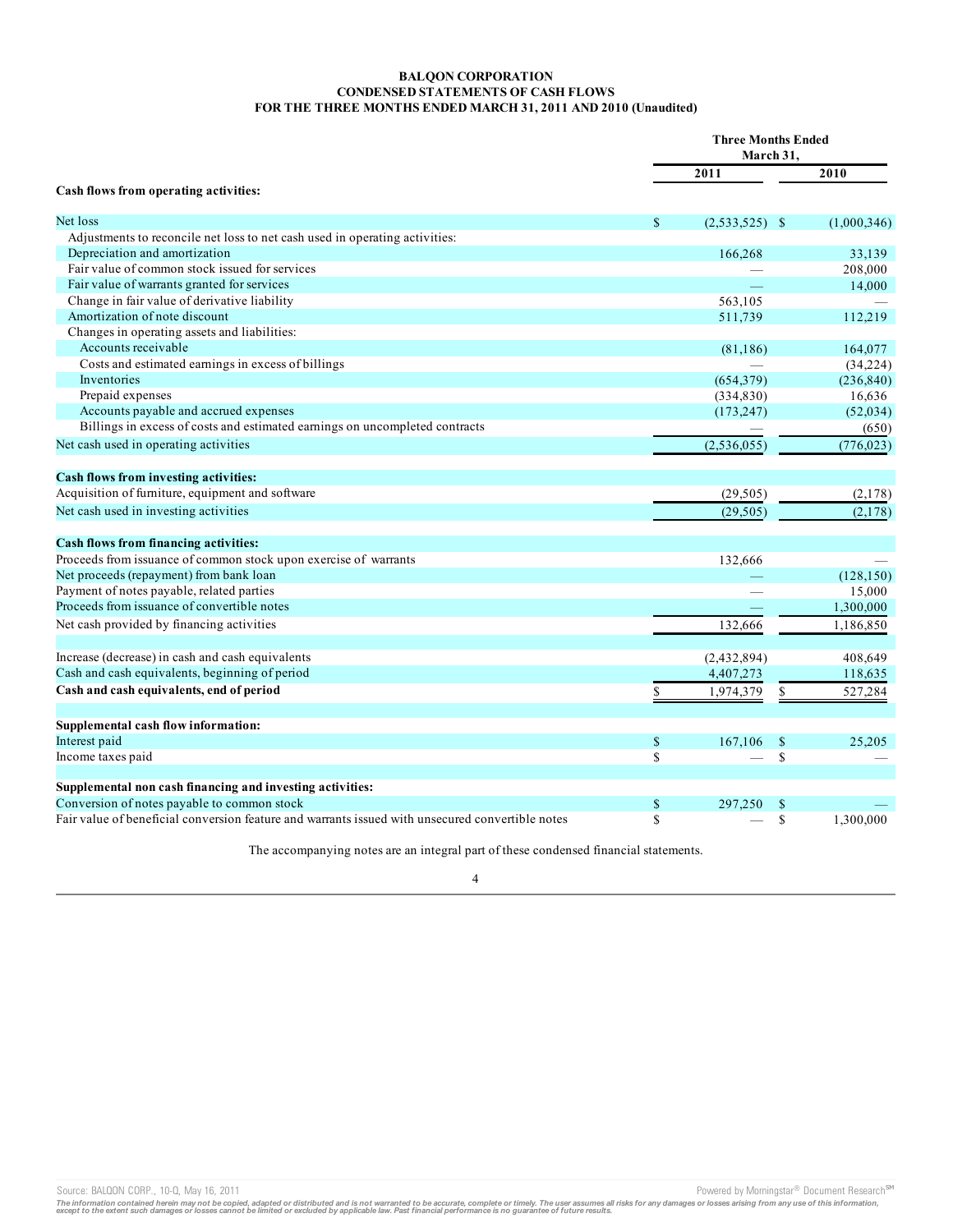## **NOTES TO CONDENSED FINANCIAL STATEMENTS FOR THE THREE MONTHS ENDED MARCH 31, 2011 AND 2010 (Unaudited)**

# **NOTE 1 – NATURE OF BUSINESS AND SIGNIFICANT ACCOUNTING POLICIES**

#### **The Company**

Balqon Corporation, a California corporation, was incorporated on April 21, 2005 and commenced business operations in 2006. On October 24, 2008, Balqon California completed a merger with BMR Solutions, Inc., a Nevada corporation ("BMR"), with BMR being the survivor of the merger. Upon the closing, BMR changed its name to Balqon Corporation (the "Company"). The Company develops and manufactures complete drive systems and battery systems for electric vehicles, industrial equipment and renewable energy storage devices. The Company also designs and assembles electric powered yard tractors, short haul drayage tractors and inner city Class 7 and 8 delivery trucks utilizing its proprietary drive system technologies.

#### **Basis of Presentation of Unaudited Financial Information**

The unaudited financial statements of the Company for the three months ended March 31, 2011 and 2010 have been prepared in accordance with accounting principles generally accepted in the United States of America ("GAAP") for interim financial information and pursuant to the requirements for reporting on Form 10-Q and Regulation S-K for scaled disclosures for smaller reporting companies. Accordingly, they do not include all the information and footnotes required by GAAP for complete financial statements. However, such information reflects all adjustments (consisting solely of normal recurring adjustments), which are, in the opinion of management, necessary for the fair presentation of the Company's financial position and results of operations. Results shown for interim periods are not necessarily indicative of the results to be obtained for a full fiscal year.

The balance sheet information as of December 31, 2010 was derived from the audited financial statements included in the Company's financial statements as of and for the years ended December 31, 2010 and 2009 contained in the Company's Annual Report on Form 10-K filed with the Securities and Exchange Commission ("SEC") on April 15, 2011. These financial statements should be read in conjunction with that report.

## **Estimates**

The preparation of financial statements in conformity with GAAP requires management to make estimates and assumptions that affect the reported amounts of assets and liabilities and disclosure of contingent assets and liabilities at the date of the financial statements and the reported amounts of revenue and expenses during the reporting period. Material estimates relate to the recognition of contract revenues and estimated costs to complete, recoverability of reported amounts of long-lived assets, and assumptions made in valuing derivative instruments and equity instruments issued for compensation. Actual results may differ from those estimates.

#### **Revenues**

#### *Sales of Production Units and Parts*

The Company recognizes revenue from the sale of completed production units and parts when there is persuasive evidence that an arrangement exists, delivery of the product has occurred and title has passed, the selling price is both fixed and determinable, and collectability is reasonably assured, all of which generally occurs upon shipment of the Company's product or delivery of the product to the destination specified by the customer.

The Company determines whether delivery has occurred based on when title transfers and the risks and rewards of ownership have transferred to the buyer, which usually occurs when the Company places the products with the buyer's carrier. The Company regularly reviews its customers' financial positions to ensure that collectability is reasonably assured. Except for warranties, the Company has no post-sales obligations.

5

Source: BALQON CORP., 10-Q, May 16, 2011 **Powered by Morningstar® Document Research** in Powered by Morningstar® Document Research in

The information contained herein may not be copied, adapted or distributed and is not warranted to be accurate, complete or timely. The user assumes all risks for any damages or losses arising from any use of this informat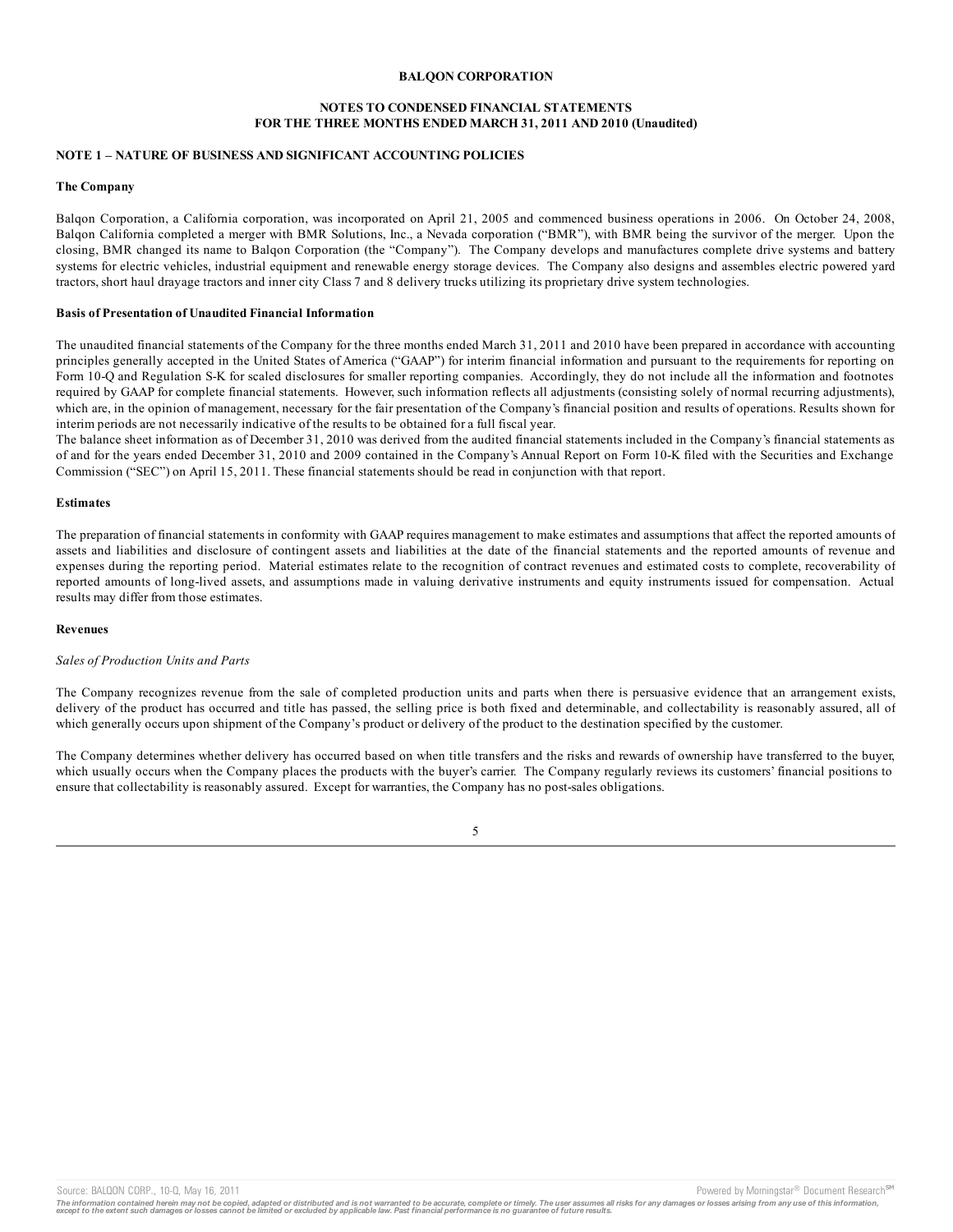#### **NOTES TO CONDENSED FINANCIAL STATEMENTS FOR THE THREE MONTHS ENDED MARCH 31, 2011 AND 2010 (Unaudited)**

# **NOTE 1 – NATURE OF BUSINESS AND SIGNIFICANT ACCOUNTING POLICIES (continued)**

#### **Revenues (continued)**

#### *Contract Revenue and Cost Recognition on Prototype Vehicles*

The Company recognizes revenues using the percentage-of-completion method of accounting by relating contract costs incurred to date to the total estimated costs at completion. This method is used because management considers costs to be the best available measure of progress on its contracts. Contract losses are provided for in their entirety in the period that they become known, without regard to the percentage-of-completion. The Company also recognizes as revenues costs associated with claims and unapproved change orders to the extent it is probable that such claims and change orders will result in additional contract revenue, and the amount of such additional revenue can be reliably estimated.

Contract costs include all direct material and labor costs. The asset "costs and estimated earnings in excess of billings on uncompleted contracts" represents costs incurred in excess of revenues billed. The liability "billings in excess of costs and estimated earnings on uncompleted contracts" represents billings in excess of revenues earned.

#### **Inventories**

Inventories consist mainly of raw materials and are stated at the lower of cost or market. Cost is determined principally on a first-in-first-out average cost basis. Recorded inventories at March 31, 2011 do not include approximately \$2.6 million of batteries and other items held on consignment from Seven One Battery Company.

#### **Goodwill and Intangible Assets**

Management performs impairment tests of goodwill and indefinite-lived intangible assets whenever an event occurs or circumstances change that indicate impairment has more likely than not occurred. Also, management performs impairment testing of goodwill and indefinite-lived intangible assets at least annually.

The Company reviews intangible assets subject to amortization at least annually to determine if any adverse conditions exist or a change in circumstances has occurred that would indicate impairment or a change in the remaining useful life. If the carrying value of an asset exceeds its undiscounted cash flows, the Company writes down the carrying value of the intangible asset to its fair value in the period identified. If the carrying value of assets is determined not to be recoverable, the Company records an impairment loss equal to the excess of the carrying value over the fair value of the assets. The Company's estimate of fair value is based on the best information available, in the absence of quoted market prices. The Company generally calculates fair value as the present value of estimated future cash flows that the Company expects to generate from the asset using a discounted cash flow income approach as described above. If the estimate of an intangible asset's remaining useful life is changed, the Company amortizes the remaining carrying value of the intangible asset prospectively over the revised remaining useful life. Based upon management's assessment, there were no indicators of impairment of the Company's goodwill or intangible assets at March 31, 2011 or December 31, 2010.



Source: BALQON CORP., 10-Q, May 16, 2011 **Proverse and Source: BALQON CORP.** Powered by Morningstar<sup>®</sup> Document Research Stream

The information contained herein may not be copied, adapted or distributed and is not warranted to be accurate, complete or timely. The user assumes all risks for any damages or losses arising from any use of this informat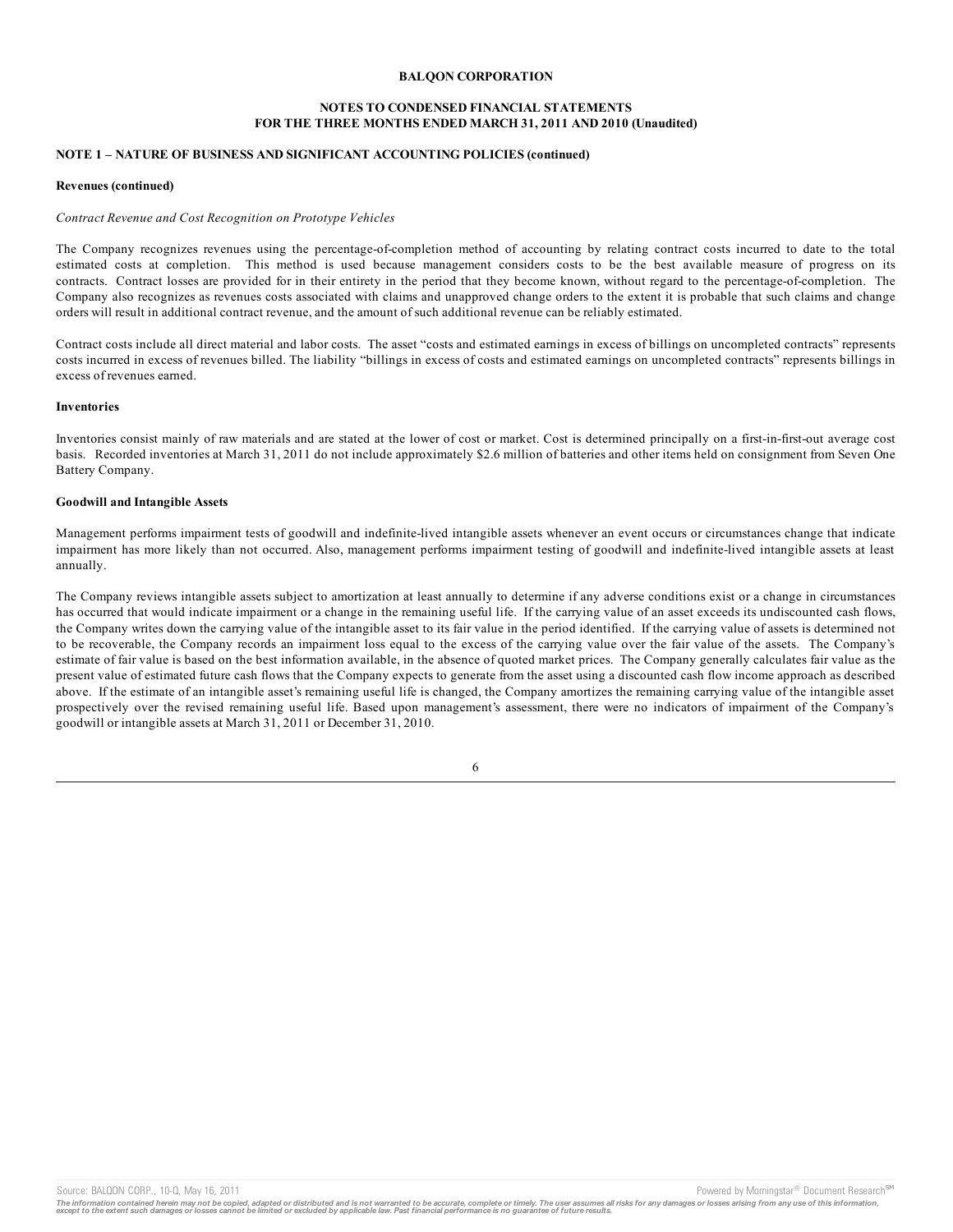## **NOTES TO CONDENSED FINANCIAL STATEMENTS FOR THE THREE MONTHS ENDED MARCH 31, 2011 AND 2010 (Unaudited)**

# **NOTE 1 – NATURE OF BUSINESS AND SIGNIFICANT ACCOUNTING POLICIES (continued)**

#### **Loss Per Share**

Basic loss per share has been computed using the weighted average number of common shares outstanding and issuable during the period. Diluted loss per share is computed based on the weighted average number of common shares and all common equivalent shares outstanding during the period in which they are dilutive. Common equivalent shares consist of shares issuable upon the exercise of stock options, warrants or other convertible securities such as convertible notes. As of March 31, 2011, common stock equivalents were comprised of options exercisable into 2,833,390 shares of the Company's common stock, warrants exercisable into 15,680,815 shares of the Company's common stock and notes payable convertible into 3,900,758 shares of the Company's common stock. For the three month periods ended March 31, 2011 and 2010, common stock equivalent shares have been excluded from the calculation of loss per share as their effect is anti-dilutive.

#### **Financial Assets and Liabilities Measured at Fair Value**

The Company uses various inputs in determining the fair value of its investments and measures these assets on a recurring basis. Financial assets recorded at fair value in the consolidated balance sheets are categorized by the level of objectivity associated with the inputs used to measure their fair value.

Authoritative guidance provided by the FASB defines the following levels directly related to the amount of subjectivity associated with the inputs to fair valuation of these financial assets:

- Level 1 Quoted prices in active markets for identical assets or liabilities.
- Level 2 Inputs, other than the quoted prices in active markets, that is observable either directly or indirectly.
- Level 3 Unobservable inputs based on the Company's assumptions.

The following table presents certain investments and liabilities of the Company's financial assets measured and recorded at fair value on the Company's condensed balance sheets on a recurring basis and their level within the fair value hierarchy as of March 31, 2011.

|                                                 | PVP |            | ATP |    | evel | Total |
|-------------------------------------------------|-----|------------|-----|----|------|-------|
| Fair value of<br>.<br>$1a$ bility<br>Derivative |     | <u> — </u> |     | __ |      | .079  |

### **Derivative Financial Instruments**

The Company evaluates all of its financial instruments to determine if such instruments are derivatives or contain features that qualify as embedded derivatives. For derivative financial instruments that are accounted for as liabilities, the derivative instrument is initially recorded at its fair value and is then re-valued at each reporting date, with changes in the fair value reported in the statements of operations. For stock-based derivative financial instruments, the Company uses the Monte Carlo option pricing models to value the derivative instruments at inception and on subsequent valuation dates. The classification of derivative instruments, including whether such instruments should be recorded as liabilities or as equity, is evaluated at the end of each reporting period. Derivative instrument liabilities are classified in the balance sheet as current or non-current based on whether or not net-cash settlement of the derivative instrument could be required within 12 months of the balance sheet date.



Source: BALQON CORP., 10-Q, May 16, 2011 **Proverse and Source: BALQON CORP.** Powered by Morningstar<sup>®</sup> Document Research Stream

The information contained herein may not be copied, adapted or distributed and is not warranted to be accurate, complete or timely. The user assumes all risks for any damages or losses arising from any use of this informat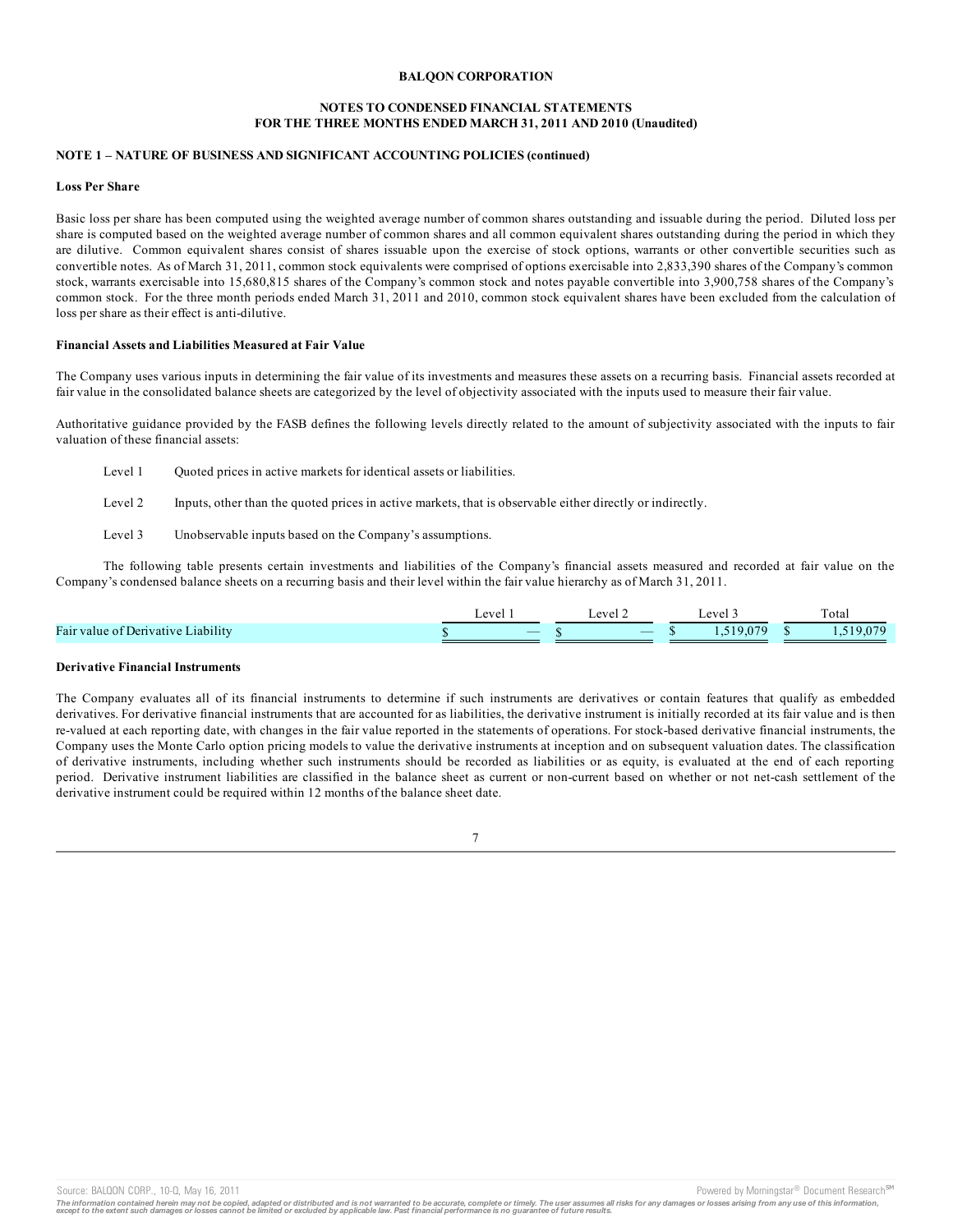#### **NOTES TO CONDENSED FINANCIAL STATEMENTS FOR THE THREE MONTHS ENDED MARCH 31, 2011 AND 2010 (Unaudited)**

# **NOTE 1 – NATURE OF BUSINESS AND SIGNIFICANT ACCOUNTING POLICIES (continued)**

#### **Concentrations**

Financial instruments, which potentially subject the Company to concentrations of credit risk, consist principally of cash and unsecured accounts receivable.

The Company maintains cash balances at one bank. At times, the amount on deposit exceeds the federally insured limits. Management believes that the financial institution that holds the Company's cash is financially sound and, accordingly, minimal credit risk exists.

For the three months ended March 31, 2011, 42% of total revenues were from one customer. For the three months ended March 31, 2010, 92% of total revenues were from one customer. At March 31, 2011, 58% of accounts receivable were from one customer while 39% of accounts receivable were from another customer.

For the three months ended March 31, 2011, 90% of costs of revenue were to one vendor. For the three months ended March 31, 2010, 93% of costs of revenue were to one vendor.

At March 31, 2011, accounts payable to the largest vendor represented 12% of accounts payable. Accounts payable to other two largest vendors represented 10% and 9%, respectively, of accounts payable at March 31, 2011. At December 31, 2010, accounts payable to the largest vendor represented 42% of accounts payable balances. Accounts payable to other two largest vendors represented 32% and 8%, respectively, of total accounts payable as of December 31, 2010.

# **Recent Accounting Pronouncements**

Recent accounting pronouncements issued by the FASB (including its Emerging Issues Task Force), the American Institute of Certified Public Accountants, and the SEC did not or are not believed by management to have a material impact on the Company's present or future financial statements.

# **NOTE 2 - PROPERTY AND EQUIPMENT**

Property and equipment consist of the following:

|                                                 |   | March 31,           |  |            |  |  |
|-------------------------------------------------|---|---------------------|--|------------|--|--|
|                                                 |   | 2011<br>(Unaudited) |  |            |  |  |
| Computer equipment and software                 | S | 120,776             |  | 103,675    |  |  |
| Office furniture                                |   | 35,300              |  | 28,484     |  |  |
| Equipment                                       |   | 35,940              |  | 30,352     |  |  |
| Leasehold improvements                          |   | 21,711              |  | 21,711     |  |  |
| Total property and equipment, cost              |   | 213,727             |  | 184,221    |  |  |
| Less: accumulated depreciation and amortization |   | (115,997)           |  | (101, 748) |  |  |
| Property and equipment, net                     |   | 97.730              |  | 82,473     |  |  |

Depreciation and amortization expense on property and equipment for the three months ended March 31, 2011 and 2010 was \$14,250 and \$17,559, respectively.

Source: BALQON CORP., 10-Q, May 16, 2011 **Powered by Morningstar® Document Research** structure is a structure of the second structure of the second structure of the second structure of the second structure is a structure o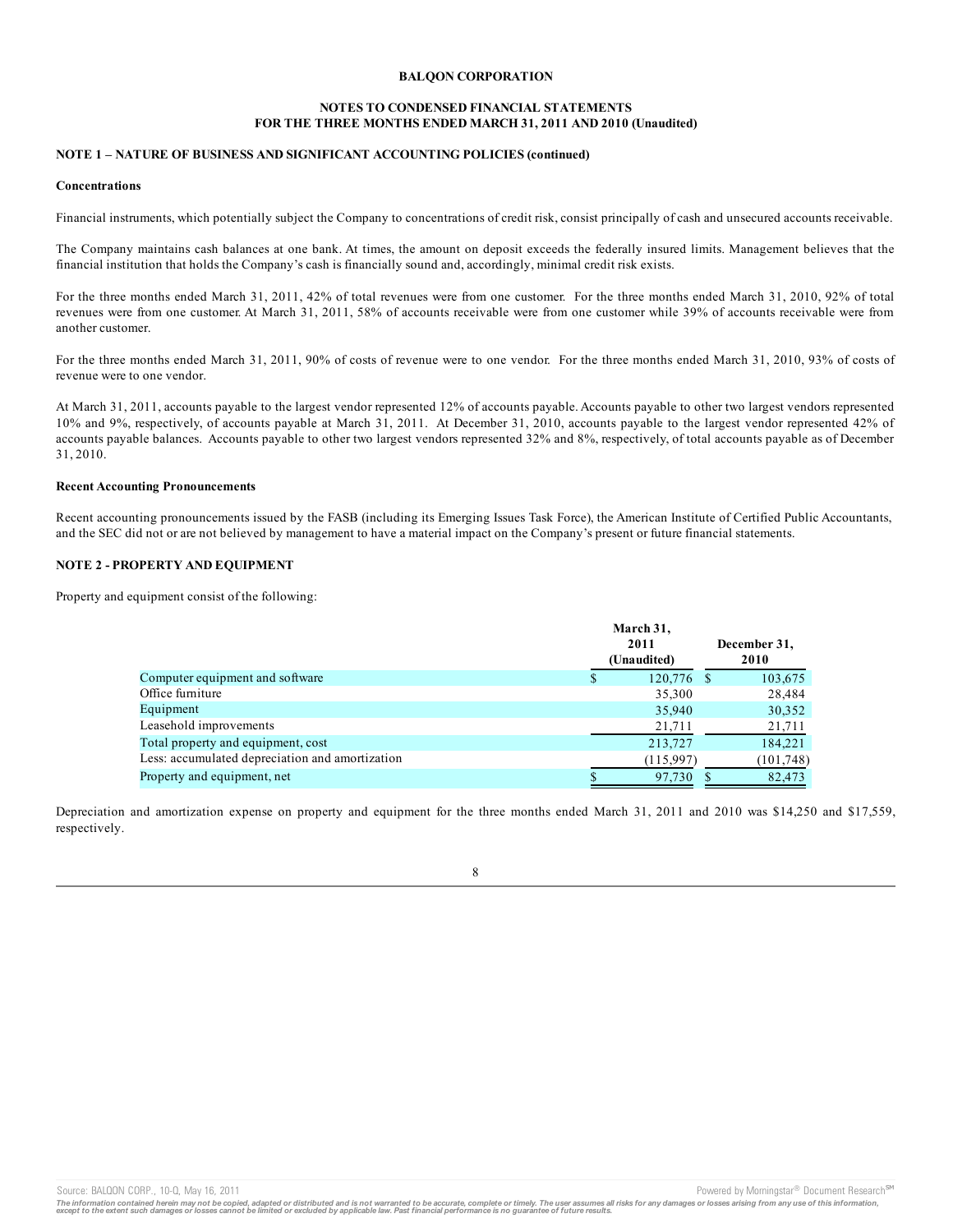## **NOTES TO CONDENSED FINANCIAL STATEMENTS FOR THE THREE MONTHS ENDED MARCH 31, 2011 AND 2010 (Unaudited)**

# **NOTE 3 – DISTRIBUTION AGREEMENT WITH A RELATED ENTITY**

On December 14, 2010, the Company entered into a three year distribution agreement (as amended to date, the "Distribution Agreement") with Seven One Limited ("SOL"). Under the Distribution Agreement, SOL has granted the Company the right to distribute lithium iron phosphate batteries and high voltage charging systems manufacture by Seven One Battery Company (the "Products") on an exclusive basis in the United States. Seven One Battery Company has granted SOL an exclusive right to distribute the Products in the United States. The Company's Chairman of the Board, Winston Chung, is the chief executive officer of SOL. As consideration for the Distribution Agreement, the Company issued to SOL 1,375,000 shares of its common stock and a five year warrant to acquire 1,500,000 shares of the Company's common stock at an exercise price of \$1.50 per share. The Company determined that the fair value of the Distribution Agreement was \$1,403,375.

The Distribution Agreement is being amortized on a straight line basis over the three year term of the agreement.

|                                 | March 31,    |              |
|---------------------------------|--------------|--------------|
|                                 | 2011         | December 31, |
|                                 | (Unaudited)  | 2010         |
| Value of Distribution Agreement | 1.403.375 \$ | 1,403,375    |
| Less: accumulated amortization  | (136, 439)   |              |
| Distribution Agreement, net     | 1,266,936    | 1,403,375    |

# **NOTE 4 – LOAN PAYABLE – BRIDGE BANK**

On February 25, 2009, the Company executed a Business Financing Agreement, dated February 18, 2009, with Bridge Bank, National Association (the "Lender") (the "Initial Agreement"). The Initial Agreement has been amended by Business Financing Modification Agreements dated effective February 2 6, 2009 and August 4, 2009, respectively (the "Modification Agreements," and together with the Initial Agreement the "Credit Agreement"). The Credit Agreement provides the Company with an accounts receivable based credit facility in the aggregate amount of up to \$2,000,000 (the "Credit Facility"). At March 31, 2011, there was no balance outstanding and \$66,475 was available under the terms of the Credit Facility. At December 31, 2010, no amounts were outstanding and \$1,526 was available under the terms of the Credit Facility.

The Credit Facility is formula-based and generally provides that the outstanding borrowings may not exceed an aggregate of 80% of eligible accounts receivable. The Company must immediately pay any advance made under the Credit Facility within 90 days of the earlier of (i) the invoice date of the receivable that substantiated the advance or (ii) the date on which the advance was made. The Credit Facility is secured by a continuing first priority security interest in all the Company's personal property (subject to customary exceptions). Interest on the Credit Facility is payable monthly, at the per annum prime rate as published by the Lender plus two percentage points, subject to a minimum rate of 6.0% per annum (6% at March 31, 2011). The Credit Agreement may be terminated at any time by either party to the Credit Agreement.

9

Source: BALQON CORP., 10-Q, May 16, 2011 **Proverse and Source: BALQON CORP.** Powered by Morningstar<sup>®</sup> Document Research Stream

The information contained herein may not be copied, adapted or distributed and is not warranted to be accurate, complete or timely. The user assumes all risks for any damages or losses arising from any use of this informat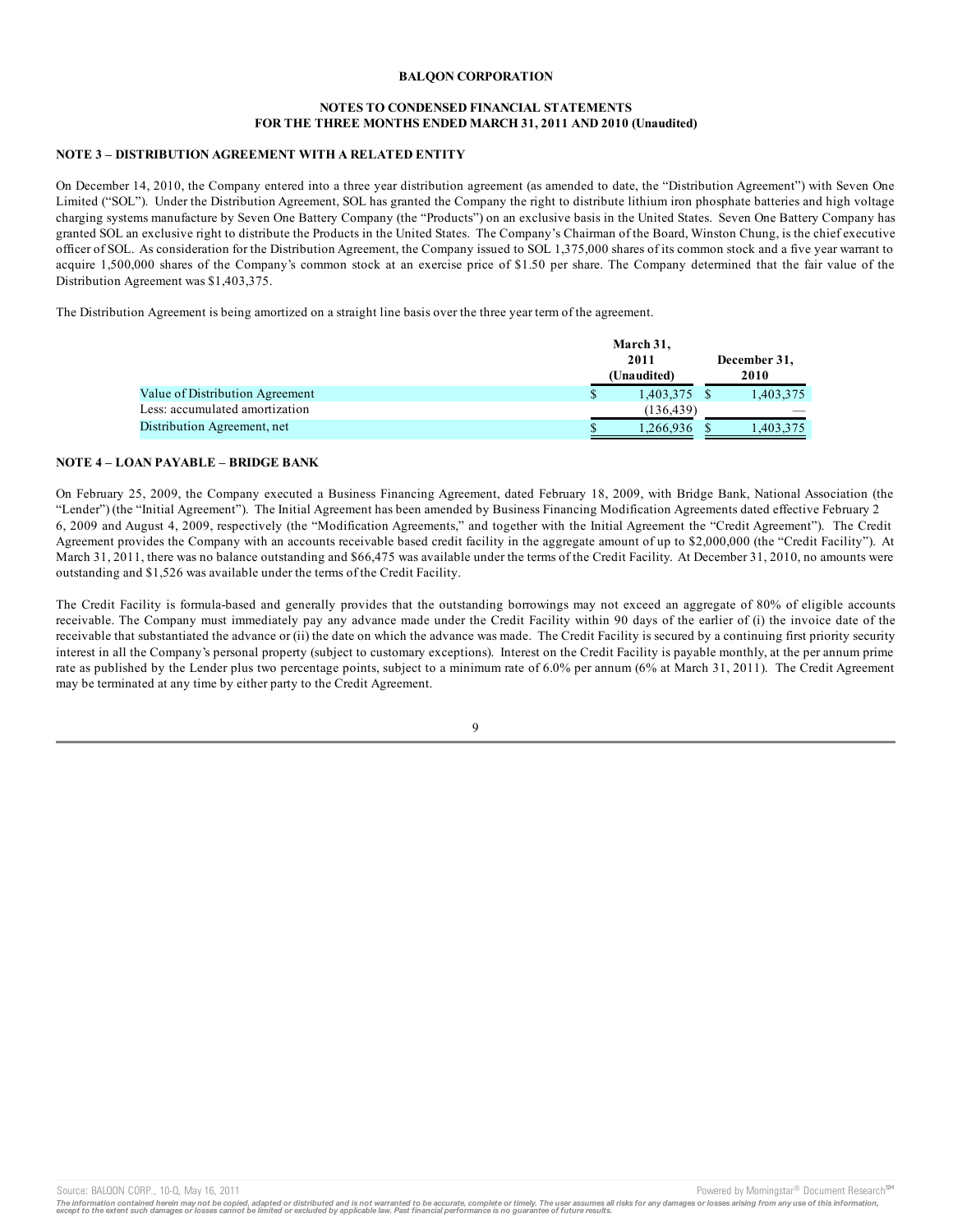## **NOTES TO CONDENSED FINANCIAL STATEMENTS FOR THE THREE MONTHS ENDED MARCH 31, 2011 AND 2010 (Unaudited)**

# **NOTE 5 –CONVERTIBLE PROMISSORY NOTES**

Convertible notes payable consist of the following as of March 31, 2011 and December 31, 2010:

|                                                                       | March 31, 2011<br>(Unaudited) |             |  | December 31.<br>2010 |
|-----------------------------------------------------------------------|-------------------------------|-------------|--|----------------------|
| Subordinated unsecured convertible notes payable, interest at 10% per |                               |             |  |                      |
| annum payable quarterly, due March 31, 2012 (1)                       | \$                            | 916,500 \$  |  | 985,000              |
|                                                                       |                               |             |  |                      |
| Subordinated unsecured convertible notes payable, interest at 10% per |                               |             |  |                      |
| annum payable quarterly, due September 1, 2012 (2)                    |                               | 1,330,000   |  | 1,483,750            |
|                                                                       |                               |             |  |                      |
| Senior secured convertible notes payable, interest at 10% per annum   |                               |             |  |                      |
| payable quarterly, due September 1, 2012 (3)                          |                               | 775,000     |  | 850,000              |
| Convertible notes payable                                             |                               | 3,021,500   |  | 3,318,750            |
| Less: note discount                                                   |                               | (1,649,579) |  | (2,161,319)          |
| Convertible notes payable, net of note discount                       | S                             | 1,371,921   |  | 1,157,431            |
| Less: current portion of subordinated unsecured notes                 |                               | (916,500)   |  |                      |
| Convertible notes payable, net of note discount and current portion   |                               | 455,421     |  | 1,157,431            |
|                                                                       |                               |             |  |                      |

(1) Between March 25, 2009 and June 19, 2009, the Company entered into agreements with 34 accredited investors for the sale by the Company of an aggregate of \$1,000,000 of 10% Unsecured Subordinated Convertible Promissory Notes which are convertible into an aggregate of 1,000,000 shares of the Company's common stock at a conversion price of \$1.00 per share of common stock, subject to adjustment. The notes are subordinated to the right to the prior payment of all Senior Indebtedness (as defined in the notes). Additionally, the Company issued three-year warrants to purchase an aggregate of 1,000,000 shares of the Company's common stock at an exercise price of \$1.50 per share. The conversion price of the notes and the exercise price of the warrants are only subject to adjustment based on stock splits, stock dividends, spin-offs, rights offerings, or recapitalization through a large, nonrecurring cash dividend. During the three months ended March 31, 2011, \$68,500 in principal amount of these notes was converted to 68,500 shares of the company's common stock. As of March 31, 2011, \$916,500 in principal was outstanding under these notes.

The Company determined that the relative fair value of the warrants upon issuance was \$639,061. The relative fair value was determined using the methodology prescribed by current accounting guidance. The Company determined the fair value of the beneficial conversion feature was approximately \$360,939. These amounts were calculated under a Black-Scholes option pricing model using as assumptions an expected life of 3 years, an industry volatility of 54.39%, a risk free interest rate of 1.15%, and no expected dividend yield. The relative value of the warrants of \$639,061 and the beneficial conversion feature of \$360,939 was recorded by the Company as a loan discount of \$1,000,000, which the Company is amortizing to interest expense over the life of the notes. As of March 31, 2011, the unamortized balance of the note discount was \$322,101.

10

Source: BALQON CORP., 10-Q, May 16, 2011 **Powered by Morningstar<sup>®</sup>** Document Research<sup>SM</sup><br>
Powered by Morningstar<sup>®</sup> Document Research<sup>SM</sup>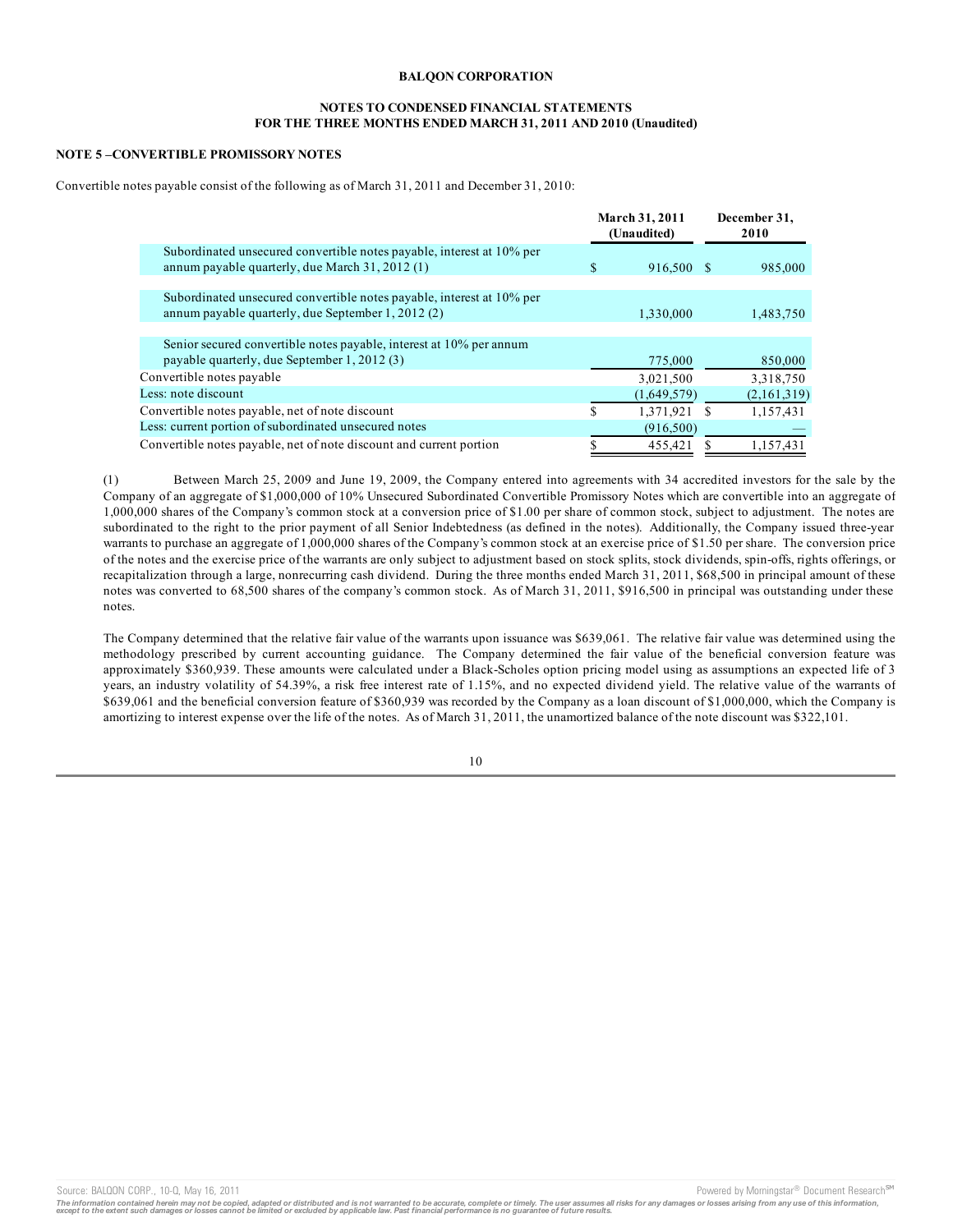## **NOTES TO CONDENSED FINANCIAL STATEMENTS FOR THE THREE MONTHS ENDED MARCH 31, 2011 AND 2010 (Unaudited)**

# **NOTE 5 –CONVERTIBLE PROMISSORY NOTES (continued)**

(2) Between February 5, 2010 and April 12, 2010, the Company entered into agreements with seven accredited investors for the sale by the Company of an aggregate of \$1,500,000 of 10% Unsecured Subordinated Convertible Promissory Notes which are convertible into an aggregate of 1,999,993 shares of the Company's common stock at a conversion price of \$0.75 per share of common stock, subject to adjustment. Additionally, the Company issued three-year warrants to purchase an aggregate of 1,999,993 shares of the Company's common stock at an exercise price of \$0.50 per share. In connection with the offering, the Company issued three year warrants to purchase 15,999 shares of its common stock at an exercise price of \$0.50 per share to two accredited investors in consideration of finder services rendered. The conversion price of the notes and the exercise price of the warrants are only subject to adjustment based on stock splits, stock dividends, spin-offs, rights offerings, or recapitalization through a large, nonrecurring cash dividend. During the three months ended March 31, 2011, \$153,750 of the principal of the notes was converted into 204,998 shares of the Company's common stock. As of March 31, 2011, \$1,330,000 in principal was outstanding under these notes.

The Company determined that the relative fair value of the warrants upon issuance was \$731,710. The relative fair value was determined using the methodology prescribed by current accounting guidance. The Company determined the fair value of the beneficial conversion feature was approximately \$768,290. These amounts were calculated under a Black-Scholes option pricing model using as assumptions an expected life of 3 years, an industry volatility of between 95% and 116%, a risk free interest rate of 1.47%, and no expected dividend yield. The relative value of the warrants of \$731,710 and the beneficial conversion feature of \$768,290 was recorded by the Company as a loan discount of \$1,500,000, which the Company is amortizing to interest expense over the life of the notes. As of March 31, 2011, the unamortized balance of the note discount was \$769,909.

(3) Between July 2010 and December 2010, the Company entered into agreements with 26 accredited investors for the sale by the Company of an aggregate of \$850,000 of 10% Senior Secured Convertible Debentures (the "Debentures") which are convertible into an aggregate of 1,133,333 shares of the Company's common stock at a conversion price of \$0.75 per share, subject to adjustment. In connection with this offering, the Company also issued to the investors warrants to purchase an aggregate of 850,000 shares of the Company's common stock at an exercise price of \$0.75 per share, subject to adjustment. The Company also issued to its placement agent warrants to purchase 68,000 shares of the Company's common stock at exercise price of \$0.75 per share, subject to the same adjustments and terms as those warrants issued to investors.

During the three months ended March 31, 2011, \$75,000 of the principal of the notes was converted into 117,186 shares of the Company's common stock. As of March 31, 2011, \$775,000 in principal was outstanding under these notes. Under the adjustment provisions of the senior secured convertible debentures and warrants, the conversion price of the senior secured convertible debentures and the exercise price of the warrants were reduced to \$0.64 in connection with a private placement of our common stock and warrants in December 2010.

The Debentures are due on September 30, 2012, or at the Company's sole discretion, on March 31, 2013 (the "Maturity Date") or such date as this Debenture is required or permitted to be repaid as provided in the agreement. The Debentures are secured under the terms of a security agreement granting the holders of the Debentures a security interest in all of the Company's personal property.

11

Source: BALQON CORP., 10-Q, May 16, 2011 **Powered by Morningstar<sup>®</sup>** Document Research<sup>SM</sup><br>
Powered by Morningstar<sup>®</sup> Document Research<sup>SM</sup>

The information contained herein may not be copied, adapted or distributed and is not warranted to be accurate, complete or timely. The user assumes all risks for any damages or losses arising from any use of this informat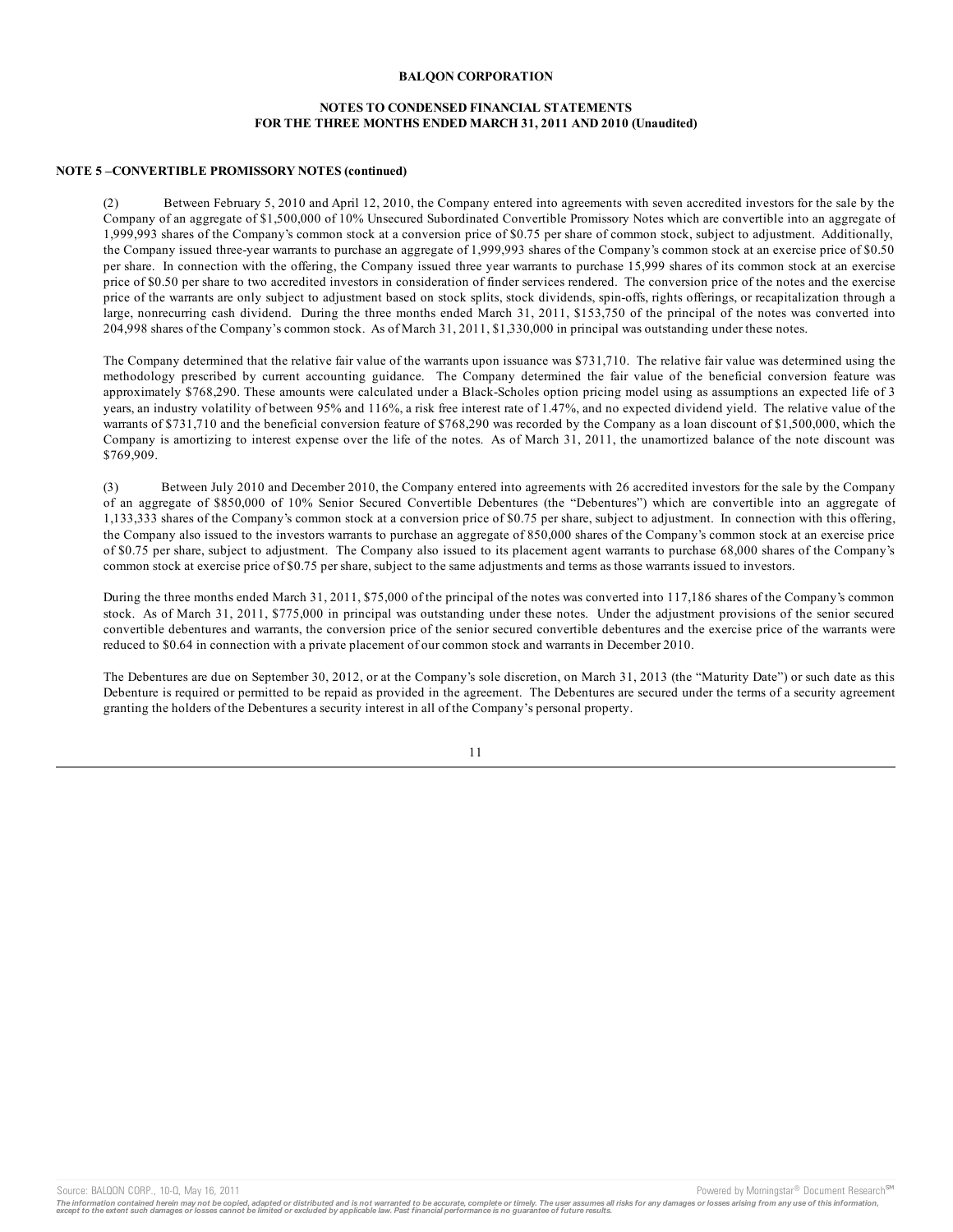# **NOTES TO CONDENSED FINANCIAL STATEMENTS FOR THE THREE MONTHS ENDED MARCH 31, 2011 AND 2010 (Unaudited)**

# **NOTE 5 – CONVERTIBLE PROMISSORY NOTES (continued)**

Each of the agreements governing the Debentures and warrants includes an anti-dilution provision that allows for the automatic reset of the conversion or exercise price upon any future sale of common stock instruments at or below the current exercise price. The Company considered the current FASB guidance of "Determining Whether an Instrument Indexed to an Entity's Own Stock" which indicates that any adjustment to the fixed amount (either conversion price or number of shares) of the instrument regardless of the probability or whether or not within the issuers' control, means the instrument is not indexed to the issuers own stock.Accordingly, the Company determined that the conversion price of the Debentures and the exercise price of the warrants are not a fixed amount because they are subject to fluctuation based on the occurrence of future offerings or events. As a result, the Company determined that the conversion features and the warrants are not considered indexed to the Company's own stock and characterized the fair value of these warrants as derivative liabilities upon issuance.

The Company determined the aggregate fair value of the warrants issued to investors and its placement agent to be \$511,399 and the initial fair value of the embedded beneficial conversion feature of the Debentures to be \$504,440 (an aggregate amount of \$1,015,839). These amounts were determined by management with the use of an independent valuation specialist using a Monte Carlo simulation model. In accordance with current accounting guidelines, the excess of \$165,839 of derivative liability created over the face amount of the note was considered to be a cost of the private placement. In addition, the Company also incurred another \$193,500 of closing costs (consisting of \$93,500 of placement agent fees and \$100,000 of legal fees directly related to the offering). As such, the Company recorded an \$850,000 valuation discount upon issuance, and in 2010, recognized private placement costs of \$358,339 for financial reporting purposes. The aggregate fair value of the derivative liabilities as of March 31, 2011 was \$1,519,079 (see Note 6).

As of March 31, 2011, the Company has amortized \$217,590 of the valuation discount, and the remaining unamortized valuation discount of \$557,410 as of March 31, 2011 has been offset against the face amount of the notes for financial statement purposes.

As of March 31, 2011, the total discount of \$1,649,579 is offset against the balance of the convertible notes for financial statement presentation. During the quarterly period ended March 31, 2011, amortization of loan discount was \$511,739.

# **NOTE 6 – DERIVATIVE LIABILITY**

In June 2008, the FASB issued authoritative guidance on determining whether an instrument (or embedded feature) is indexed to an entity's own stock. Under the authoritative guidance, effective January 1, 2009, instruments which do not have fixed settlement provisions are deemed to be derivative instruments. The conversion feature of the Company's Debentures (described in Note 5), and the related warrants, do not have fixed settlement provisions because their conversion and exercise prices, respectively, may be lowered if the Company issues securities at lower prices in the future. The Company was required to include the reset provisions in order to protect the holders of the Debentures from the potential dilution associated with future financings. In accordance with the FASB authoritative guidance, the conversion feature of the Debentures was separated from the host contract (i.e., the Debentures) and recognized as a derivative instrument. Both the conversion feature of the Debentures and the related warrants have been characterized as derivative liabilities to be re-measured at the end of every reporting period with the change in value reported in the statement of operations.



Source: BALQON CORP., 10-Q, May 16, 2011 **Provided by Morningstar® Document Research** and the second powered by Morningstar® Document Research in the second of the second powered by Morningstar® Document Research in the se

The information contained herein may not be copied, adapted or distributed and is not warranted to be accurate, complete or timely. The user assumes all risks for any damages or losses arising from any use of this informat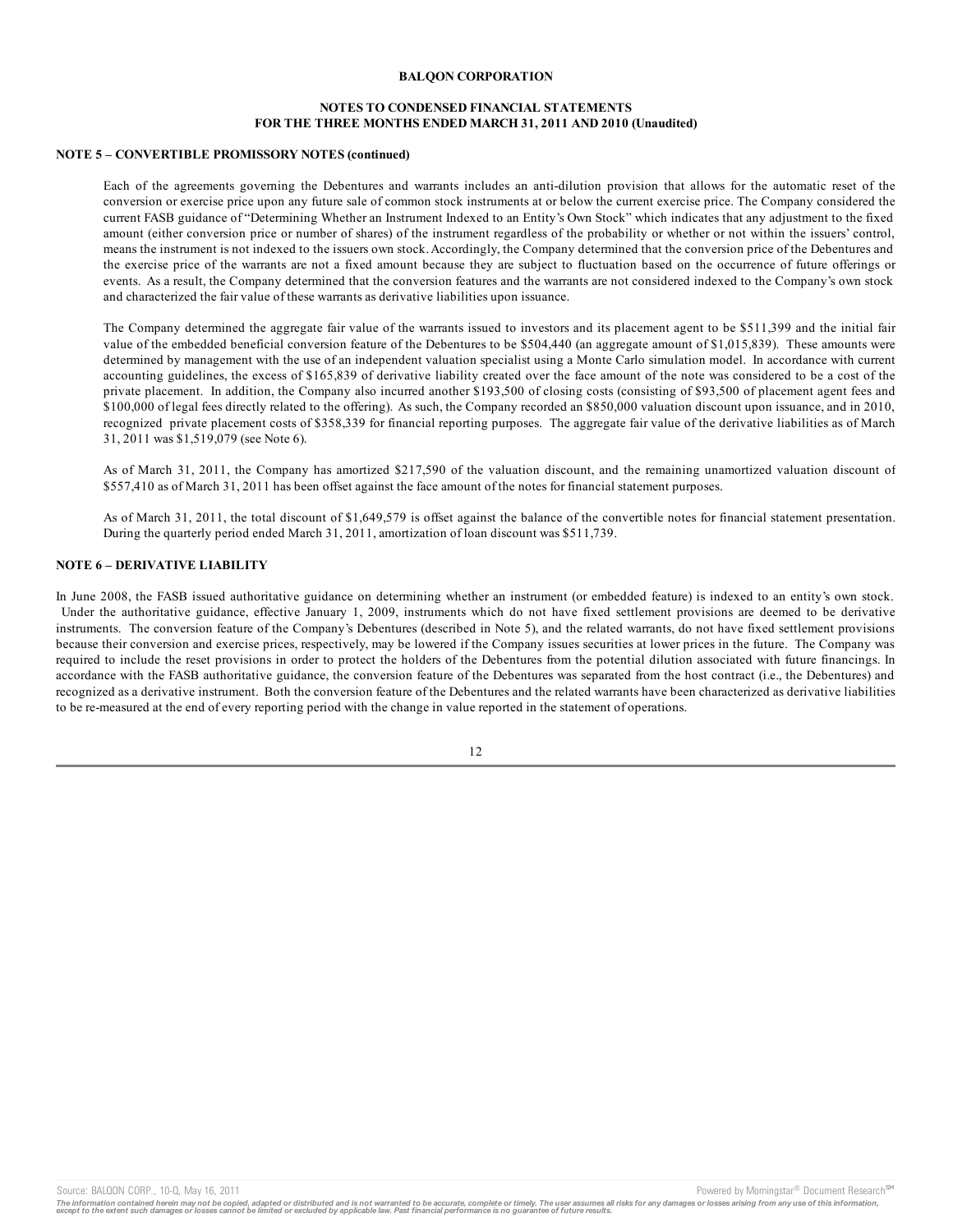## **NOTES TO CONDENSED FINANCIAL STATEMENTS FOR THE THREE MONTHS ENDED MARCH 31, 2011 AND 2010 (Unaudited)**

# **NOTE 6 - DERIVATIVE LIABILITY (continued)**

|                          | March 31, 2011 | December 31, 2010 |
|--------------------------|----------------|-------------------|
| Conversion feature:      |                |                   |
| Risk-free interest rate  | $.55\%$        | $1.75\%$          |
| Expected volatility      | 90.00%         | 90%               |
| Expected life (in years) | 1.5 years      | $1.75$ years      |
| Expected dividend yield  | $\mathbf{0}$   | $\left($          |
| Warrants:                |                |                   |
| Risk-free interest rate  | $2.00\%$       | $1.76\%$          |
| Expected volatility      | 100.00%        | 95%               |
| Expected life (in years) | 4.5 years      | 4.75 years        |
| Expected dividend yield  | $\mathbf{0}$   | $\left($          |
| Fair Value:              |                |                   |
| Conversion feature       | 751,992        | 464,844           |
| Warrants                 | 767,087        | 491,130           |
|                          | 1,519,079      | 955,974           |

The derivative liabilities were valued using Monte Carlo valuation techniques with the following assumptions:

The risk-free interest rate was based on rates established by the Federal Reserve Bank. The Company uses the volatility of five comparable guideline companies to estimate volatility for its common stock. The expected life of the conversion feature of the notes was based on the term of the notes and the expected life of the warrants was determined by the expiration date of the warrants. The expected dividend yield was based on the fact that the Company has not paid dividends to its common stockholders in the past and does not expect to pay dividends to its common stockholders in the future.

As of March 31, 2011, the aggregate derivative liability of the conversion feature and the warrants was \$1,519,079. For the quarterly period ended March 31, 2011, the Company recorded a change in fair value of the derivative liabilities of \$563,105.

# **NOTE 7 – INCOME TAXES**

At March 31, 2011, the Company had available Federal and state net operating loss carryforwards to reduce future taxable income. The amounts available were approximately \$15,500,000 for federal and for state purposes. The Federal carryforward expires in 2028 and the state carryforward expires in 2018. Given the Company's history of net operating losses, management has determined that it is more likely than not the Company will be able to realize the tax benefit of the carryforwards.

Accordingly, the Company has not recognized a deferred tax asset for this benefit. Upon the attainment of taxable income by the Company, management will assess the likelihood of realizing the tax benefit associated with the use of the carryforwards and will recognize a deferred tax asset at that time.

Current standards require that a valuation allowance be established when it is more likely than not that all or a portion of deferred tax assets will not be realized.

13

Source: BALQON CORP., 10-Q, May 16, 2011 **Powered by Morningstar® Document Research** in Powered by Morningstar® Document Research in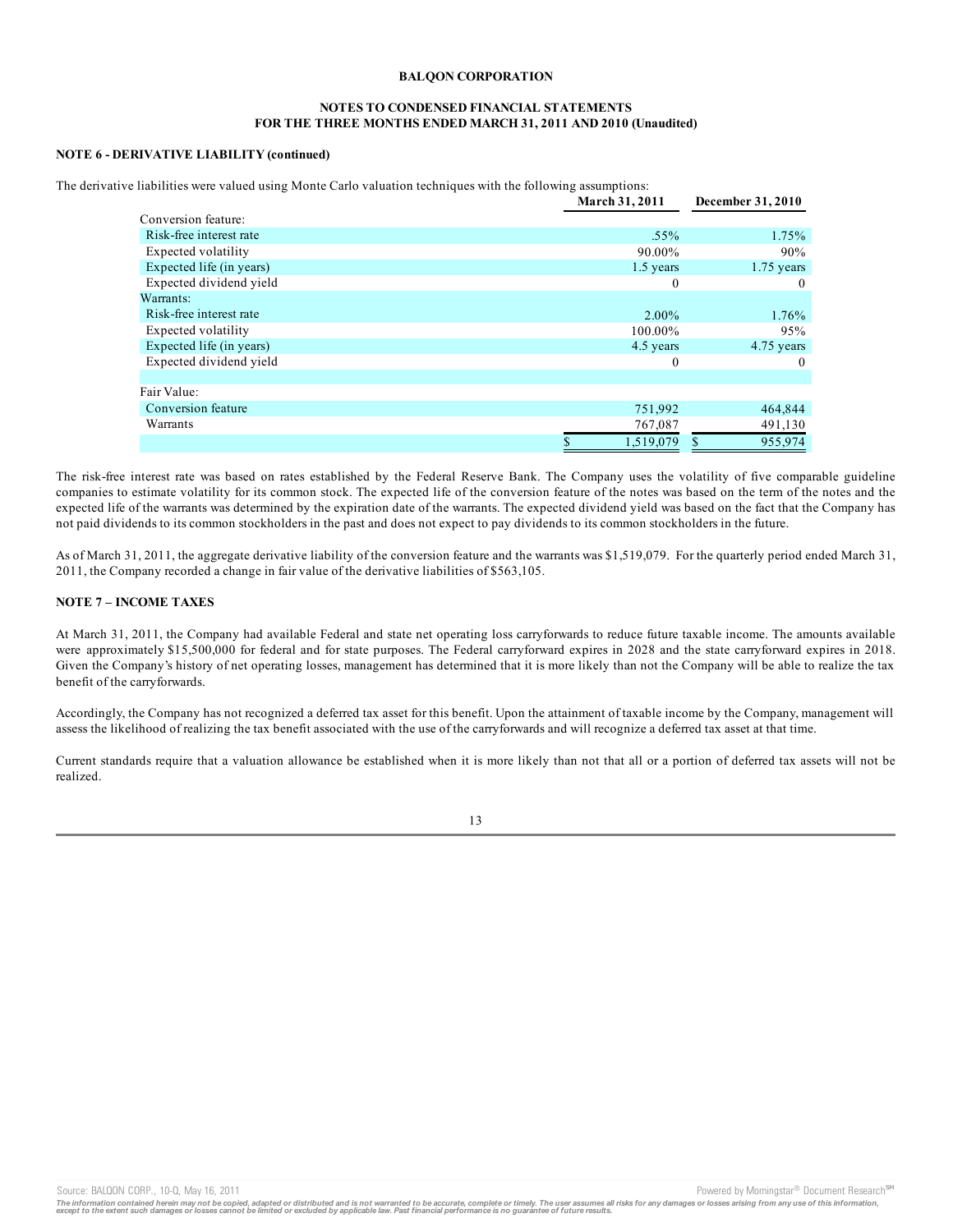### **NOTES TO CONDENSED FINANCIAL STATEMENTS FOR THE THREE MONTHS ENDED MARCH 31, 2011 AND 2010 (Unaudited)**

## **NOTE 7 – INCOME TAXES (continued)**

Significant components of the Company's deferred income tax assets are as follows:

|                                  |   | 2011<br>(Unaudited) |             |
|----------------------------------|---|---------------------|-------------|
| Deferred income tax asset:       |   |                     |             |
| Net operating loss carry forward | S | 6,176,000           | 5,562,000   |
| Valuation allowance              |   | (6,176,000)         | (5,562,000) |
| Net deferred income tax asset    |   |                     |             |

Reconciliation of the effective income tax rate to the U.S. statutory rate is as follows:

|                                              | March 31,   |              |
|----------------------------------------------|-------------|--------------|
|                                              | 2011        | December 31, |
|                                              | (Unaudited) | 2010         |
| Tax expense at the U.S. statutory income tax | $(34.0)\%$  | $(34.0)\%$   |
| State tax net of federal tax benefit         | $(5.8)\%$   | $(5.8)\%$    |
| Increase in the valuation allowance          | 39.8%       | 39.8%        |
| Effective tax rate                           | $-$ %       | $-$ %        |

The Company adopted authoritative guidance which addresses the determination of whether tax benefits claimed or expected to be claimed on a tax return should be recorded in the financial statements. Under the current accounting guidelines, the Company may recognize the tax benefit from an uncertain tax position only if it is more likely than not that the tax position will be sustained on examination by the taxing authorities, based on the technical merits of the position. The tax benefits recognized in the financial statements from such a position should be measured based on the largest benefit that has a greater than 50% likelihood of being realized upon ultimate settlement. Current accounting guidelines also provide guidance on derecognition, classification, interest and penalties on income taxes, accounting in interim periods and require increased disclosures. At the date of adoption, and as of March 31, 2011 and December 31, 2010, the Company does not have a liability for unrecognized tax benefits.

# **NOTE 8 – SHAREHOLDERS' EQUITY**

#### **Shares Issued Upon Conversion of Convertible Notes**

During the three months ended March 31, 2011, \$297,250 of convertible promissory notes were converted into 390,684 shares of the Company's common stock.

#### **Shares Issued Upon Exercise of Warrants**

During the three months ended March 31, 2011, the Company issued 258,332 shares of its common stock upon the exercise of outstanding warrants resulting in cash proceeds of \$132,666 to the Company.



Source: BALQON CORP., 10-Q, May 16, 2011 **Powered by Morningstar® Document Research** in Powered by Morningstar® Document Research **SM**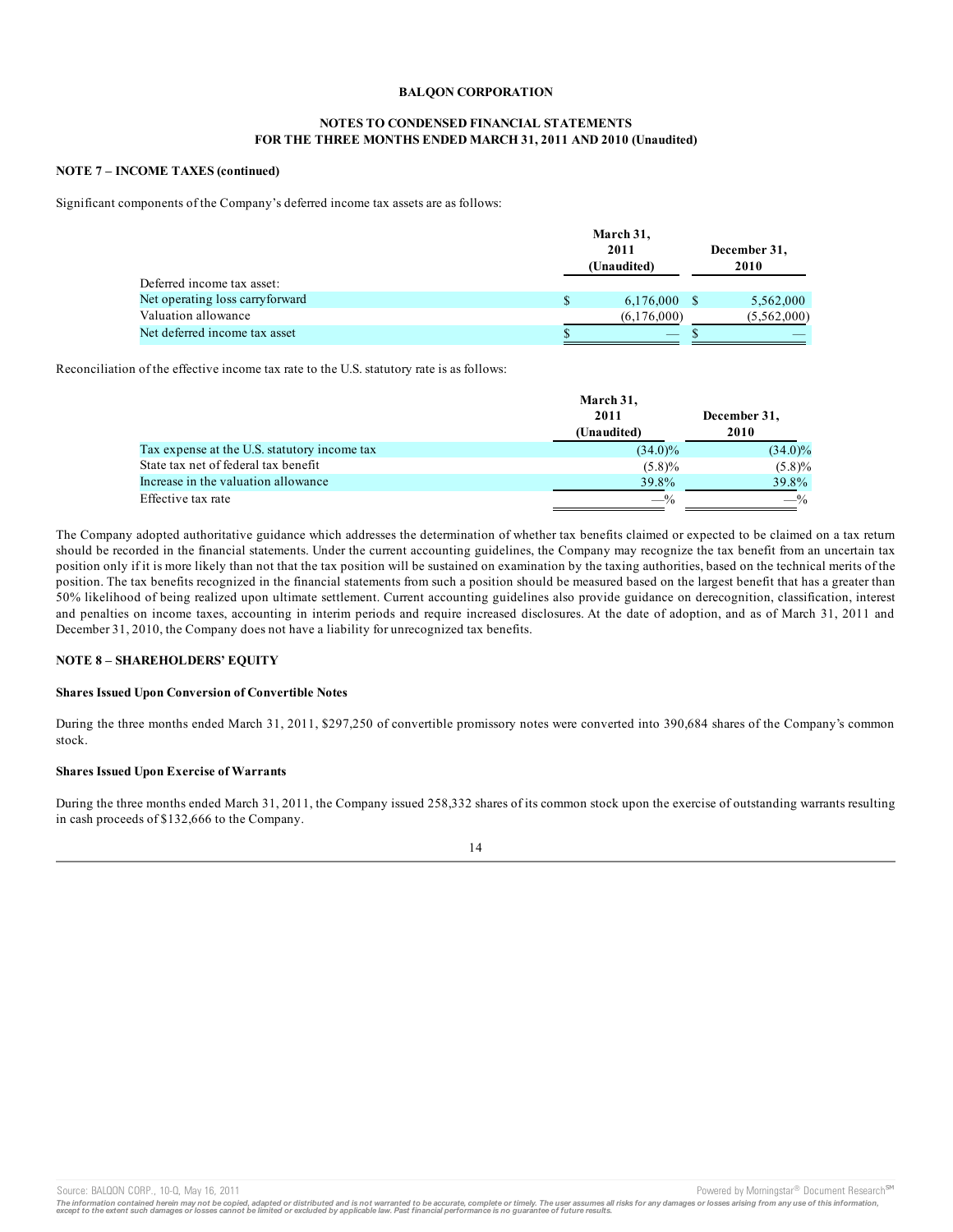## **NOTES TO CONDENSED FINANCIAL STATEMENTS FOR THE THREE MONTHS ENDED MARCH 31, 2011 AND 2010 (Unaudited)**

# **NOTE 9 – STOCK OPTIONS AND WARRANTS**

## **Stock Options**

At March 31, 2011, options shares outstanding were as follows:

|                            | <b>Shares</b> | Weighted<br>Average<br>Exercise<br>Price |
|----------------------------|---------------|------------------------------------------|
| Balance at January 1, 2011 | 3,041,728     | \$2.25                                   |
| Granted                    |               | $\overline{\phantom{a}}$                 |
| Exercised                  |               |                                          |
| Expired                    | (208, 338)    | \$2.25                                   |
| Balance at March 31, 2011  | 2,833,390     | \$2.25                                   |

The following table summarizes information about stock options outstanding and exercisable as of March 31, 2011:

|                                              | <b>Options Outstanding</b>                                 |                                          |                                                                    | <b>Options Exercisable</b> |                                              |  |
|----------------------------------------------|------------------------------------------------------------|------------------------------------------|--------------------------------------------------------------------|----------------------------|----------------------------------------------|--|
| Range of<br><b>Exercise</b><br><b>Prices</b> | <b>Number</b><br>of Shares<br>Underlying<br><b>Options</b> | Weighted<br>Average<br>Exercise<br>Price | Weighted<br>Average<br>Remaining<br>Contractual<br>Life (in years) | <b>Number</b><br>of Shares | Weighted<br>Average<br><b>Exercise Price</b> |  |
| \$2.00                                       | 1,416,695                                                  | \$2.00                                   | 0.25                                                               | 1,416,695                  | \$2.00                                       |  |
| \$2.50                                       | 1,416,695                                                  | \$2.50                                   | 1.27                                                               | 1,416,695                  | \$2.50                                       |  |
|                                              | 2,833,390                                                  |                                          |                                                                    | 2,833,390                  |                                              |  |

There was no aggregate intrinsic value of the 2,833,390 options outstanding and exercisable as of March 31, 2011 based on the trading price as of the period then ended. At March 31, 2011, all options were vested and there were no unvested options outstanding.

# **Warrants**

At March 31, 2011, warrants shares outstanding were as follows:

|                            |               | Weighted<br>Average   |
|----------------------------|---------------|-----------------------|
|                            | <b>Shares</b> | <b>Exercise Price</b> |
| Balance at January 1, 2011 | 15,929,147    | \$0.96                |
| Granted                    | 10,000        | \$1.00                |
| Exercised                  | (258, 332)    | \$0.51                |
| Expired                    | __            | __                    |
| Balance at March 31, 2011  | 15,680,815    | \$0.93                |

15

Source: BALQON CORP., 10-Q, May 16, 2011 **Powered by Morningstar® Document Research** in Powered by Morningstar® Document Research in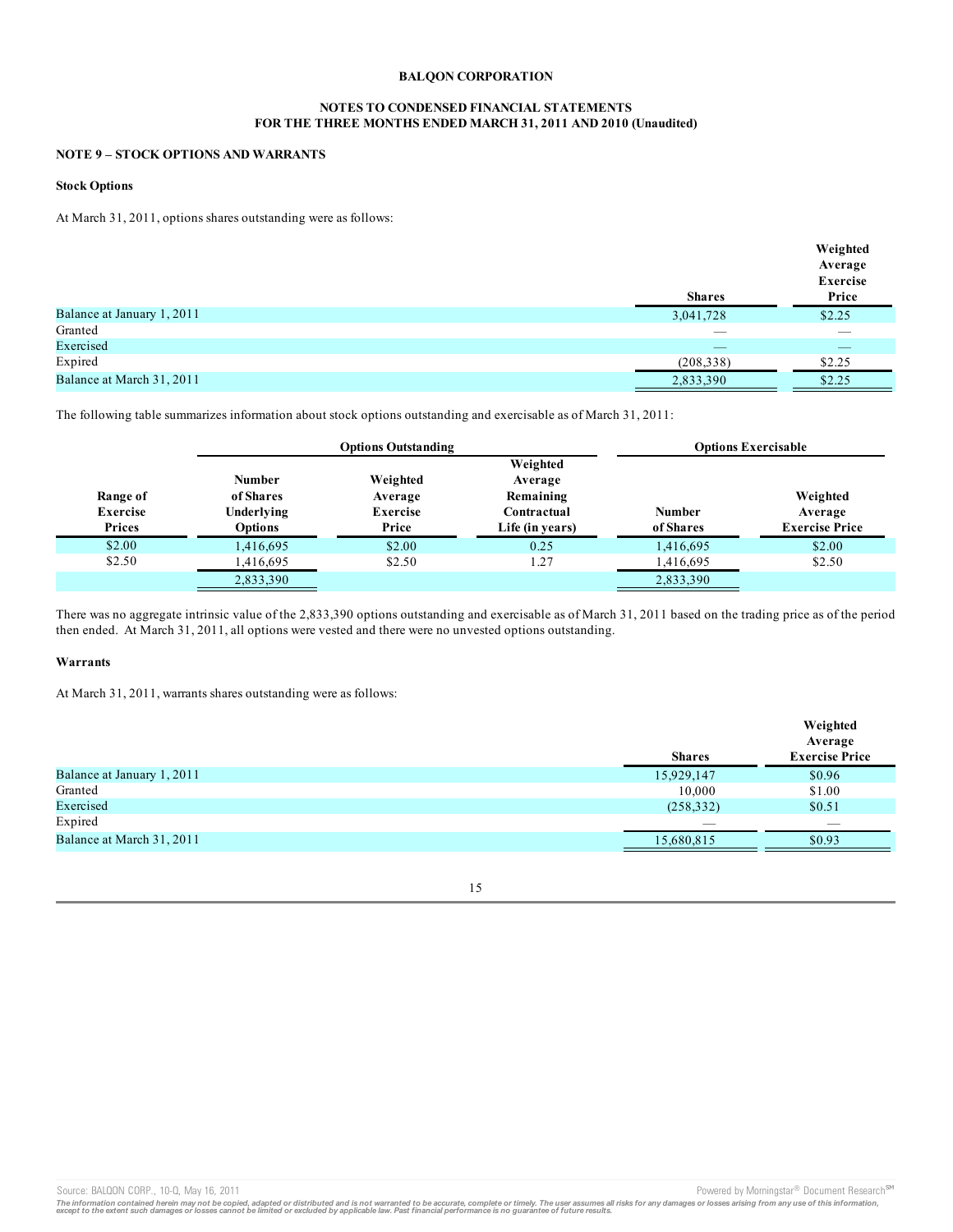# **NOTES TO CONDENSED FINANCIAL STATEMENTS FOR THE THREE MONTHS ENDED MARCH 31, 2011 AND 2010 (Unaudited)**

# **NOTE 9 – STOCK OPTIONS AND WARRANTS (continued)**

#### **Warrants (continued)**

On March 18, 2011, the Company terminated its agreement with a third-party under which the third-party provided financial public relations services for the Company. Under that agreement, the Company may have been obligated to issue three-year warrants to purchase an indeterminate number of shares of the Company's common stock at an exercise price of \$1.00 per share based upon certain performance based benchmarks. During the three months ended March 31, 2011, the Company issued warrants to acquire 10,000 shares of its common stock pursuant to this agreement. At termination, the Company had issued warrants to purchase an aggregate of 50,000 shares of its common stock pursuant to this agreement.

During the three months ended March 31, 2011, the Company issued 258,332 shares of its common stock upon the exercise of outstanding warrants resulting in cash proceeds of \$132,666 to the Company.

|                                              |                                                      | <b>Warrants Outstanding</b>              | <b>Warrants Exercisable</b>                                        |                            |                                              |
|----------------------------------------------|------------------------------------------------------|------------------------------------------|--------------------------------------------------------------------|----------------------------|----------------------------------------------|
| Range of<br><b>Exercise</b><br><b>Prices</b> | <b>Number</b><br>of Shares<br>Underlying<br>Warrants | Weighted<br>Average<br>Exercise<br>Price | Weighted<br>Average<br>Remaining<br>Contractual<br>Life (in years) | <b>Number</b><br>of Shares | Weighted<br>Average<br><b>Exercise Price</b> |
| \$0.50                                       | 1,782,660                                            | \$0.50                                   | 1.4                                                                | 1.782.660                  | \$0.50                                       |
| \$0.64                                       | 8,705,500                                            | \$0.64                                   | 4.8                                                                | 8.705.500                  | \$0.64                                       |
| \$1.00                                       | 50,000                                               | \$1.00                                   | 2.6                                                                | 50,000                     | \$1.00                                       |
| \$1.50                                       | 4,595,000                                            | \$1.50                                   | 1.0                                                                | 4,595,000                  | \$1.50                                       |
| \$2.00                                       | 243,060                                              | \$2.00                                   | 0.3                                                                | 243,060                    | \$2.00                                       |
| \$2.50                                       | 304,595                                              | \$2.50                                   | 0.9                                                                | 304,595                    | \$2.50                                       |
|                                              | 15.680.815                                           |                                          |                                                                    | 15.680.815                 |                                              |

The following table summarizes information about stock warrants outstanding and exercisable as of March 31, 2011:

As of March 31, 2011, the aggregate intrinsic value of the warrants outstanding and exercisable was \$4,868,363.

# **NOTE 10 – COMMITMENTS AND CONTINGENCIES**

#### **City of Los Angeles Agreement**

On June 26, 2008, the Company entered into an agreement with the City of Los Angeles to manufacture and deliver 20 electric yard tractors, 5 short-haul electric tractors, and associated equipment including chargers, batteries and controllers for a total of \$5,383,750. As of March 31, 2011, the Company had delivered 14 electric yard tractors and one short-haul electric tractor to the City of Los Angeles. The Company expects to deliver the remaining 6 electric yard tractors, 4 short-haul electric tractors and associated equipment to the City of Los Angeles by December 31, 2011. Included in the Company's backlog at March 31, 2011, is \$1,979,725 attributable to the 10 electric vehicles and associated parts the Company is required to deliver under its agreement with the City of Los Angeles.



Source: BALQON CORP., 10-Q, May 16, 2011 **Powered by Morningstar<sup>®</sup>** Document Research<sup>SM</sup><br>
Powered by Morningstar<sup>®</sup> Document Research<sup>SM</sup>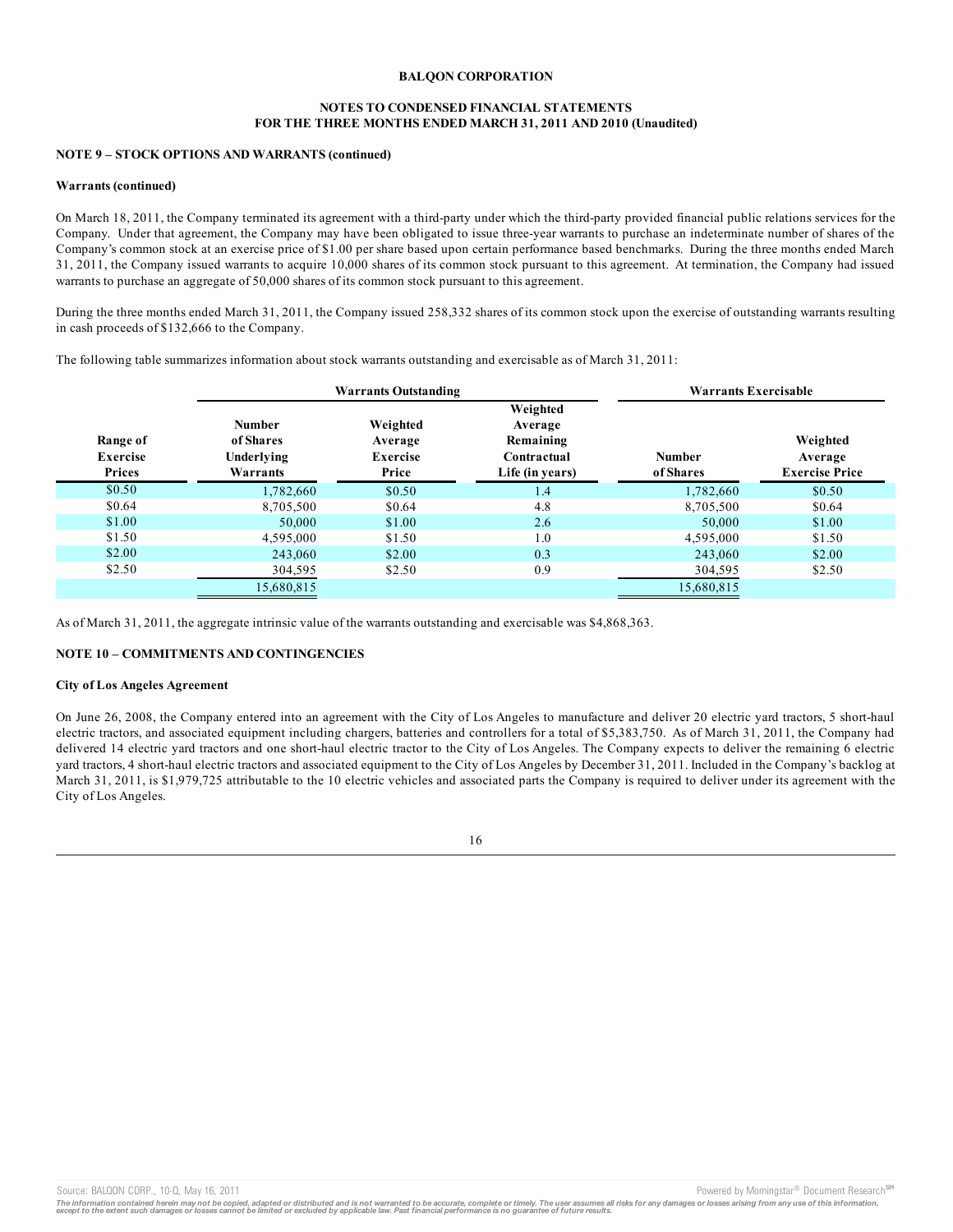# **NOTES TO CONDENSED FINANCIAL STATEMENTS FOR THE THREE MONTHS ENDED MARCH 31, 2011 AND 2010 (Unaudited)**

# **NOTE 10 – COMMITMENTS AND CONTINGENCIES (continued)**

#### **City of Los Angeles Agreement (continued)**

Under its agreement with the City of Los Angeles, the Company agreed to move its research and production facilities to the City of Los Angeles and also agreed to pay the City of Los Angeles a royalty fee of \$1,000 per electric vehicle it sells to a purchaser other than the City of Los Angeles or the South Coast Air Quality Management District.

During 2009, under the terms of the Company's agreement with the City of Los Angeles, the Company requested and was issued an advance payment in the amount of \$1,159,601. This advance payment was recorded as a customer deposit. This customer deposit will be applied against the Company's final invoices under its purchase order for 25 electric vehicles.

#### **Electric Drive System Purchase Order**

On January 25, 2011, the Company entered into an agreement with Winston Global Energy ("WGE"), a related entity, whereby WGE agreed to purchase 300 electric drive systems from the Company at an aggregate purchase price of \$15.9 million (the "Purchase Order"). Under the terms of the Purchase Order, the Company agreed to deliver the electric drive systems to WGE by July 25, 2012. During the quarter ended March 31, 2011, a significant portion of the Company's production efforts were focused on designing an electric drive system configuration that can be integrated into 14 to 30 passenger mini-buses in connection with the Purchase Order. As of May 13, 2011, the Company has delivered an electric drive system under the Purchase Order and is working with WGE to ensure that it can be integrated into the mini-bus chassis specified by WGE.

# **Distribution Agreement**

The Company received a letter alleging that the Distribution Agreement (see Note 3) infringes on the rights a certain party has under certain agreements between that party and Winston Battery Limited (formerly known as Thunder Sky Battery Limited). The Company believes that these allegations are without merit and intends to vigorously defend against any claims brought against the Company; however, the Company could incur substantial costs and diversion of management resources defending any such claims – even if the Company is ultimately successful in the defense of such matter.

# **NOTE 11 - SUBSEQUENT EVENTS**

On April 13, 2011, the Company entered into an amendment to the Distribution Agreement with SOL to correctly reflect, among other things, the chain of distribution among the parties to the Distribution Agreement and the manufacturer of the Products.



Source: BALQON CORP., 10-Q, May 16, 2011 **Powered by Morningstar® Document Research** in Powered by Morningstar® Document Research in

The information contained herein may not be copied, adapted or distributed and is not warranted to be accurate, complete or timely. The user assumes all risks for any damages or losses arising from any use of this informat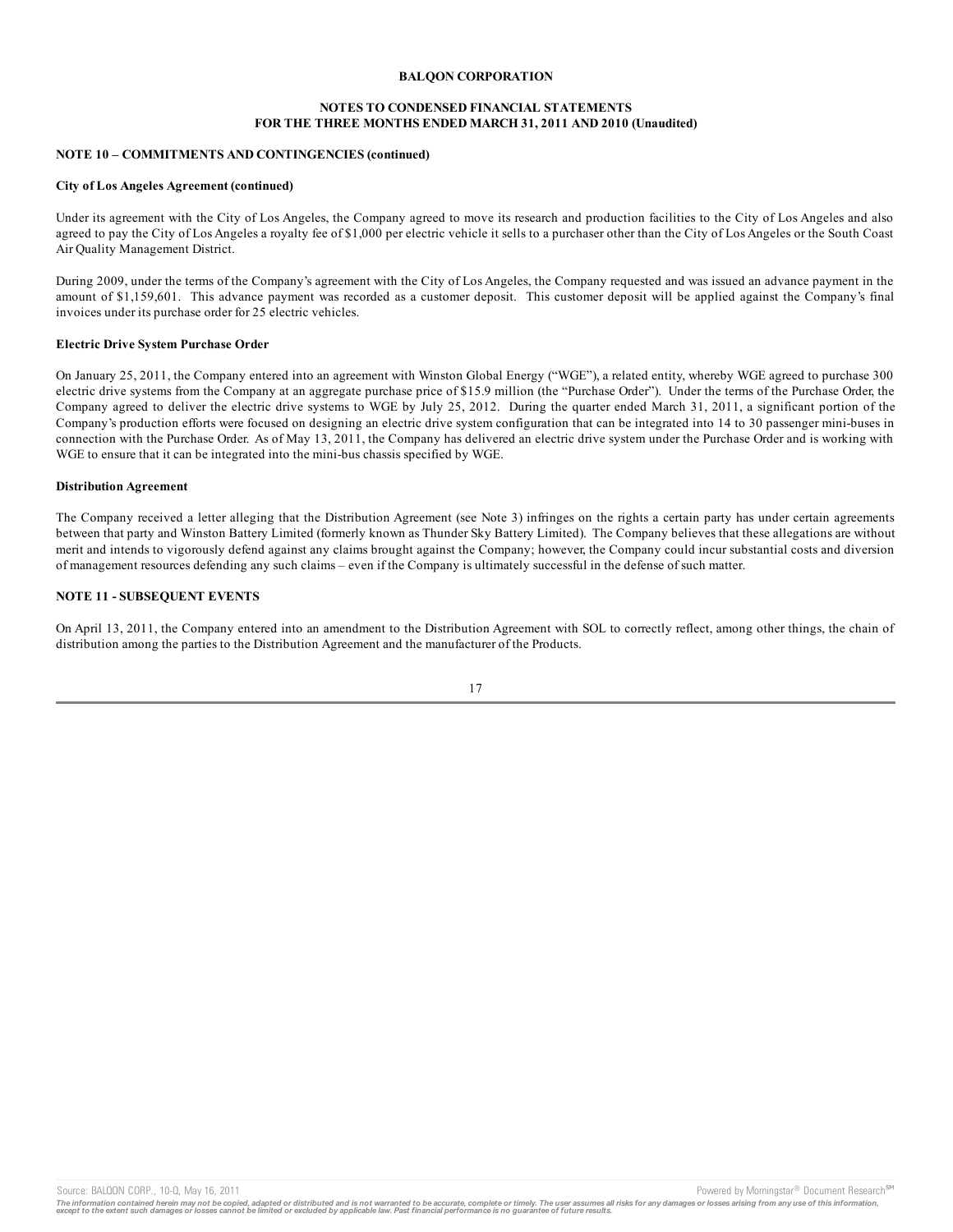# **ITEM 2. MANAGEMENT'S DISCUSSION AND ANALYSIS OF FINANCIAL CONDITION AND RESULTS OF OPERATIONS**

The following discussion and analysis should be read in conjunction with our financial statements and the related notes to financial statements included elsewhere in this report. This report and our financial statements and notes to financial statements contain forward-looking statements, which generally include the plans and objectives of management for future operations, including plans and objectives relating to our future economic performance and our current beliefs regarding revenues we might generate and profits we might earn if we are successful in implementing our business strategies. Our actual results could differ materially from those expressed in these forward-looking statements as a result of any number of factors, including those set forth under the "Risk Factors" section and elsewhere in this report. The forward-looking statements and associated risks may include, relate to or be qualified by other important factors, including, without limitation:

- the projected growth or contraction in the industries within which we operate;
- · our business strategy for expanding, maintaining or contracting our presence in these markets;
- anticipated trends in our financial condition and results of operations; and
- our ability to distinguish ourselves from our current and future competitors.

We do not undertake to update, revise or correct any forward-looking statements.

Any of the factors described above, elsewhere in this report or in the "Risk Factors" section of this report could cause our financial results, including our net income or loss or growth in net income or loss to differ materially from prior results, which in turn could, among other things, cause the price of our common stock to fluctuate substantially.

# **Business Overview**

We are a developer and manufacturer of complete drive systems and battery systems for electric vehicles, industrial equipment and renewable energy storage devices. We also design and assemble electric powered yard tractors, short haul drayage tractors and inner city Class 7 and 8 delivery trucks utilizing our proprietary drive system technologies.

We develop and manufacture electric drive systems and lithium battery modules for use in electric trucks, tractors, buses, industrial equipment and renewable energy storage devices. Each of our electric drive systems is comprised of an electric motor, transmission, our proprietary flux vector motor controller (which controls the speed of an electric motor by varying the input frequency and voltage from a vehicle's batteries), power electronic components and proprietary software configured to specific application needs. Our lithium battery modules feature our proprietary battery management system, or BMS, an electronic device mounted on each lithium battery cell to monitor the state of charge of the battery, including its temperature, voltage and current during charge and discharge cycles. Our proprietary software allows our BMS to be used on any battery cell chemistry.

A key element of our strategy is to integrate our proprietary technologies such as our flux vector motor controllers and BMSs into diversified vehicle platforms to address a growing global demand for commercial electric vehicles. We are also engaged in the research and development of battery and power management systems for use in the renewable energy storage industries, such as the wind, solar and geothermal industries.



Source: BALQON CORP., 10-Q, May 16, 2011 **Powered by Morningstar® Document Research** in Powered by Morningstar® Document Research in

The information contained herein may not be copied, adapted or distributed and is not warranted to be accurate, complete or timely. The user assumes all risks for any damages or losses arising from any use of this informat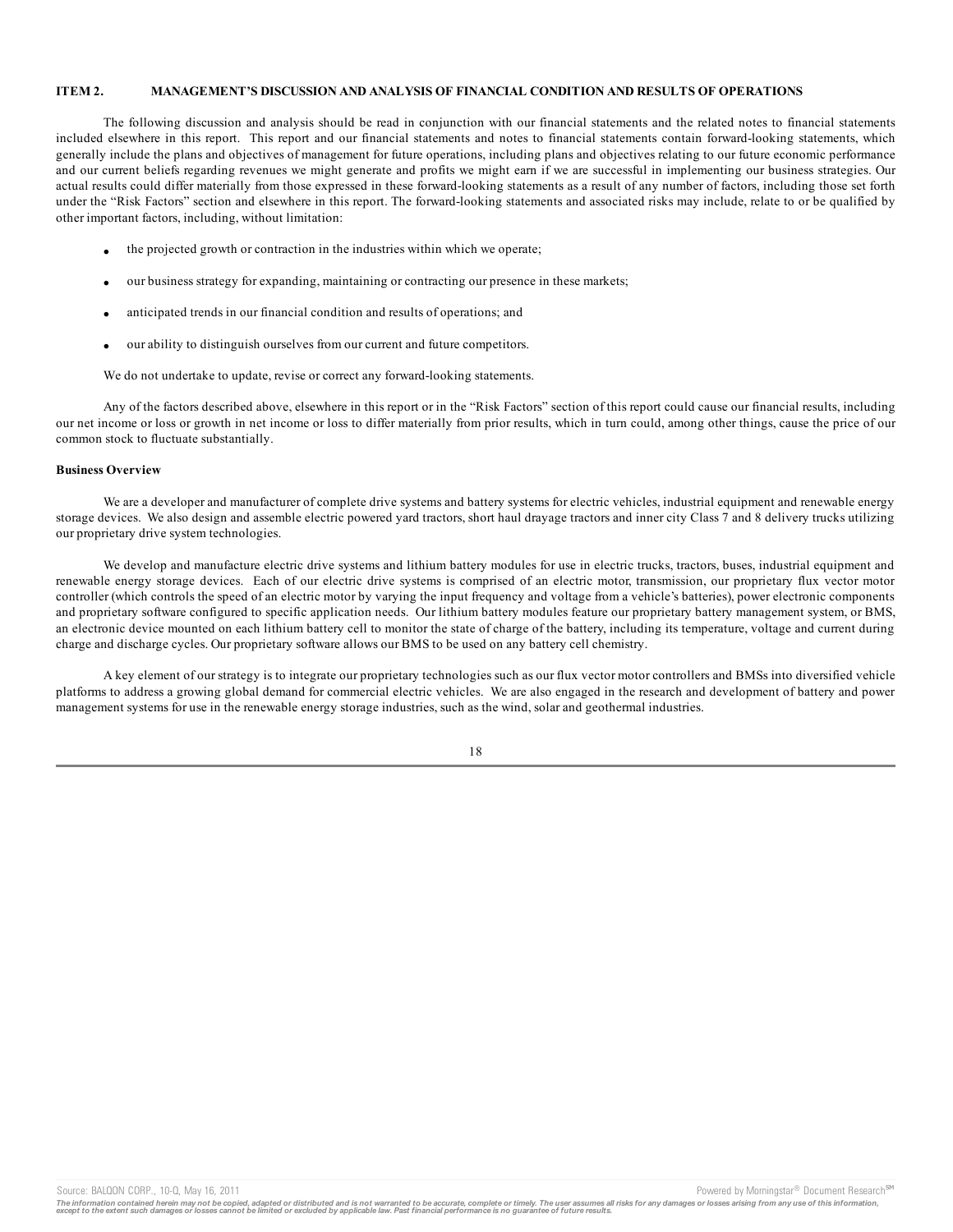We sell our electric drive systems and lithium battery modules to global original equipment manufacturers, or OEMs, of trucks, buses and industrial equipment that are engaged in the development of electric or hybrid vehicle platforms to address local market needs. Our sales strategy is to partner with OEMs to develop product solutions for specific market needs utilizing our complete propulsion and energy systems. We believe that this strategy will result in a reduction of the time and costs associated with product development and integration and will also reduce time to market cycles for our OEM partners' new product platforms.

We have integrated one of our heavy-duty electric drive systems into a 45 foot, 25 ton Class A recreational vehicle manufactured by MVP RV, demonstrating the viability of our technology in the recreational vehicle market. This completed vehicle operates at speeds of 65 mph and has a demonstrated range of 250 miles on a single charge. Currently, the vehicle is undergoing road testing conducted by MVP RV, a potential international customer.

We also develop, design, assemble, market and sell zero-emissions heavy-duty electric yard tractors, short haul drayage tractors and inner city Class 7 and Class 8 delivery trucks that feature our proprietary electric drive systems and lithium battery modules. Our heavy-duty electric vehicles are suitable for use in the transportation of containers and heavy loads at facilities such as marine terminals, rail yards, industrial warehouses, intermodal facilities (facilities where freight is transferred from one mode of transportation to another without actual handling of the freight itself when changing modes), military bases and industrial plants.

As of the date of this report, our electric vehicle product portfolio features three products in our Nautilus product line, the Nautilus XE20, a heavyduty electric yard tractor, the Nautilus XE30, a heavy-duty electric short-haul tractor, and the Nautilus XR E20, a longer-range version of the Nautilus XE 20. We also offer a heavy-duty Class 7 and Class 8 electric truck, the Mule M150, which is designed as a zero emissions solution to transport loads of up to 7 tons in short-haul on-highway applications.

Under an agreement with the City of Los Angeles, or City of Los Angeles Agreement, we agreed to sell 20 Nautilus E20 heavy-duty electric yard tractors (the predecessor to our Nautilus XE20) and five Nautilus E30 short-haul tractors (the predecessor to our Nautilus XE30) to the City of Los Angeles for use at the Port of Los Angeles. As of May 13, 2011, we have delivered 14 Nautilus E20s (including four Nautilus XE20s) and one Nautilus XE30, to the Port of Los Angeles under the terms of the City of Los Angeles Agreement.

#### **Recent Developments**

In November 2010, T&K Logistics, Inc., the provider of logistics services to Ford Motor Company and the manager of on-site transportation of trailers and containers at Ford Motor Company's assembly plant in Wayne, Michigan, agreed to lease ten of our Nautilus XE20s yard tractors for use at Ford Motor Company's assembly plant in Wayne, Michigan, for a period of 36 months, or Ford Lease.As of May 13, 2011, we have delivered three of our Nautilus XE20s and intend to deliver the remaining seven units by June 30, 2011. The three Nautilus XE20s we delivered featured battery modules with double the battery energy and, therefore, double the range of previous yard tractors we have produced.

In December 2010, we entered into a three year distribution agreement, or Distribution Agreement, with Seven One Limited under which we were appointed as the exclusive authorized distributor in the United States for the promotion, marketing and sale of lithium iron phosphate batteries and high voltage charging systems manufactured by Seven One Battery Company.

19

Source: BALQON CORP., 10-Q, May 16, 2011 **Powered by Morningstar® Document Research** in Powered by Morningstar® Document Research in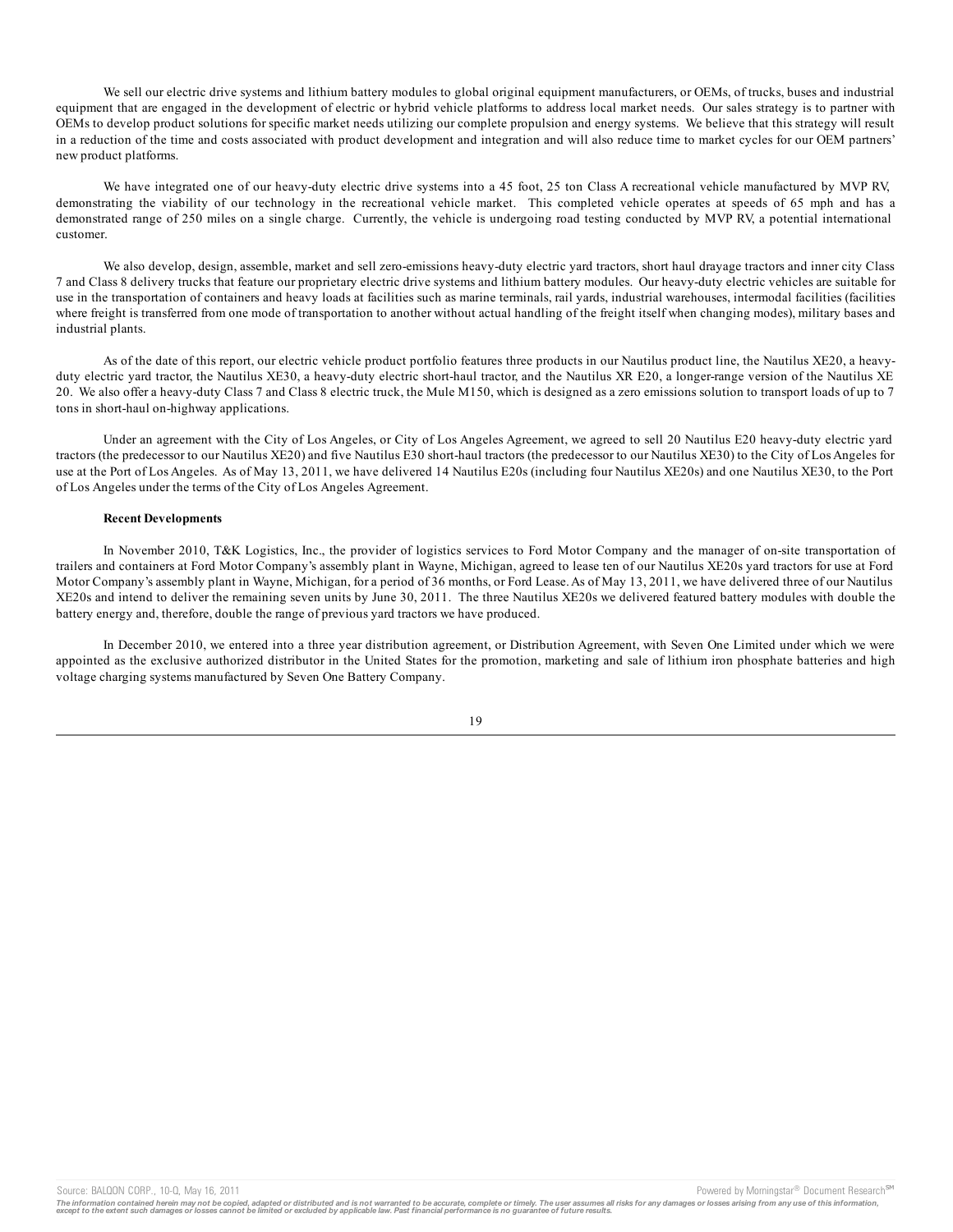In January 2011, we entered into an agreement, or WGE Order, with Winston Global Energy, or WGE, an affiliate of our Chairman of the Board headquartered in Shenzhen China, under which WGE agreed to purchase 300 of our electric drive systems at an aggregate purchase price of approximately \$15.9 million. The electric drive systems are to be integrated into 14 to 30 passenger mini-buses and must be delivered by no later than July 25, 2012.

During the year ended December 31, 2010, we delivered electric drive systems and lithium battery modules to Ashok Leyland Ltd., a large manufacturer of trucks and buses based in India, to be installed into intercity hybrid buses to be used for demonstration purposes. The intercity hybrid buses incorporating our electric drive systems and lithium battery modules underwent field tests for eight months. As a result of the successful demonstration and testing of these intercity hybrid buses, in April 2011, we entered into a Joint Development Agreement with Ashok Leyland under which we will work with Ashok Leyland to jointly develop and test four electric vehicles (comprised of buses and trucks) using Ashok Leyland's glider chassis and our electric drive systems and lithium battery modules.

## **Critical Accounting Policies**

Our financial statements have been prepared in accordance with accounting principles generally accepted in the United States. The preparation of these financial statements requires us to make estimates and judgments that affect the reported amounts of assets, liabilities, revenues and expenses, and related disclosure of contingent assets and liabilities. We base our estimates on historical experience and on various other assumptions that are believed to be reasonable under the circumstances, the results of which form the basis of making judgments about the carrying values of assets and liabilities that are not readily apparent from other sources. Actual results may differ from these estimates under different assumptions or conditions.

We believe that the following critical accounting policies, among others, affect our more significant judgments and estimates used in the preparation of our financial statements:

#### *Estimates*

The preparation of financial statements in conformity with accounting principles generally accepted in the United States of America requires management to make estimates and assumptions that affect the reported amounts of assets and liabilities and disclosure of contingent assets and liabilities at the date of the financial statements and the reported amounts of revenue and expenses during the reporting period. Material estimates relate to the recognition of contract revenues and estimated costs to complete contracts in process, and recoverability of reported amounts of long-lived assets. Actual results may differ from those estimates.

#### *Revenues*

Sales of Production Units and Parts. We recognize revenue from the sale of completed production units and parts when there is persuasive evidence that an arrangement exists, delivery of the product has occurred and title has passed, the selling price is both fixed and determinable, and collectability is reasonably assured, all of which generally occurs upon shipment of our product or delivery of the product to the destination specified by the customer.

Source: BALQON CORP., 10-Q, May 16, 2011 **Proverse and Source: BALQON CORP.** Powered by Morningstar<sup>®</sup> Document Research Stream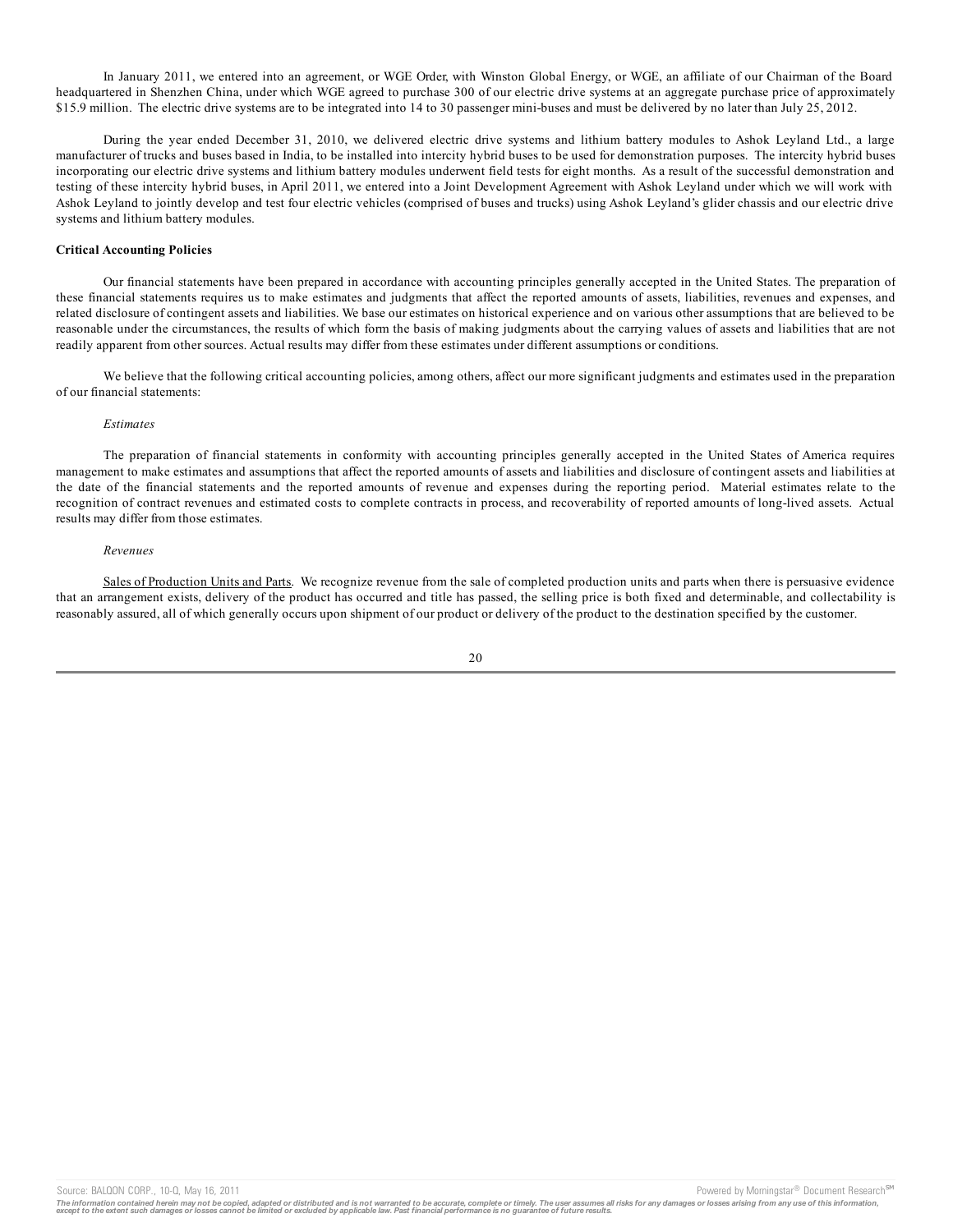We determine whether delivery has occurred based on when title transfers and the risks and rewards of ownership have transferred to the buyer, which usually occurs when we place the products with the buyer's carrier. We regularly reviews our customers' financial positions to ensure that collectability is reasonably assured. Except for warranties, we have no post-sales obligations.

Contract Revenue and Cost Recognition on Prototype Vehicles. In accounting for contracts, we recognize revenues using the percentage-ofcompletion method of accounting by relating contract costs incurred to date to the total estimated costs at completion. This method is used because management considers costs to be the best available measure of progress on its contracts. Contract losses are provided for in their entirety in the period that they become known, without regard to the percentage-of-completion. We also recognize as revenues costs associated with claims and unapproved change orders to the extent it is probable that such claims and change orders will result in additional contract revenue, and the amount of such additional revenue can be reliably estimated.

Contract costs include all direct material and labor costs. The liability "Billings in excess of costs and estimated earnings on uncompleted contracts" represents billings in excess of revenues earned.

#### *Stock-Based Compensation*

We periodically issue stock instruments, including shares of our common stock, stock options, and warrants to purchase shares of our common stock to employees and non-employees in non-capital raising transactions for services and for financing costs. We account for stock option awards issued and vesting to employees in accordance with authorization guidance of the Financial Accounting Standards Board, or FASB, where the value of stock-based compensation is measured at the grant date, based on the fair value of the award, and is recognized as expense over the requisite service period. Options to purchase shares of our common stock vest and expire according to the terms established at the grant date.

We account for stock options and warrant grants issued and vesting to non-employees in accordance with the authoritative guidance of the FASB whereas the value of the stock compensation is based upon the measurement date as determined at either (a) the date at which a performance commitment is reached, or (b) at the date at which the necessary performance to earn the equity instruments is complete.

We estimate the fair value of stock options and warrants using the Black-Scholes option-pricing model, which was developed for use in estimating the fair value of options that have no vesting restrictions and are fully transferable. This model requires the input of subjective assumptions, including the expected price volatility of the underlying stock and the expected life of stock options. Projected data related to the expected volatility of stock options is based on the average volatility of the trading prices of comparable companies and the expected life of stock options is based upon the average term and vesting schedules of the options. Changes in these subjective assumptions can materially affect the fair value of the estimate, and therefore the existing valuation models do not provide a precise measure of the fair value of our employee stock options.

We estimate the fair value of shares of common stock issued for services based on the closing price of our common stock on the date shares are granted.

#### *Derivative Financial Instruments*

We evaluate all of our financial instruments to determine if such instruments are derivatives or contain features that qualify as embedded derivatives. For derivative financial instruments that are accounted for as liabilities, the derivative instrument is initially recorded at its fair value and is then re-valued at each reporting date, with changes in the fair value reported in the statements of operations. For stock-based derivative financial instruments, we use the Monte Carlo option pricing models to value the derivative instruments at inception and on subsequent valuation dates. The classification of derivative instruments, including whether such instruments should be recorded as liabilities or as equity, is evaluated at the end of each reporting period. Derivative instrument liabilities are classified in the balance sheet as current or non-current based on whether or not net-cash settlement of the derivative instrument could be required within 12 months of the balance sheet date.

 $21$ 

Source: BALQON CORP., 10-Q, May 16, 2011 **Powered by Morningstar® Document Research** in Powered by Morningstar® Document Research in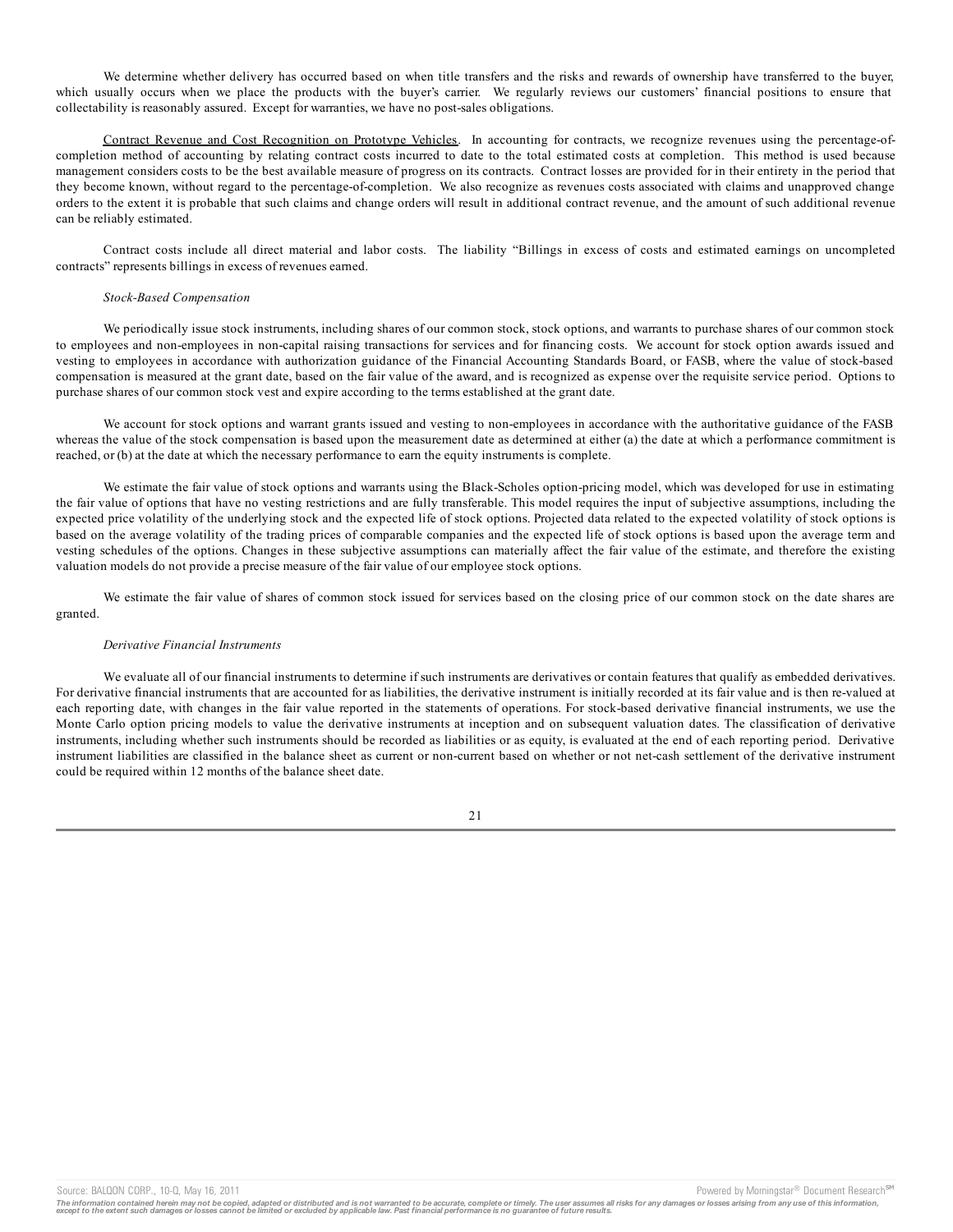#### *Impairment of Long-Lived Assets*

The FASB, has established guidelines regarding when impairment losses on long-lived assets, which include property and equipment, should be recognized and how impairment losses should be measured. Guidance of the FASB also provides a single accounting model for long-lived assets to be disposed of and significantly changes the criteria that would have to be met to classify an asset as held-for-sale. We periodically review, at least annually, such assets for possible impairment and expected losses. If any losses are determined to exist they are recorded in the period when such impairment is determined. Based upon management's assessment, there were no indicators of impairment of our long lived assets at March 31, 2011 or December 31, 2010.

#### **Financial Condition and Results of Operations**

Our total revenues increased by \$77,719, or 204%, to \$115,786 for the first quarter of 2011 as compared to \$38,067 for first quarter of 2010. However, we reported a net loss of \$2,533,525 for the first quarter of 2011 as compared to a net loss of \$1,000,346 for the first quarter of 2010. The lack of sales during the first quarter of March 31, 2010 was a direct result of a lack in working capital during that period. The decline in our financial performance during the first quarter of 2011 is a result of increased operating and interest expenses, and the change in fair value of derivative instruments, without a commensurate increase in revenues.

The capital constraints that we experienced during 2010 were significantly alleviated when, in December 2010, we raised \$5,000,000 in connection with a private placement of common stock and warrants. Using the capital we raised in December 2010, we ramped up our production processes during the first quarter of 2011.

Our lack of significant revenues during the first quarter of 2011, is a direct result of the length and complexity of our product development process. Typically, we experience a significant time lag between receiving an order for our electric drive systems and recognizing revenue in connection with the order due to the development time required to integrate our technologies into new vehicle platforms specified by our customers. For example, while our electric drive systems and battery modules can be integrated into a multitude of product platforms, often times a substantial amount of time is needed to make design modifications to our product to ensure its integration into each new vehicle platform. In most cases new designs require sourcing of raw materials contributing further to the already lengthy production time. In the case of a new customer or a new product platform, it is customary in our business to complete and deliver a single unit prior to producing the entire order. Once the initial product is delivered, installed and accepted by our customer, we begin production on the remaining order based on production delivery dates agreed upon with our customer.

In January 2011, we received the WGE Order under which WGE, an affiliate of our Chairman of the Board, agreed to purchase 300 of our electric drive systems for an aggregate purchase price of approximately \$15.9 million. During the first quarter of 2011 and through the date of this report, a significant portion of our production efforts have been focused on designing an electric drive system configuration that can be integrated into 14 to 30 passenger mini-buses in connection with the WGE Order and production of Nautilus XE20s in connection with the Ford Order. As of May 13, 2011, we have delivered an electric drive system under the WGE order and are working with WGE to ensure that it can be integrated into the mini-bus chassis specified by WGE. We expect to begin generating revenues under the WGE Order during the latter part of the third quarter of 2011 and into the fourth quarter of 2011. During the first quarter of 2011, we also shipped three Nautilus XE20s for installation under the Ford Order. As of May 13, 2011, the three Nautilus XE20s we shipped have been installed with our drive systems and charging systems to meet customer specifications and we expect to begin generating lease revenues under the Ford Order during the latter part of the second quarter of 2011.



Source: BALQON CORP., 10-Q, May 16, 2011 **Powered by Morningstar® Document Research** in Powered by Morningstar® Document Research in

The information contained herein may not be copied, adapted or distributed and is not warranted to be accurate, complete or timely. The user assumes all risks for any damages or losses arising from any use of this informat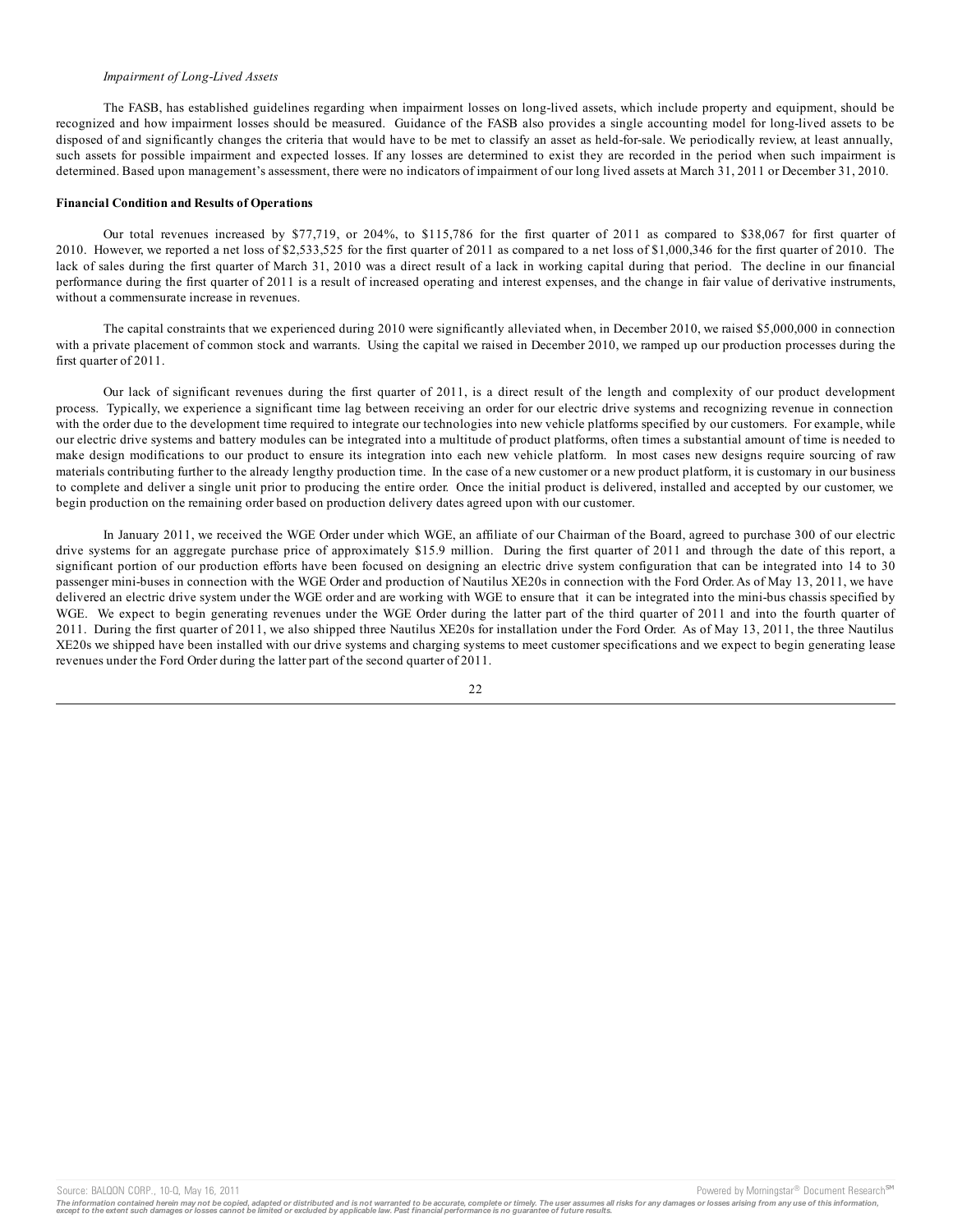During the first quarter of 2011, while most of our production efforts were focused on the WGE Order and the Ford Order, 42% of our revenues were derived from engineering services revenue from a single customer, Alliant Techsystems, Inc., in connection with a joint development project to determine the feasibility of the use of hydrogen fuel cells in our Nautilus XE20 yard tractors. During the first phase of the project, we provided design concepts to Alliant Techsystems, Inc. to demonstrate the feasibility of utilizing hydrogen fuel cells in a plug-in hybrid Nautilus XE20 as an on-board charger for lithium batteries. As of the date of this report, our design proposal has been accepted by Alliant Techsytems, Inc. and we are awaiting approval of the second phase of the project during which, if approved, we will provide a completed prototype vehicle Nautilus XE20 that features an integrated hydrogen fuel cell charging system designed by a third party. We do not anticipate that a significant portion of our future revenues will be derived from engineering services, but rather will be derived from the sale of our products as we begin to generate revenues as a result of the ramp up in our production efforts and continue to focus on obtaining new orders for our products.

As of March 31, 2011, we had a working capital deficiency of \$713,712, an accumulated deficit of \$17,872,418 and reported a net loss for the first quarter of 2011 of \$2,533,525. Our plans for correcting these deficiencies include the future sales of our products and technologies and the raising of capital, which are expected to help provide us with the liquidity necessary to meet operating expenses. Over the longer-term, we plan to achieve profitability through the sale of our drive systems, electric vehicles and other products.

Although \$15.9 million of our current backlog of approximately \$18.5 million is attributable to our outstanding purchase order for 300 of our electric drive systems from WGE, an affiliate of our Chairman of the Board, we believe that our customer base will expand during the remainder of 2011. In 2011, we expect our sales to grow in emerging markets such as India and China. We are optimistic that the demonstration of electric buses utilizing our technologies for Ashok Leyland in Asia during 2010 will result in additional sales in the region. In addition, we believe that the integration of our drive systems into light and medium duty on-road commercial vehicles will result in increased sales in the United States in 2011. Our OEM partners in domestic and international markets have experienced increased sales activity for their products, which we expect will result in increased sales for our electric drive systems and battery systems.

We anticipate that a majority of future sales of our electric vehicles will be made directly to domestic and international OEMs. In 2010, we demonstrated the performance of our Nautilus XE20 to a large automotive company, a marine terminal and several warehouses and we are optimistic that these demonstrations will result in an increase in our domestic sales.

23

Source: BALQON CORP., 10-Q, May 16, 2011 **Powered by Morningstar® Document Research** in Powered by Morningstar® Document Research in

The information contained herein may not be copied, adapted or distributed and is not warranted to be accurate, complete or timely. The user assumes all risks for any damages or losses arising from any use of this informat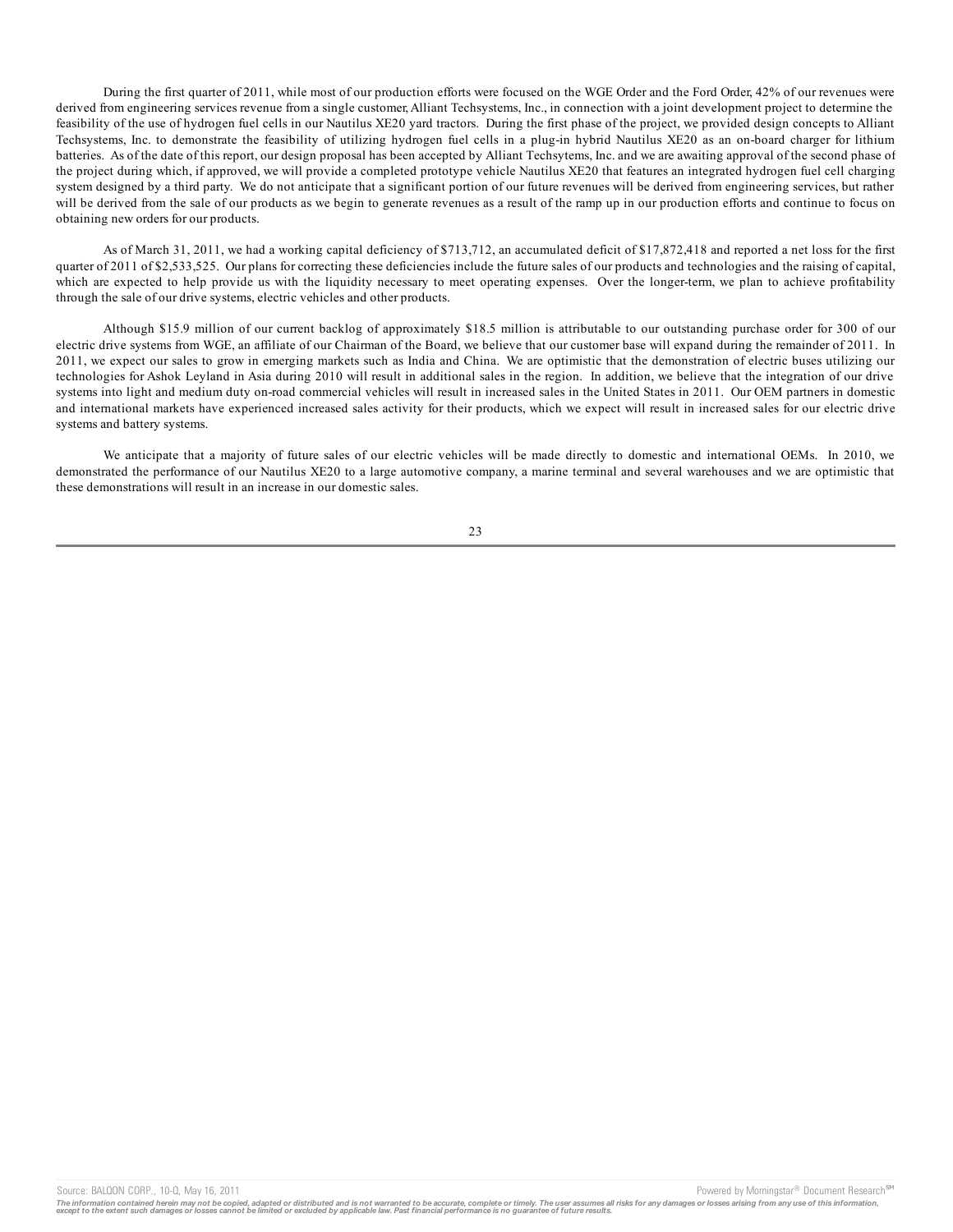# *Quarter Ended March 31, 2011 Compared to the Quarter Ended March 31, 2010*

The tables presented below, which compare our results of operations for the first quarter of 2011 and 2010, present the results for each period, the change in those results from one period to another in both dollars and percentage change, and the results for each period as a percentage of net revenues. The columns present the following:

- The first two data columns in each table show the absolute results for each period presented.
- · The columns entitled "Dollar Variance" and "Percentage Variance" shows the change in results, both in dollars and percentages. These two columns show favorable changes as a positive and unfavorable changes as negative. For example, when our net revenues increase from one period to the next, that change is shown as a positive number in both columns. Conversely, when expenses increase from one period to the next, that change is shown as a negative in both columns.
- The last two columns in each table show the results for each period as a percentage of net revenues.

|                              | <b>Three Months Ended</b><br>March 31, |                     | Dollar<br>Percentage<br>Variance<br>Variance |                            | Results as a Percentage<br>of Net Revenues for the<br><b>Three Months Ended</b><br>March 31, |             |
|------------------------------|----------------------------------------|---------------------|----------------------------------------------|----------------------------|----------------------------------------------------------------------------------------------|-------------|
|                              | 2011<br>(Unaudited)                    | 2010<br>(Unaudited) | Favorable<br>(Unfavorable)                   | Favorable<br>(Unfavorable) | 2011                                                                                         | 2010        |
| Net revenues                 | 115,786                                | 38,067<br>S         | 77,719                                       | 204.2%                     | 100%                                                                                         | $100\%$     |
| Cost of revenues             | 48,874                                 | 37,592              | (11,282)                                     | $(30.0)\%$                 | 42%                                                                                          | 99%         |
| Gross profit                 | 66,912                                 | 475                 | 66,437                                       | 13.986.7%                  | 58%                                                                                          | $1\%$       |
| General & administrative     |                                        |                     |                                              |                            |                                                                                              |             |
| expenses                     | 1,118,567                              | 745,380             | (373, 187)                                   | $(50.1)\%$                 | 966%                                                                                         | 1958%       |
| Research & development       | 150,111                                | 65,543              | (84, 568)                                    | $(129.0)\%$                | 130%                                                                                         | 172%        |
| Depreciation & amortization  | 166,268                                | 33,139              | (133, 129)                                   | $(401.7)\%$                | 144%                                                                                         | 87%         |
| Loss on change in derivative |                                        |                     |                                              |                            |                                                                                              |             |
| liability                    | 563,105                                |                     | (563, 105)                                   | 100%                       | 486%                                                                                         | $0\%$       |
| Interest expense             | 602,386                                | 156,759             | (445, 627)                                   | $(284.3)\%$                | 520%                                                                                         | 412%        |
| Net loss                     | (2,533,525)                            | (1,000,346)         | (1, 533, 179)                                | $(153.3)\%$                | $(2,188)\%$                                                                                  | $(2,628)\%$ |

*Net Revenues.* The \$77,719 increase in revenues is a result of \$64,143 more in sales of battery systems and parts during the first quarter of 2011 than during first quarter of 2010. During the first quarter of 2011, we also generated \$48,450 in revenues from engineering services provided as compared to \$34,874 in contract revenues earned during the first quarter of 2010. This net increase of \$13,576 in services revenues accounts for the additional increase in revenues during the first quarter of 2011 as compared to the first quarter of 2010.

*Gross Profit.* During the first quarter of 2011, we earned a gross profit margin, as a percentage of net revenues, of 58% largely due to the \$48,450 of engineering services revenues that were delivered at a minimal direct cost. The gross profit margin of 27% of net revenues associated with product sales during the first quarter of 2011, is attributable to higher margins on the sales of battery systems and parts. The total gross profit margin of 3% of net revenues realized during the first quarter of 2010, is comprised of a 15% gross profit on the sale of vehicles and parts, offset by a zero gross margin on the \$34,874 of revenues received in connection with a grant we received from the Port of Los Angeles. We anticipate that our gross profit margin will be approximately 18% of net revenues for 2011 based on current cost data for the products in our backlog that we anticipate will be shipping during the remainder of 2011.

Source: BALQON CORP., 10-Q, May 16, 2011 **Powered by Morningstar<sup>®</sup>** Document Research<sup>SM</sup><br>
Powered by Morningstar<sup>®</sup> Document Research<sup>SM</sup>

The information contained herein may not be copied, adapted or distributed and is not warranted to be accurate, complete or timely. The user assumes all risks for any damages or losses arising from any use of this informat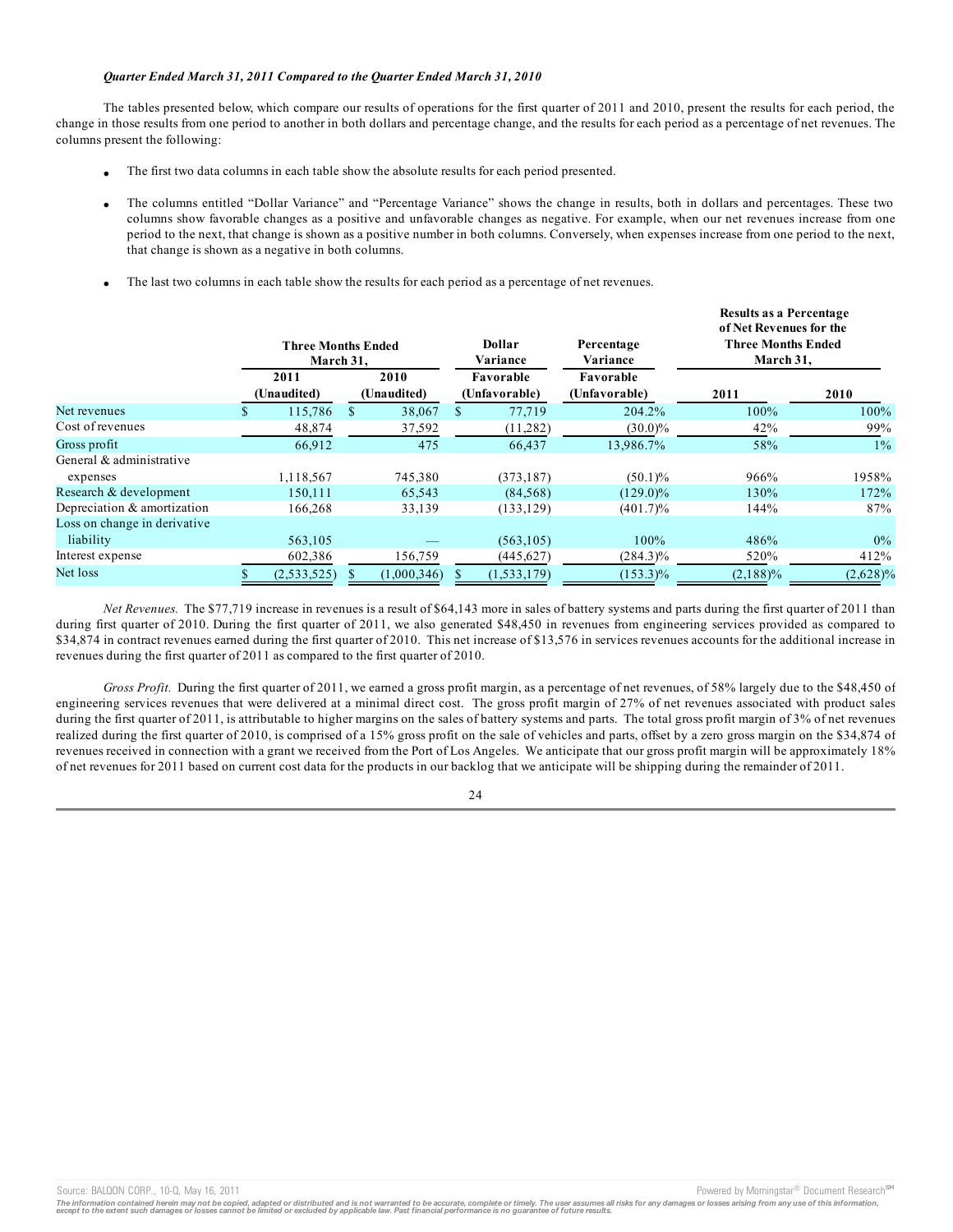*General and Administrative Expenses.* The \$373,187 increase in general and administrative expenses is comprised of a \$222,770 increase in marketing and business development expenses, a \$195,259 increase in unapplied factory overhead, offset by a \$44,842 net decrease in other general and administrative expenses.

*Research and development Expenses.* The \$84,568 increase in research and development expenses is comprised of a \$57,018 increase in salaries and wages and a \$27,550 net increase in other research and development expenses.

*Depreciation and amortization.* The \$133,129 increase in depreciation and amortization is attributable to the amount of \$136,439 of amortization of the Distribution Agreement, less a \$3,310 net decrease in other depreciation and amortization.

*Change in Fair Value of Derivative Liability.* The \$563,105 change in the fair value of the derivative liability during the first quarter of 2011, relates to the value of the derivatives associated with the senior secured convertible debenture offering that was in process between July and December, 2010.

*Interest expense.* Interest expense during the first quarter of 2011, increased by \$445,627, due to interest costs related to our 10% unsecured subordinated convertible promissory notes and our 10% senior secured convertible promissory notes. The additional interest on these notes during the first quarter of 2011, as compared to the first quarter of 2010, was \$46,107. The \$399,520 of additional interest cost during the first quarter of 2011 as compared to the first quarter of 2010 is the result of the amortization of the beneficial conversion feature on our convertible notes and warrants.

While our general and administrative expenses are expected to increase over the near term, these expenses as a percentage of net revenues are expected to decrease as we increase our net revenues. We expect that over the near term, our general and administrative expenses will increase as a result of expenses related to increased management personnel, additional administrative and sales personnel, and additional employees associated with the anticipated ramp up in our business and sales.

#### **Liquidity and Capital Resources**

During the first quarter of 2011, we funded our operations from cash provided from operations, the issuance of common stock in connection with the exercise of outstanding warrants and the remaining proceeds from the issuance and sale of our secured and unsecured debt and equity securities during 2010. As of March 31, 2011, we had a working capital deficiency of \$713,712 as compared to working capital of \$1,955,146 at December 31, 2010. At March 31, 2011 and December 31, 2010 we had an accumulated deficit of \$17,872,418 and \$15,338,893, respectively, and cash and cash equivalents of \$1,974,379 and \$4,407,273, respectively.

Our available capital resources at March 31, 2011 consisted primarily of approximately \$1,974,379 in cash and cash equivalents. We expect that our future available capital resources will consist primarily of cash on hand, cash generated from our business, if any, and future debt and/or equity financings, if any.

Cash used in operating activities for the first quarter of 2011 was \$2,536,055 as compared to \$776,023 of cash used in operating activities for first quarter of 2010. During the first quarter of 2011, cash used in operating activities included a net loss of \$2,533,525, depreciation and amortization of \$166,268, amortization of note discount of \$511,739, an increase in the fair value of derivative liabilities of \$563,105, and net cash used by operating assets and liabilities of \$1,243,642. Material changes in asset and liabilities at March 31, 2011 as compared to December 31, 2010 that affected these results include:

Source: BALQON CORP., 10-Q, May 16, 2011 **Powered by Morningstar® Document Research** in Powered by Morningstar® Document Research in

The information contained herein may not be copied, adapted or distributed and is not warranted to be accurate, complete or timely. The user assumes all risks for any damages or losses arising from any use of this informat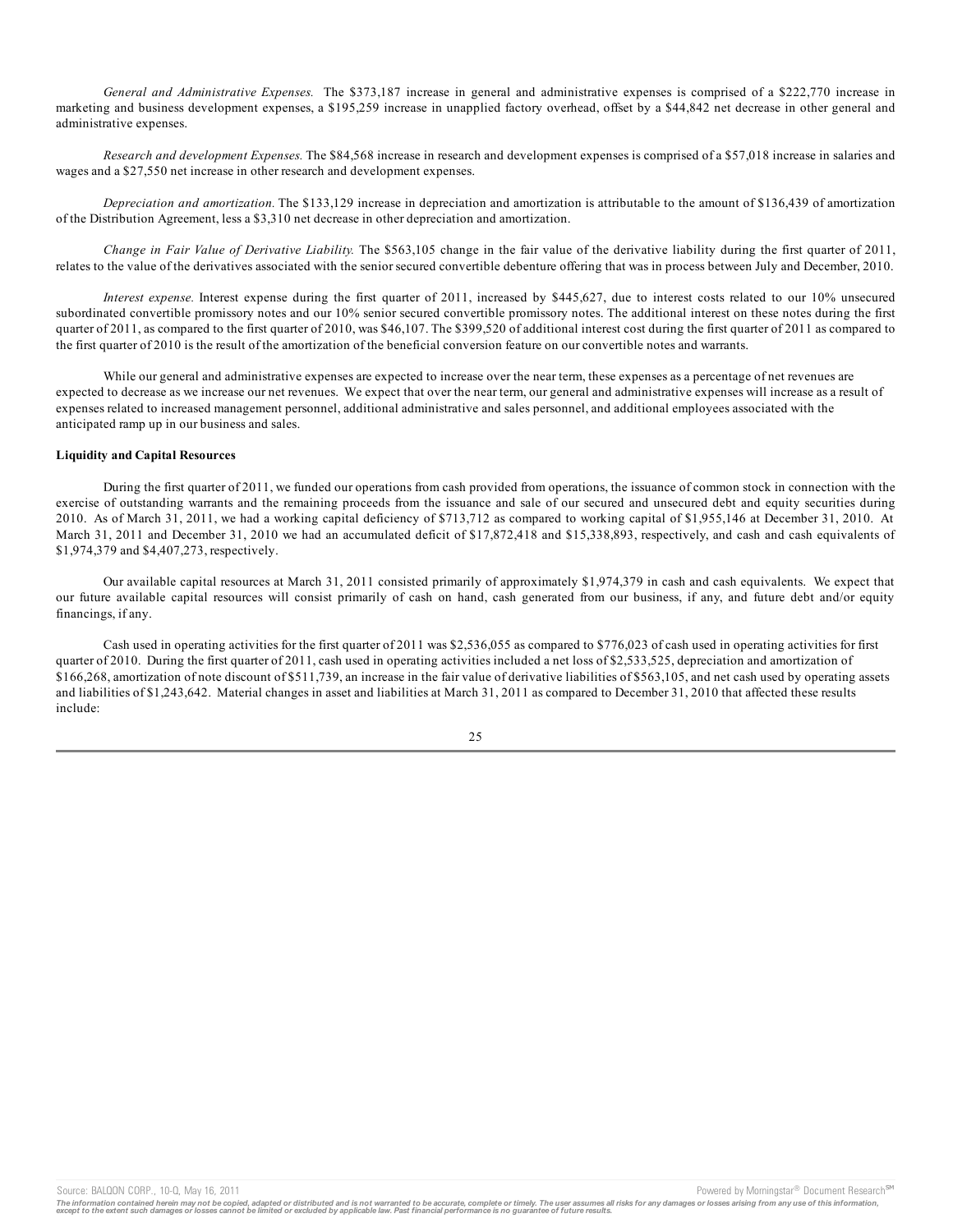- an increase in accounts receivable of \$81,186;
- an increase in inventory of \$654,379;
- an increase in prepaid expenses of \$334,830; and
- a decrease in accounts payable of \$173,247.

Cash used in investing activities totaled \$29,505 for the first quarter of 2011 as compared to \$2,178 of cash used in investing activities for the first quarter of 2010.

Cash provided by financing activities totaled \$132,666 for the first quarter of 2011 as compared to \$1,186,850 for first quarter of 2010.

Between February 2010 and April 2010, we raised an aggregate of \$1,500,000 through the issuance of convertible notes to 11 accredited investors. The convertible notes are convertibles into an aggregate of 1,999,993 shares of our common stock. In connection with this offering, we also issued three-year warrants to purchase an aggregate of 1,999,993 shares of common stock at an exercise price of \$0.50 per share.

Between July 2010 and December 2010, we raised an aggregate of \$850,000 through the issuance of senior secured convertible debentures to 26 accredited investors. The senior secured convertible debentures are secured by a security interest in all of our personal property (subject to customary exceptions) and were initially convertible into shares of our common stock at an initial conversion price of \$0.75 per share (subject to adjustment). In connection with this offering, we also issued five-year warrants to purchase an aggregate of 850,000 shares of our common stock at an initial exercise price of \$0.75 per share (subject to adjustment). Under the adjustment provisions of the senior secured convertible debentures and warrants, the conversion price of the senior secured convertible debentures and the exercise price of the warrants were reduced to \$0.64 in connection with a private placement of our common stock and warrants in December 2010. The terms of the senior secured convertible debentures include a restriction on our ability to pay dividends on our common stock.

In December 2010, we raised \$5,000,000 through the issuance of 7,812,500 shares of our common stock and a five-year warrant to purchase up to 7,812,500 shares of our common stock at an exercise price of \$0.64 per share.

During the first quarter of 2011, we raised \$132,666 in connection with the issuance of 258,332 shares of our common stock upon the exercise of warrants.

We are obligated under registration rights agreements related to the above described private placements to file a registration statement with the SEC. registering for resale shares of common stock and certain shares of common stock underlying the convertible notes and warrants issued in the private placement transactions consummated between March 2009 and December 2010.

Effective February 18, 2009, we entered into a Business Financing Agreement with Bridge Bank, National Association, or the Bridge Bank Agreement. The Bridge Bank Agreement, as amended to date, provides us with an accounts receivable based credit facility in the aggregate amount of up to \$2,000,000.

The credit facility is formula-based and generally provides that the outstanding borrowings under the credit facility may not exceed an aggregate of 80% of eligible accounts receivable. We must immediately pay any advance made under the credit facility within 90 days of the earlier of (i) the invoice date of the receivable that substantiated the advance and (ii) the date on which the advance was made. Interest on the credit facility is payable monthly. As of March 31, 2011, there were no outstanding borrowings under the credit facility, eligible accounts receivable was \$83,094 and availability under the credit facility was \$66,475.



Source: BALQON CORP., 10-Q, May 16, 2011 **Powered by Morningstar® Document Research** in Powered by Morningstar® Document Research in

The information contained herein may not be copied, adapted or distributed and is not warranted to be accurate, complete or timely. The user assumes all risks for any damages or losses arising from any use of this informat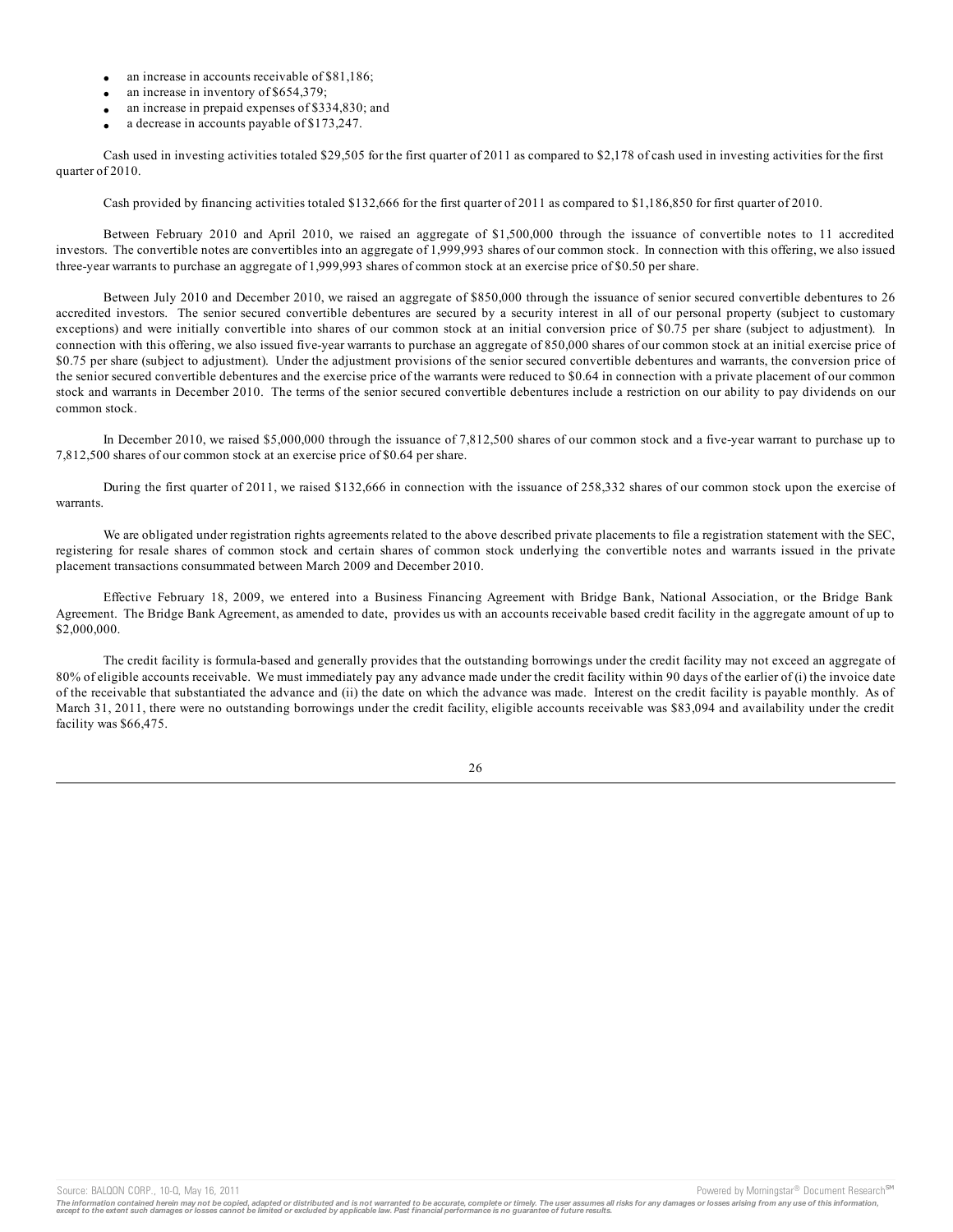The interest rate is variable and is adjusted monthly based on the per annum prime rate as published by Bridge Bank plus two percentage points, subject to a minimum rate of 6.0% per annum.

In the event of a default and continuation of a default, Bridge Bank may accelerate the payment of the principal balance requiring us to pay the entire indebtedness outstanding on that date. Upon the occurrence and during the continuation of an event of default, the interest rate applicable to the outstanding balance borrowed under the credit facility will be increased by five percentage points above the per annum interest rate that would otherwise be applicable.

The credit facility is secured by a continuing first priority security interest in all of our personal property (subject to customary exceptions). The credit facility may be terminated at any time by either party.

Our plan of operations for the next 12 months includes (i) completing and delivering the remaining 10 heavy-duty electric vehicles under the City of Los Angeles Agreement, together with associated equipment including batteries and chargers, (ii) completing and delivering a substantial portion of the 300 electric drive systems ordered by WGE (iii) completing and delivering the remaining seven Nautilus XE20 yard tractors to T&K Logistics, Inc. for use at Ford Motor Company's assembly plant in Wayne, Michigan, and (v) obtaining additional orders for our products. Although we expect that the anticipated gross margin from the completion and delivery of these products will provide us with additional liquidity and capital resources, we believe that we will need additional liquidity and capital resources to complete all of our existing and anticipated future product backlog. We have been, and currently are, working toward identifying and obtaining new sources of liquidity. No assurances can be given that we will be successful in obtaining additional financing in the future. Any future financing that we may obtain may cause significant dilution to existing stockholders. Any debt financing or other financing of securities senior to common stock that we are able to obtain will likely include financial and other covenants that will restrict our flexibility. At a minimum, we expect these covenants to include restrictions on our ability to pay dividends on our common stock. Any failure to comply with these covenants would have a material adverse effect on our business, prospects, financial condition, results of operations and cash flows. Our senior secured convertible debentures issued between July and December 2010 contain covenants that include restrictions on our ability to pay dividends on our common stock.

In addition, during 2011, we expect to incur approximately \$400,000 in research and development expenses. We believe that we presently have sufficient plant and production equipment to meet our current operational plan and we do not intend to dispose of any plant and equipment.

We presently have 31 employees and expect to hire additional personnel to meet production demands of increased product sales. Our present staff is sufficient to meet our current operational plan and we expect to hire additional personnel as we ramp up our production efforts during the remainder of 2011.

#### **Backlog**

As of May 13, 2011, we had a backlog of \$18,540,429. Our backlog consists primarily of a \$15.9 million order from WGE, an affiliate of our Chairman of the Board, for 300 electric drive systems. Our backlog also includes our agreement to deliver 6 additional Nautilus XE20 electric yard tractors and 4 additional Nautilus XE30 electric short haul tractors (and associated equipment) under our outstanding purchase order from the City of Los Angeles and our agreement to deliver 7 Nautilus XE20 electric yard tractors for use at Ford Motor Company's assembly plant under a leasing arrangement with T&K Logistics.



Source: BALQON CORP., 10-Q, May 16, 2011 **Powered by Morningstar® Document Research** in Powered by Morningstar® Document Research in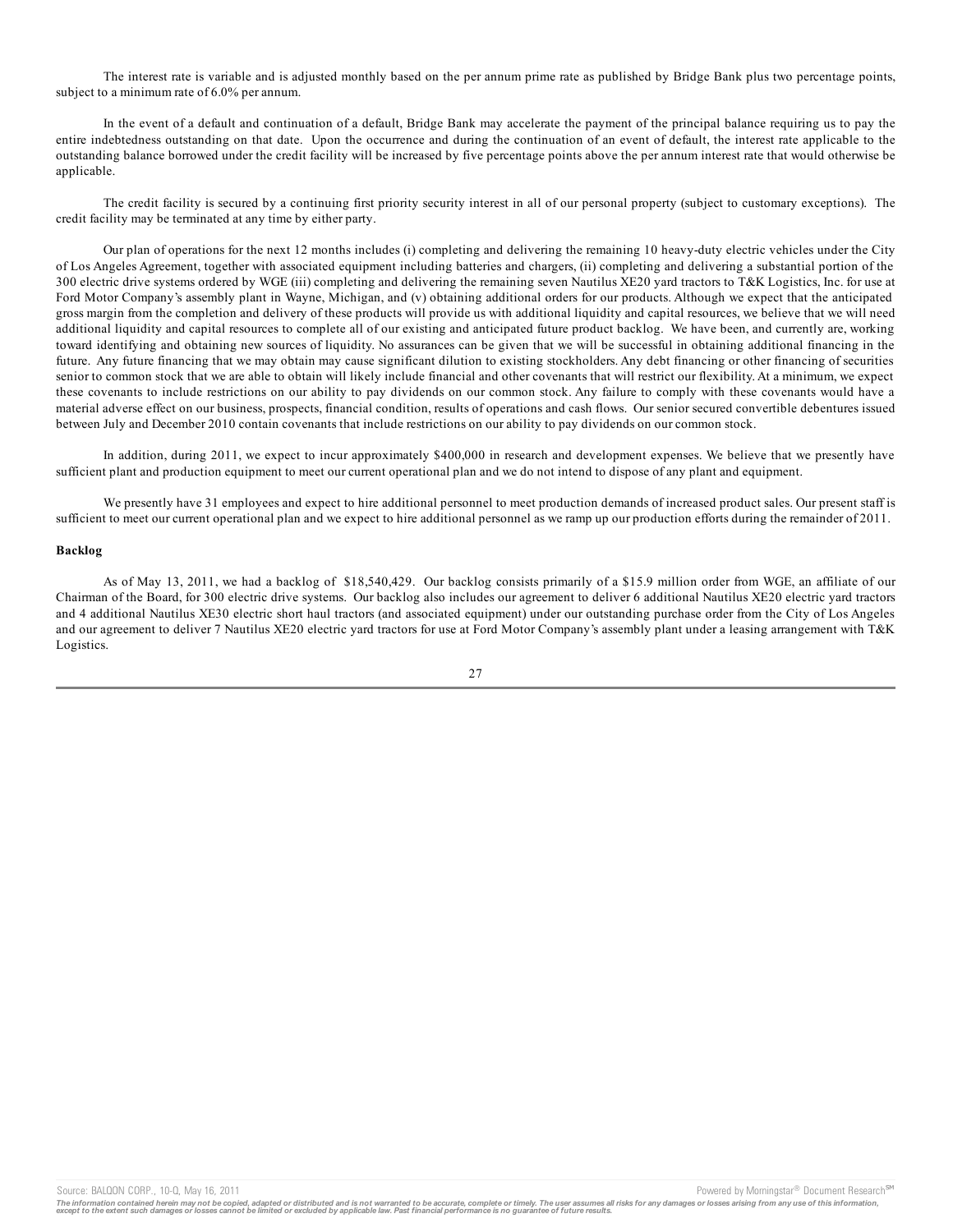# **Effects of Inflation**

The impact of inflation and changing prices has not been significant on the financial condition or results of operations of our company.

#### **Impacts of New Accounting Pronouncements**

We do not believe that the adoption recent accounting pronouncements issued by the FASB (including its Emerging Issues Task Force), the American Institute of Certified Public Accountants, and the SEC did not or are not believed by management to have a material impact on the Company's present or future financial statements.

#### **ITEM 3. Quantitative and Qualitative Disclosures about Market Risk**

Not applicable.

## **ITEM 4. Controls and Procedures**

### **Evaluation of Disclosure Controls and Procedures**

We conducted an evaluation under the supervision and with the participation of our management, including our Chief Executive Officer and Chief Financial Officer, our principal accounting officer, of the effectiveness of the design and operation of our disclosure controls and procedures. The term "disclosure controls and procedures," as defined in Rules 13a-15(e) and 15d-15(e) under the Securities Exchange Act of 1934, as amended, or Exchange Act, means controls and other procedures of a company that are designed to ensure that information required to be disclosed by the company in the reports it files or submits under the Exchange Act is recorded, processed, summarized and reported, within the time periods specified in the SEC's rules and forms. Disclosure controls and procedures also include, without limitation, controls and procedures designed to ensure that information required to be disclosed by a company in the reports that it files or submits under the Exchange Act is accumulated and communicated to the company's management, including its principal executive and principal financial officers, or persons performing similar functions, as appropriate, to allow timely decisions regarding required disclosure. Based on this evaluation, our Chief Executive Officer and Chief Financial Officer concluded as of March 31, 2011 that our disclosure controls and procedures were effective at the reasonable assurance level.

## **Inherent Limitations on the Effectiveness of Controls**

Management does not expect that our disclosure controls and procedures or our internal control over financial reporting will prevent or detect all errors and all fraud. A control system, no matter how well conceived and operated, can provide only reasonable, not absolute, assurance that the objectives of the control systems are met. Further, the design of a control system must reflect the fact that there are resource constraints, and the benefits of controls must be considered relative to their costs. Because of the inherent limitations in a cost-effective control system, no evaluation of internal control over financial reporting can provide absolute assurance that misstatements due to error or fraud will not occur or that all control issues and instances of fraud, if any, have been or will be detected.



Source: BALQON CORP., 10-Q, May 16, 2011 **Provides a controlled by Account Account Account Account Research** and the powered by Morningstar® Document Research **SM** 

The information contained herein may not be copied, adapted or distributed and is not warranted to be accurate, complete or timely. The user assumes all risks for any damages or losses arising from any use of this informat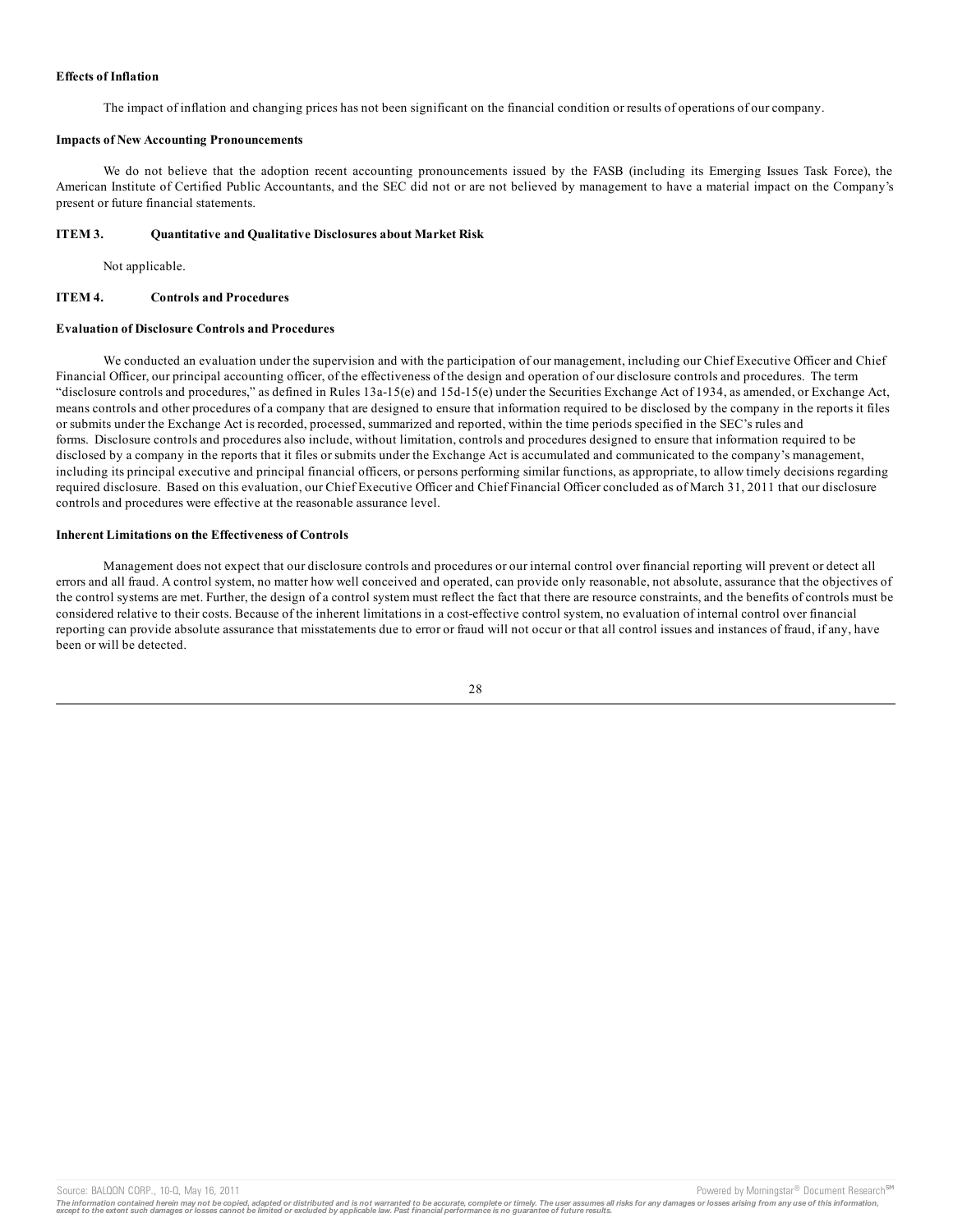These inherent limitations include the realities that judgments in decision-making can be faulty and that breakdowns can occur because of a simple error or mistake. Controls can also be circumvented by the individual acts of some persons, by collusion of two or more people, or by management override of the controls. The design of any system of controls is based in part on certain assumptions about the likelihood of future events, and there can be no assurance that any design will succeed in achieving its stated goals under all potential future conditions. Projections of any evaluation of controls effectiveness to future periods are subject to risks. Over time, controls may become inadequate because of changes in conditions or deterioration in the degree of compliance with policies or procedures.

## **Changes in Internal Control over Financial Reporting**

There has been no change in our internal control over financial reporting (as defined in Rules 13a-15(f) and 15d-15(f) under the Exchange Act) during the fiscal quarter ended March 31, 2011 that has materially affected, or is reasonably likely to materially affect, our internal control over financial reporting.

Source: BALQON CORP., 10-Q, May 16, 2011<br>The information contained herein may not be copied, adapted or distributed and is not warranted to be accurate, complete or timely. The user assumes all risks for any damages or los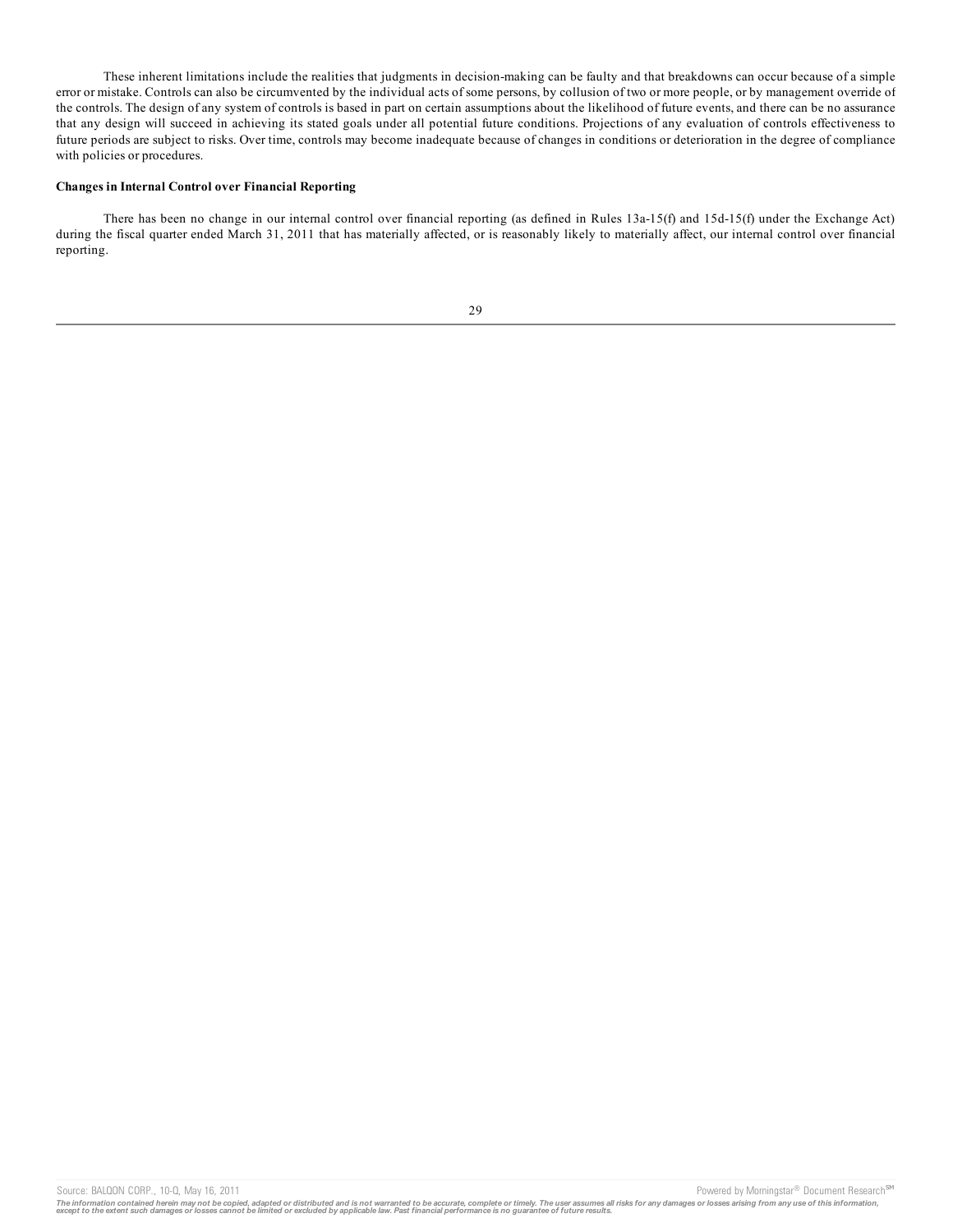# **PART II – OTHER INFORMATION**

#### **ITEM 1. Legal Proceedings**

We are not party to any legal proceedings.

# **ITEM 1A. Risk Factors**

In addition to the other information set forth in this report, you should carefully consider the factors discussed under "Risk Factors" in our Annual Report on Form 10-K for the year ended December 31, 2010 filed with the SEC on April 15, 2011, which could materially affect our business, financial condition and results of operations. The risks described in our Annual Report on Form 10-K for the year ended December 31, 2010 filed with the SEC on April 15, 2011, are not the only risks we face. Additional risks and uncertainties not currently known to us or that we currently deem to be immaterial also may materially adversely affect our business, financial condition and results of operations.

## **ITEM 2. Unregistered Sales of Equity Securities and Use of Proceeds**

None.

#### **ITEM 3. Defaults Upon Senior Securities**

None.

# **ITEM 4. (Removed and Reserved).**

### **ITEM 5. Other Information**

None.

# **ITEM 6. Exhibits**

| Exhibit       |                                                                                                                                                    |
|---------------|----------------------------------------------------------------------------------------------------------------------------------------------------|
| <b>Number</b> | Description                                                                                                                                        |
| 10.1          | Purchase Order, dated January 25, 2011, between Winston Global Energy and Balgon Corporation. (1)                                                  |
| 10.2          | First Amendment to Lease for 1420 240 <sup>th</sup> Street, Harbor City, California 90710, between Allan D. and Gloria G. Singer, Trustees for the |
|               | U.D.T. Trust dated June $6, 1984$ and Balgon Corporation dated February 3, 2011 (1)                                                                |
| 10.3          | Amendment No. 1 to Registration Rights Agreement, dated April 13, 2011, between Balgon Corporation and Seven One Limited (1)                       |
| 31.1          | Certification required by Rule 13a-14(a) of the Securities Exchange Act of 1934, as amended, as adopted pursuant to Section 302 of the             |
|               | Sarbanes-Oxley Act of 2002.(*)                                                                                                                     |
| 31.2          | Certification required by Rule 13a-14(a) of the Securities Exchange Act of 1934, as amended, as adopted pursuant to Section 302 of the             |
|               | Sarbanes-Oxley Act of 2002.(*)                                                                                                                     |
| 32.1          | Certification of President Chief Financial Officer Pursuant to 18 U.S.C. Section 350, as adopted pursuant to Section 906 of the Sarbanes-          |
|               | Oxley Act of $2002$ .(*)                                                                                                                           |

(\*) Filed herewith.

**\_\_\_\_\_\_\_\_\_\_\_\_\_\_\_\_\_\_\_\_\_\_\_\_\_**

(1) Filed as an exhibit to the Registrant's Annual Report on Form 10-K filed with the Securities and Exchange Commission on April 15, 2011.

30

Source: BALQON CORP., 10-Q, May 16, 2011 **Powered by Morningstar<sup>®</sup>** Document Research<sup>™</sup>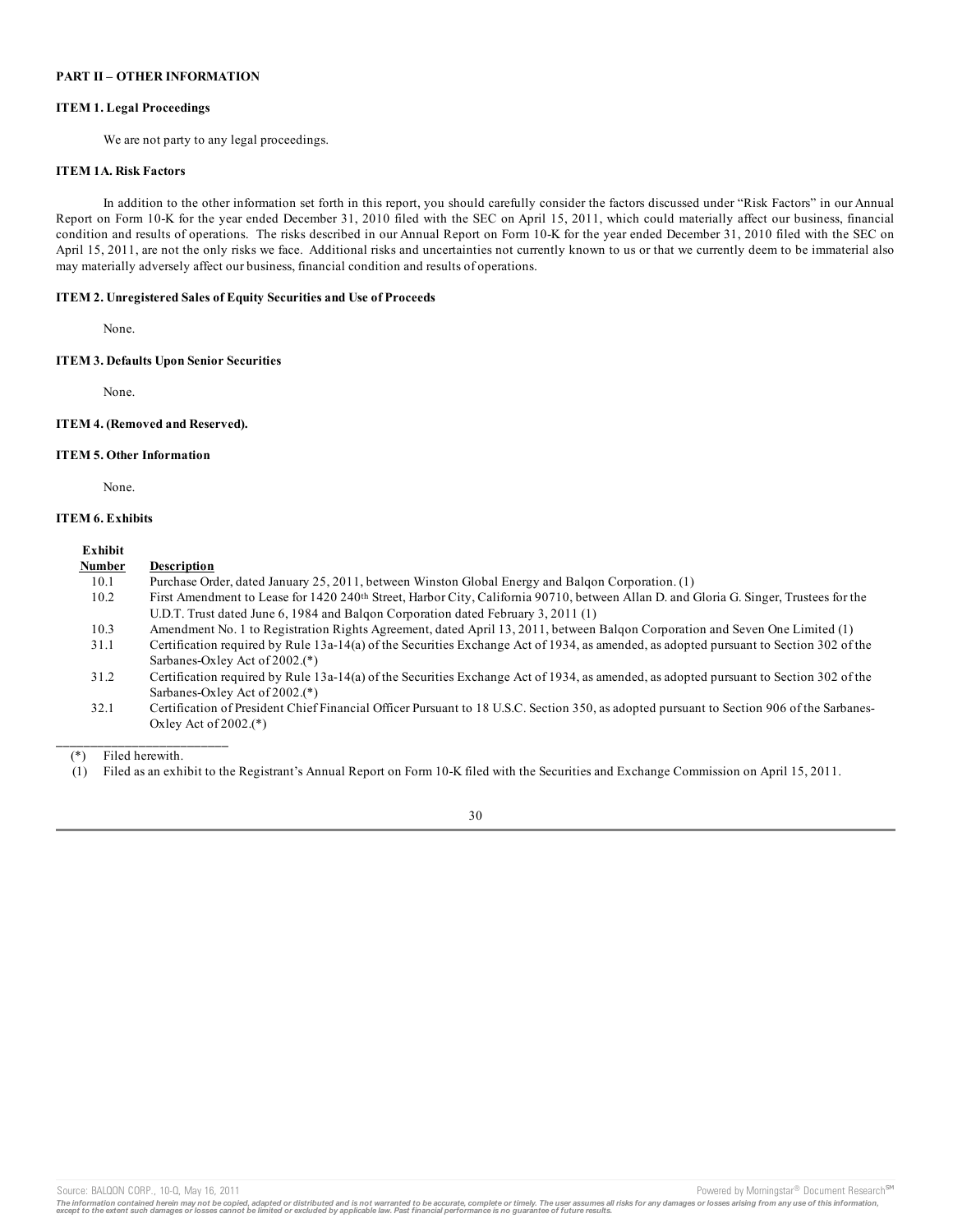# **Signatures**

Pursuant to the requirements of Section 13 or 15(d) the Securities Exchange Act of 1934, the registrant has duly caused this report to be signed on its behalf by the undersigned, thereunto duly authorized on this 16<sup>th</sup> day of May, 2011.

# **BALQON CORPORATION**

By: /s/ Balwinder Samra

Balwinder Samra, President and Chief Executive Officer (principal executive officer)

Source: BALQON CORP., 10-Q, May 16, 2011 2011 2012 12:30 Powered by Morningstar® Document Research SM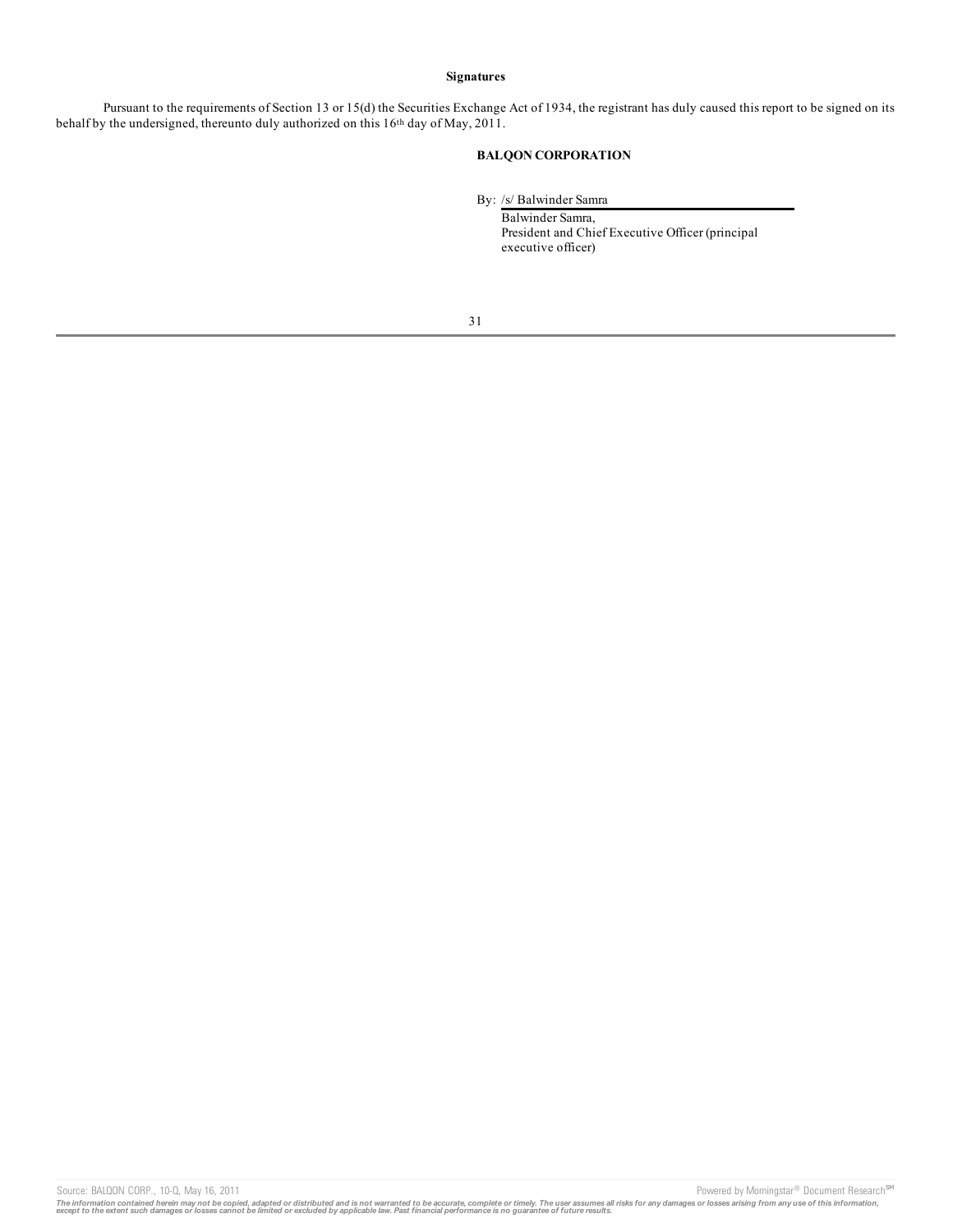# **BALQON CORPORATION EXHIBITS FILED WITH THIS REPORT**

**Exhibit**

- **Number Description**<br>31.1 **Certification** Certification required by Rule 13a-14(a) of the Securities Exchange Act of 1934, as amended, as adopted pursuant to Section 302 of the Sarbanes-Oxley Act of 2002.
- 31.2 Certification required by Rule 13a-14(a) of the Securities Exchange Act of 1934, as amended, as adopted pursuant to Section 302 of the Sarbanes-Oxley Act of 2002.
- 32.1 Certification of President Chief Financial Officer Pursuant to 18 U.S.C. Section 350, as adopted pursuant to Section 906 of the Sarbanes-Oxley Act of 2002.

# 32

The information contained herein may not be copied, adapted or distributed and is not warranted to be accurate, complete or timely. The user assumes all risks for any damages or losses arising from any use of this informat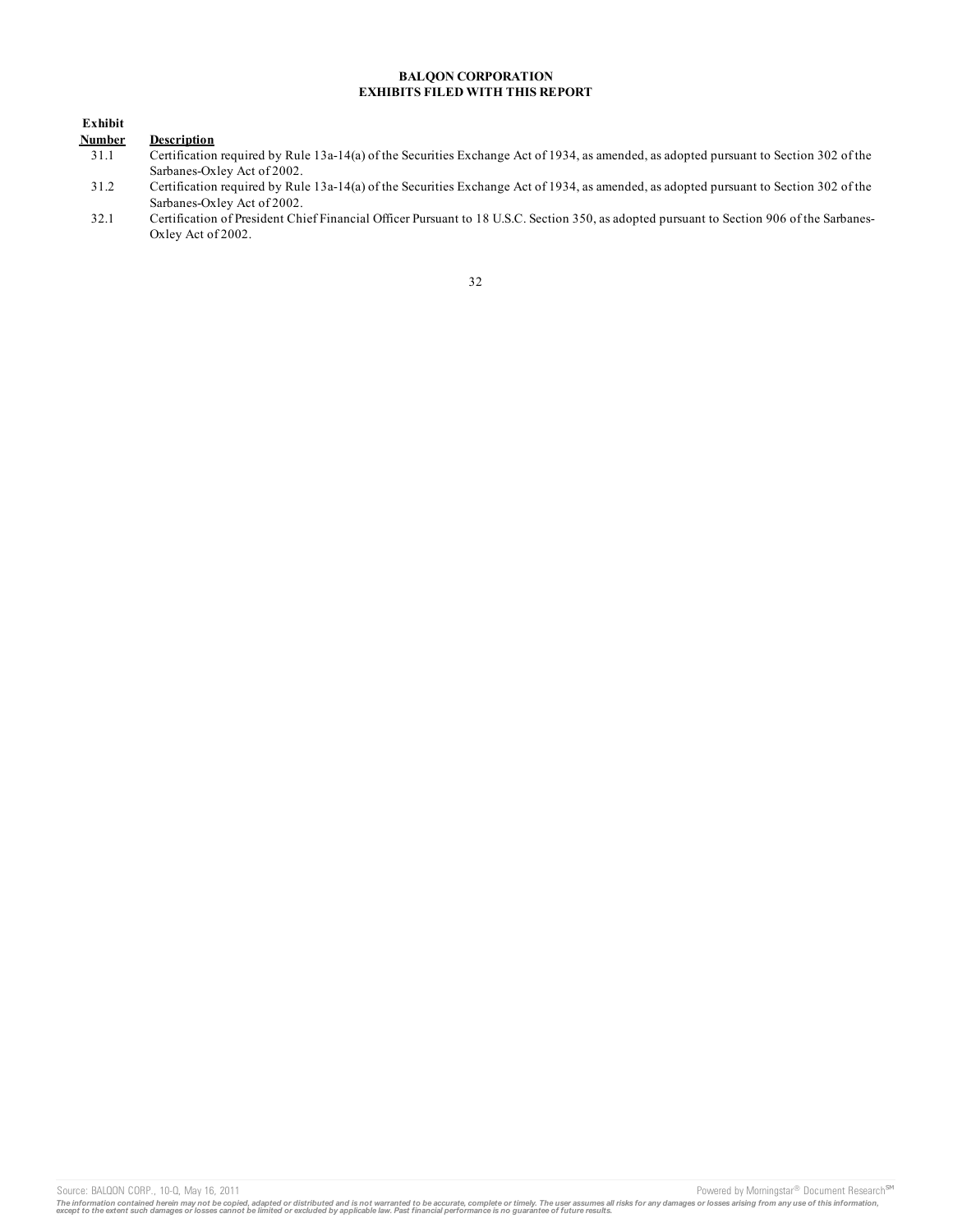## **CERTIFICATION**

I, Balwinder Samra, certify that:

1. I have reviewed this Quarterly Report on Form 10-Q of Balqon Corporation;

2. Based on my knowledge, this report does not contain any untrue statement of a material fact or omit to state a material fact necessary to make the statements made, in light of the circumstances under which such statements were made, not misleading with respect to the period covered by this report;

3. Based on my knowledge, the financial statements, and other financial information included in this report, fairly present in all material respects the financial condition, results of operations and cash flows of the registrant as of, and for, the periods presented in this report;

4. The registrant's other certifying officers and I are responsible for establishing and maintaining disclosure controls and procedures (as defined in Exchange Act Rules 13a-15(e) and 15d-15(e)) and internal control over financial reporting (as defined in Exchange Act Rules 13a-15(f) and 15d-15(f)) for the registrant and have:

(a) Designed such disclosure controls and procedures, or caused such disclosure controls and procedures to be designed under our supervision, to ensure that material information relating to the registrant, including its consolidated subsidiaries, is made known to us by others within those entities, particularly during the period in which this report is being prepared;

(b) Designed such internal control over financial reporting, or caused such internal control over financial reporting to be designed under our supervision, to provide reasonable assurance regarding the reliability of financial reporting and the preparation of financial statements for external purposes in accordance with generally accepted accounting principles;

(c) Evaluated the effectiveness of the registrant's disclosure controls and procedures and presented in this report our conclusions about the effectiveness of the disclosure controls and procedures, as of the end of the period covered by this report based on such evaluation; and

(d) Disclosed in this report any change in the registrant's internal control over financial reporting that occurred during the registrant's most recent fiscal quarter (the registrant's fourth fiscal quarter in the case of an annual report) that has materially affected, or is reasonably likely to materially affect, the registrant's internal control over financial reporting.

5. The registrant's other certifying officer(s) and I have disclosed, based on our most recent evaluation of internal control over financial reporting, to the registrant's auditors and the audit committee of the registrant's board of directors (or persons performing the equivalent functions):

(a) All significant deficiencies and material weaknesses in the design or operation of internal control over financial reporting which are reasonably likely to adversely affect the registrant's ability to record, process, summarize and report financial information; and

(b) Any fraud, whether or not material, that involves management or other employees who have a significant role in the registrant's internal control over financial reporting.

Date: May 16, 2011

# /S/ BALWINDER SAMRA

Balwinder Samra, Chief Executive Officer (principal executive officer)

Source: BALQON CORP., 10-Q, May 16, 2011 **Powered by Morningstar® Document Research** in Powered by Morningstar® Document Research in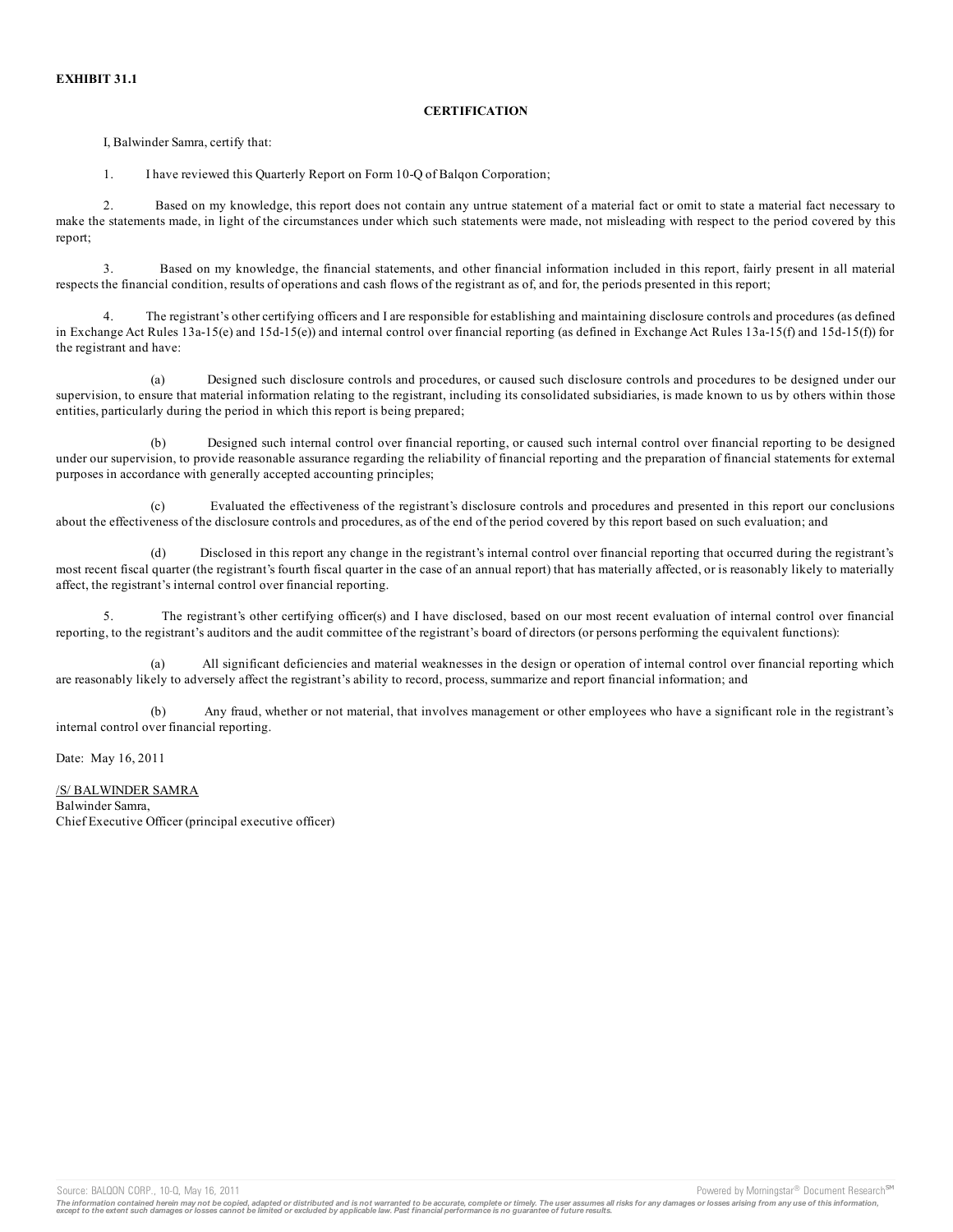## **CERTIFICATION**

I, Robert J. Miranda, certify that:

1. I have reviewed this Quarterly Report on Form 10-Q of Balqon;

2. Based on my knowledge, this report does not contain any untrue statement of a material fact or omit to state a material fact necessary to make the statements made, in light of the circumstances under which such statements were made, not misleading with respect to the period covered by this report;

3. Based on my knowledge, the financial statements, and other financial information included in this report, fairly present in all material respects the financial condition, results of operations and cash flows of the registrant as of, and for, the periods presented in this report;

4. The registrant's other certifying officers and I are responsible for establishing and maintaining disclosure controls and procedures (as defined in Exchange Act Rules 13a-15(e) and 15d-15(e)) and internal control over financial reporting (as defined in Exchange Act Rules 13a-15(f) and 15d-15(f)) for the registrant and have:

(a) Designed such disclosure controls and procedures, or caused such disclosure controls and procedures to be designed under our supervision, to ensure that material information relating to the registrant, including its consolidated subsidiaries, is made known to us by others within those entities, particularly during the period in which this report is being prepared;

(b) Designed such internal control over financial reporting, or caused such internal control over financial reporting to be designed under our supervision, to provide reasonable assurance regarding the reliability of financial reporting and the preparation of financial statements for external purposes in accordance with generally accepted accounting principles;

(c) Evaluated the effectiveness of the registrant's disclosure controls and procedures and presented in this report our conclusions about the effectiveness of the disclosure controls and procedures, as of the end of the period covered by this report based on such evaluation; and

(d) Disclosed in this report any change in the registrant's internal control over financial reporting that occurred during the registrant's most recent fiscal quarter (the registrant's fourth fiscal quarter in the case of an annual report) that has materially affected, or is reasonably likely to materially affect, the registrant's internal control over financial reporting.

5. The registrant's other certifying officer(s) and I have disclosed, based on our most recent evaluation of internal control over financial reporting, to the registrant's auditors and the audit committee of the registrant's board of directors (or persons performing the equivalent functions):

(a) All significant deficiencies and material weaknesses in the design or operation of internal control over financial reporting which are reasonably likely to adversely affect the registrant's ability to record, process, summarize and report financial information; and

(b) Any fraud, whether or not material, that involves management or other employees who have a significant role in the registrant's internal control over financial reporting.

Date: May 16, 2011

/S/ ROBERT J. MIRANDA Robert J. Miranda, Chief Financial Officer (principal financial and accounting officer)

Source: BALQON CORP., 10-Q, May 16, 2011 **Powered by Morningstar® Document Research** in Powered by Morningstar® Document Research in